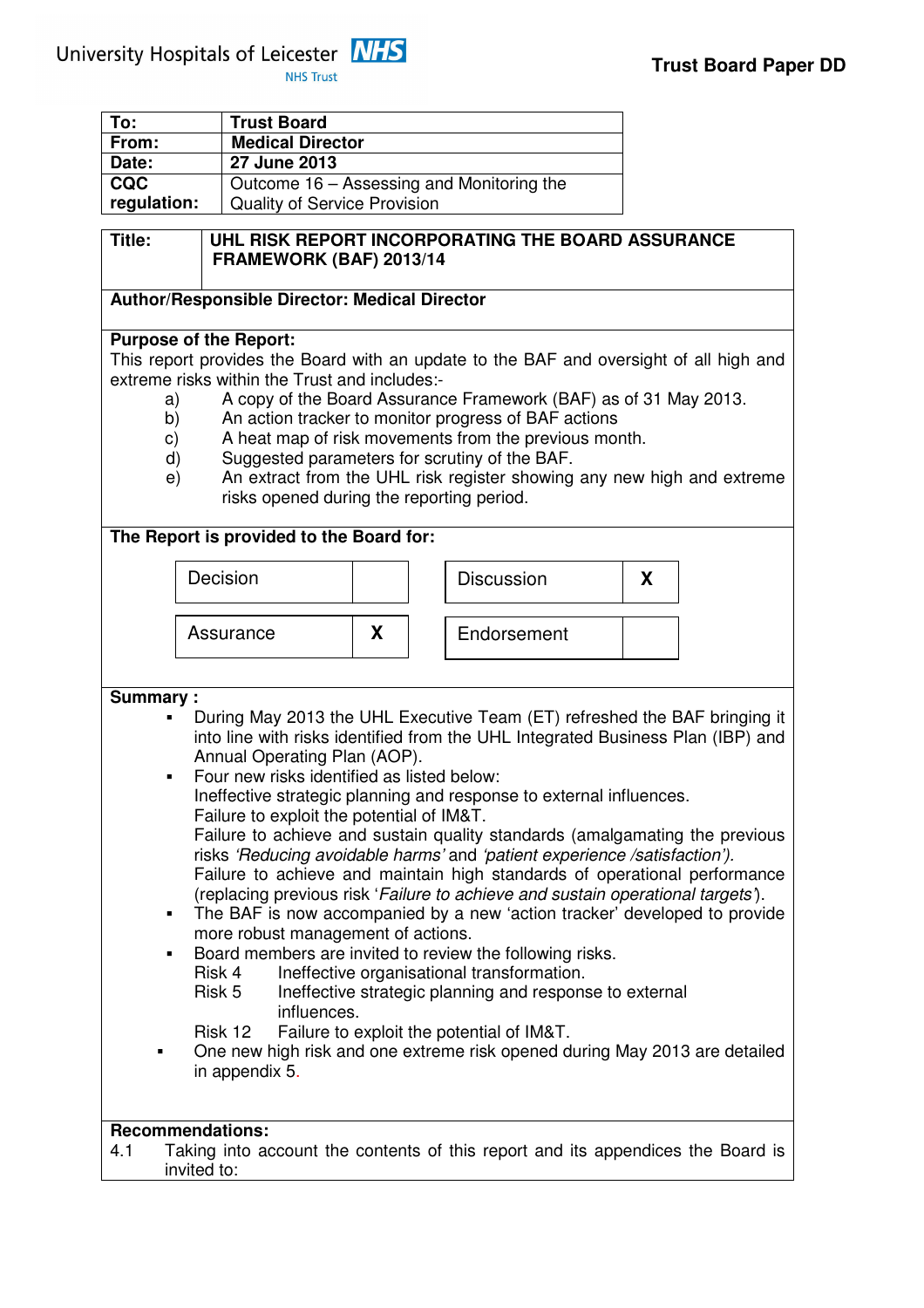(a) review and comment upon this iteration of the BAF, as it deems appropriate:

- (b) note the actions identified within the framework to address any gaps in either controls or assurances (or both);
- (c) identify any areas which it feels that the Trust's controls are inadequate and do not, therefore, effectively manage the principal risks to the organisation achieving its objectives;
- (d) identify any gaps in assurances about the effectiveness of the controls in place to manage the principal risks and consider the nature of, and timescale for, any further assurances to be obtained;
- (e) identify any other actions which it feels need to be taken to address any 'significant control issues' to provide assurance on the Trust meeting its principal objectives.
- (f) Note any new high or extreme risk opened during the reporting period.

| <b>Strategic Risk Register</b>                     | Performance KPIs year to date |
|----------------------------------------------------|-------------------------------|
| Yes                                                | N/A                           |
| <b>Resource Implications (eg Financial, HR)</b>    |                               |
| N/A                                                |                               |
| <b>Assurance Implications:</b>                     |                               |
| Yes                                                |                               |
| Patient and Public Involvement (PPI) Implications: |                               |
| Yes                                                |                               |
| <b>Equality Impact</b>                             |                               |
| N/A                                                |                               |
| <b>Information exempt from Disclosure:</b>         |                               |
| No                                                 |                               |
| <b>Requirement for further review?</b>             |                               |
| Yes. Monthly review by the Board                   |                               |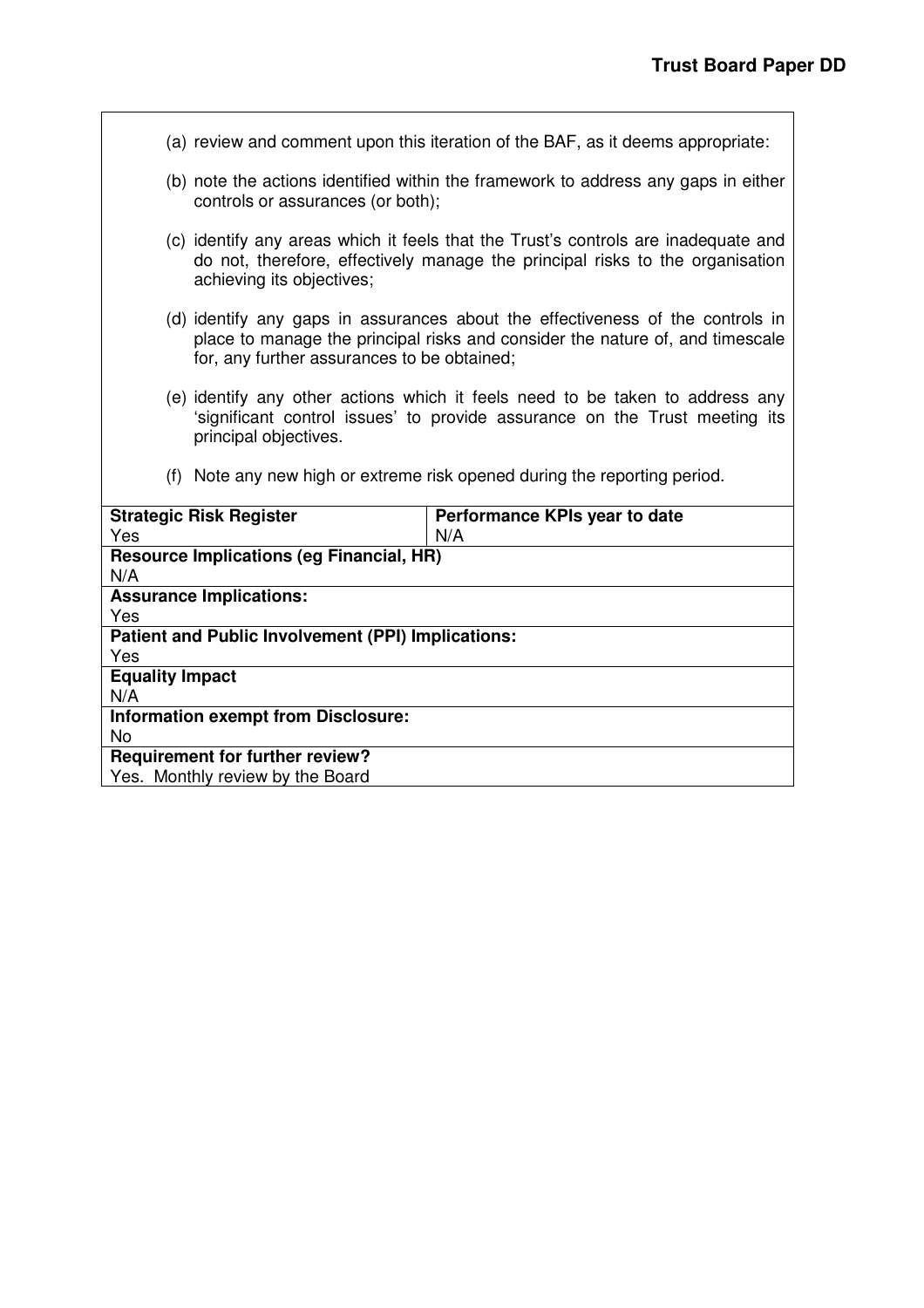#### **UNIVERSITY HOSPITALS OF LEICESTER NHS TRUST**

**REPORT TO: TRUST BOARD DATE: 27 JUNE 2013 REPORT BY: MEDICAL DIRECTOR SUBJECT: UHL RISK REPORT INCORPORATING THE BOARD ASSURANCE FRAMEWORK (BAF) 2013/14** 

**-----------------------------------------------------------------------------------------------------------------** 

#### **1. INTRODUCTION**

1.1 This report provides the Board with:-

- a) A copy of the Board Assurance Framework (BAF) as of 31 May 2013 (appendix 1).
- b) An action tracker to monitor progress of BAF actions (appendix 2).
- c) A heat map of risk score movements from the previous month (appendix 3).
- d) Parameters for scrutiny of the BAF (appendix 4).
- e) New high / extreme risks opened during May 2013 (appendix 5).

#### **2. BAF POSITION AS OF 31 MAY 2013**

- 2.1 During May 2013 the UHL Executive Team (ET) refreshed the BAF bringing it into line with risks identified from the UHL Integrated Business Plan (2013 - 18) and Annual Operating Plan (2013/14). This has resulted in some changes from previous versions including renumbering of risks, changes to the executive leads for some of the risks and the identification of 4 new risks as listed below:
	- o Ineffective strategic planning and response to external influences.
	- o Failure to exploit the potential of IM&T.
	- o Failure to achieve and sustain quality standards (amalgamating the previous risks 'Reducing avoidable harms' and 'patient experience /satisfaction').
	- o Failure to achieve and maintain high standards of operational performance (replacing previous risk 'Failure to achieve and sustain operational targets').

 A copy of the BAF is attached at appendix 1 with changes to narrative shown in red text.

2.2 The BAF is now accompanied by a new 'action tracker' developed to provide more robust management of actions by showing whether actions are on trajectory to be completed within their specified timescales and any issues that may cause a departure from the original timescales for completion. Each action within the BAF is assigned a numeric reference and these numbers are included on the tracker to cross-reference the actions. Progress of actions is reviewed on a monthly basis at a UHL Executive Team (ET) meetings and a copy of the updated tracker will be provided at each Board meeting.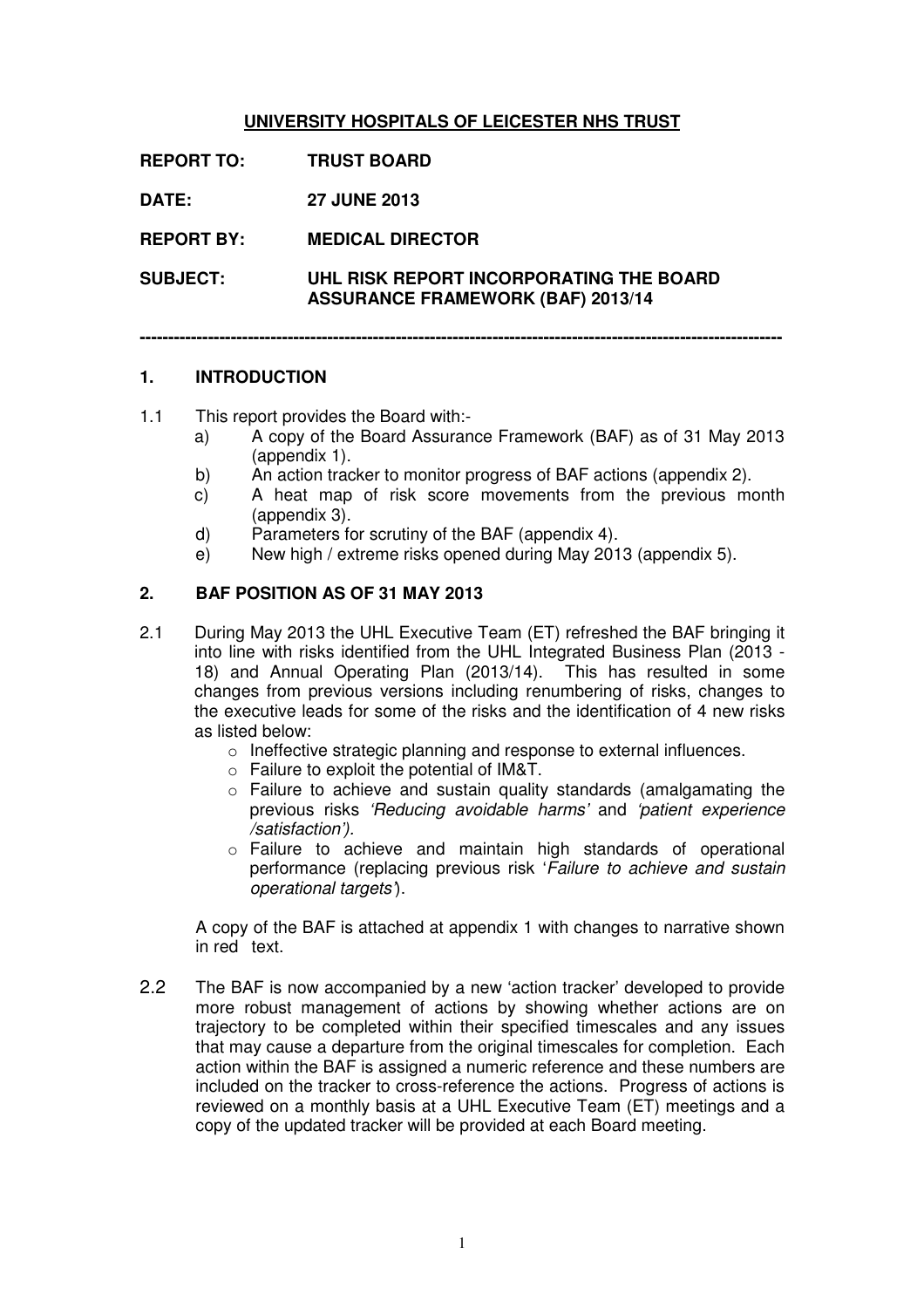- 2.3 To provide scrutiny and oversight of BAF risks on a cyclical basis, Board members are invited to review the following risks against the parameters listed in appendix 4.
	- Risk 4 Ineffective organisational transformation.
	- Risk 5 Ineffective strategic planning and response to external influences.
	- Risk 12 Failure to exploit the potential of IM&T.

#### **3 NEW HIGH AND EXTREME RISKS.**

3.1 To provide a more robust line of sight from 'ward to Board' the Board will now receive monthly notification of any high and/ or extreme risks opened during the reporting period. One new high risk and one extreme risk opened during May 2013 are detailed in appendix 5.

#### **4. RECOMMENDATIONS**

- 4.1 Taking into account the contents of this report and its appendices the Board is invited to:
	- (a) review and comment upon this iteration of the BAF, as it deems appropriate:
	- (b) note the actions identified within the framework to address any gaps in either controls or assurances (or both);
	- (c) identify any areas which it feels that the Trust's controls are inadequate and do not, therefore, effectively manage the principal risks to the organisation achieving its objectives;
	- (d) identify any gaps in assurances about the effectiveness of the controls in place to manage the principal risks and consider the nature of, and timescale for, any further assurances to be obtained;
	- (e) identify any other actions which it feels need to be taken to address any 'significant control issues' to provide assurance on the Trust meeting its principal objectives.
	- (f) Note any new high or extreme risk opened during the reporting period.

Peter Cleaver, Risk and Assurance Manager, 19 May 2013.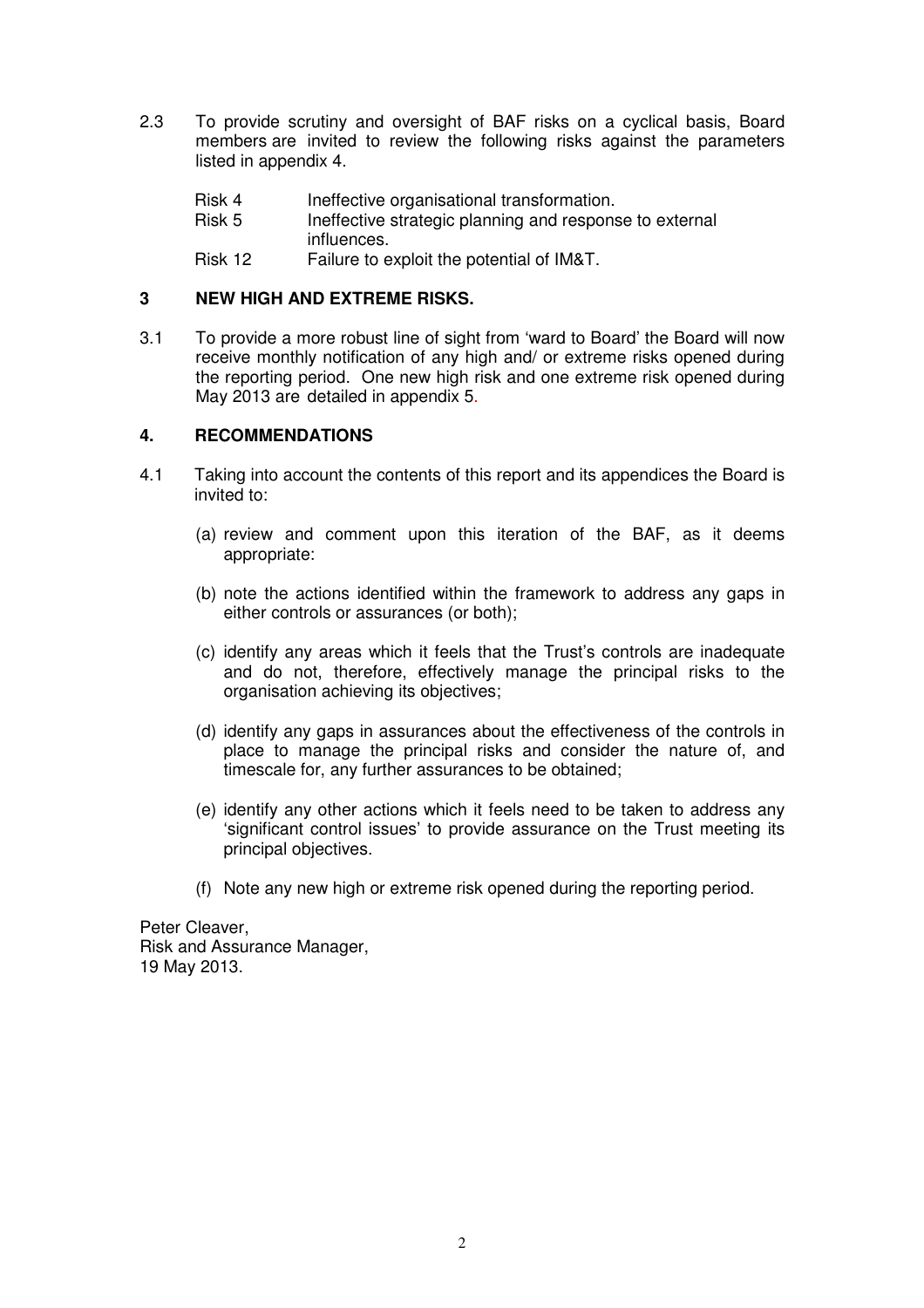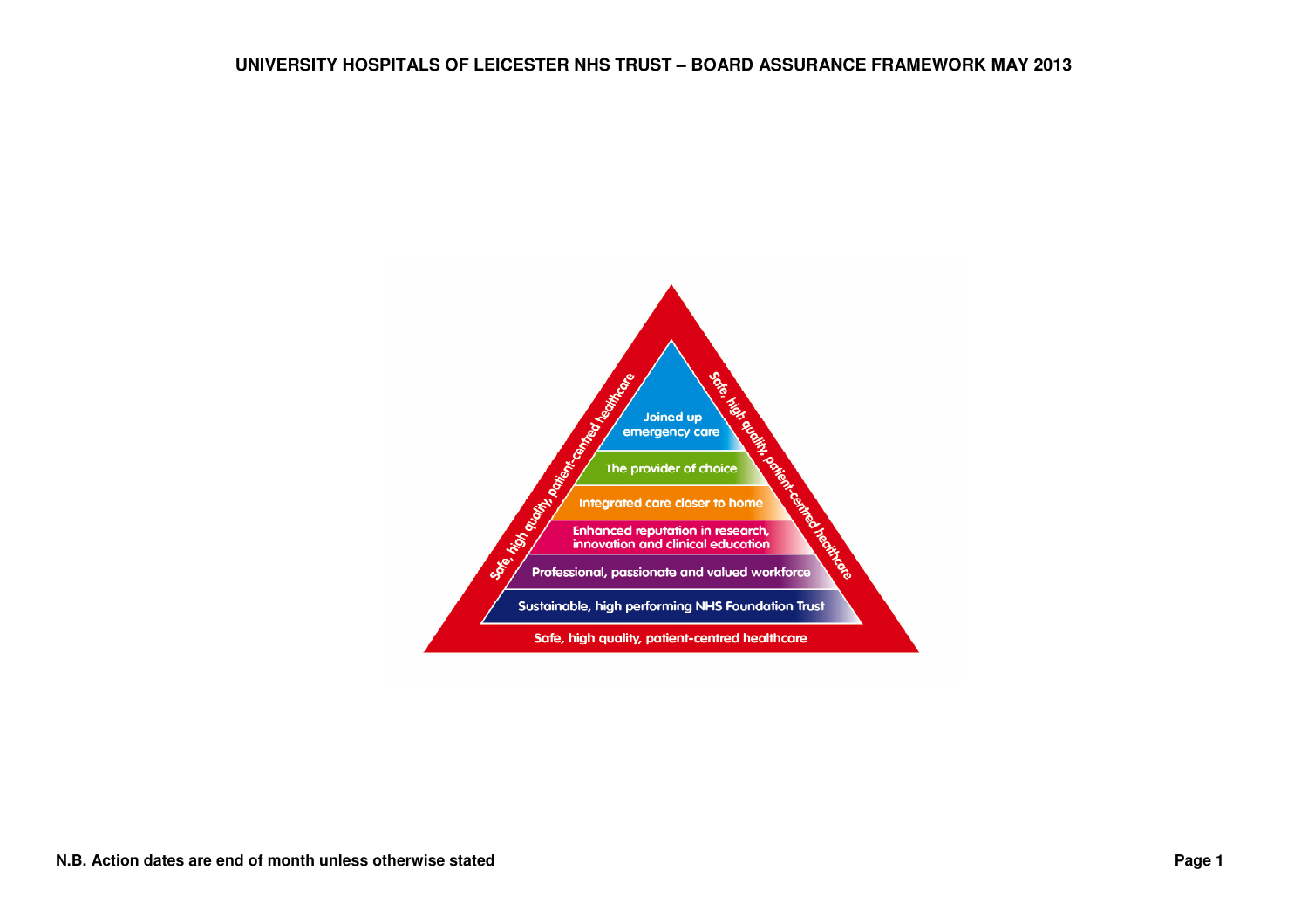# **UNIVERSITY HOSPITALS OF LEICESTER NHS TRUST – BOARD ASSURANCE FRAMEWORK MAY 2013 PERIOD: 1 MAY – 30 MAY 2013**

| <b>RISK TITLE</b>                                                 | <b>STRATEGIC OBJECTIVE</b>                                      | <b>CURRENT</b><br><b>SCORE</b> | <b>TARGET</b><br><b>SCORE</b> |
|-------------------------------------------------------------------|-----------------------------------------------------------------|--------------------------------|-------------------------------|
| Risk 1 - Failure to achieve financial sustainability              | g - To be a sustainable, high performing NHS Foundation Trust   | 25                             | 12                            |
| Risk 2 – Failure to transform the emergency care system           | b - To enable joined up emergency care                          | 25                             | 12                            |
| Risk 3 – Inability to recruit, retain, develop and motivate staff | f - To maintain a professional, passionate and valued workforce | 16                             | 12 <sup>2</sup>               |
|                                                                   | e - To enjoy an enhanced reputation in research, innovation and |                                |                               |
|                                                                   | clinical education.                                             |                                |                               |
| Risk 4 – Ineffective organisational transformation                | a - To provide safe, high quality patient-centred health care   | 12                             | 12 <sup>2</sup>               |
|                                                                   | c - To be the provider of choice                                |                                |                               |
|                                                                   | d - To enable integrated care closer to home                    |                                |                               |
| Risk 5 – Ineffective strategic planning and response to external  | a - To provide safe, high quality patient-centred health care   | 16                             | 12 <sup>2</sup>               |
| influences                                                        | c - To be the provider of choice                                |                                |                               |
|                                                                   | g - To be a sustainable, high performing NHS Foundation Trust   |                                |                               |
| Risk 6 – Failure to achieve FT status                             | g - To be a sustainable, high performing NHS Foundation Trust   | 16                             | 12                            |
|                                                                   |                                                                 |                                |                               |
| Risk 7 – Failure to maintain productive and effective             | c - To be the provider of choice                                | 15                             | 10                            |
| relationships                                                     | d - To enable integrated care closer to home                    |                                |                               |
|                                                                   | f - To maintain a professional, passionate and valued workforce |                                |                               |
|                                                                   |                                                                 |                                |                               |
| Risk 8 – Failure to achieve and sustain quality standards         | a - To provide safe, high quality patient-centred health care   | 16                             | 12                            |
|                                                                   | c - To be the provider of choice                                |                                |                               |
| Risk 9 - Failure to achieve and sustain high standards of         | a - To provide safe, high quality patient-centred health care   | 12                             | 12 <sup>2</sup>               |
| operational performance                                           |                                                                 |                                |                               |
| Risk 10 - Inadequate reconfiguration of buildings and services    | a - To provide safe, high quality patient-centred health care   | 12                             | 9                             |
|                                                                   |                                                                 |                                |                               |
| Risk 11- Loss of business continuity                              | g - To be a sustainable, high performing NHS Foundation Trust   | 9                              | $6^{\circ}$                   |
|                                                                   |                                                                 |                                |                               |
| Risk 12 - Failure to exploit the potential of IM&T                | a - To provide safe, high quality patient-centred health care   | 9                              | 6                             |
|                                                                   | d - To enable integrated care closer to home                    |                                |                               |

#### **STRATEGIC OBJECTIVES:-**

- **a. To provide safe, high quality patient-centred health care.**
- **b. To enable joined up emergency care. c. To be the provider of choice.**
- 
- **d. To enable integrated care closer to home.**
- **e. To enjoy an enhanced reputation in research, innovation and clinical education**
- 
- **f. To maintain a professional, passionate and valued workforce g. To be a sustainable, high performing NHS Foundation Trust.**

**N.B. Action dates are end of month unless otherwise stated Page 2 <b>Page 2 Page 2 Page 2**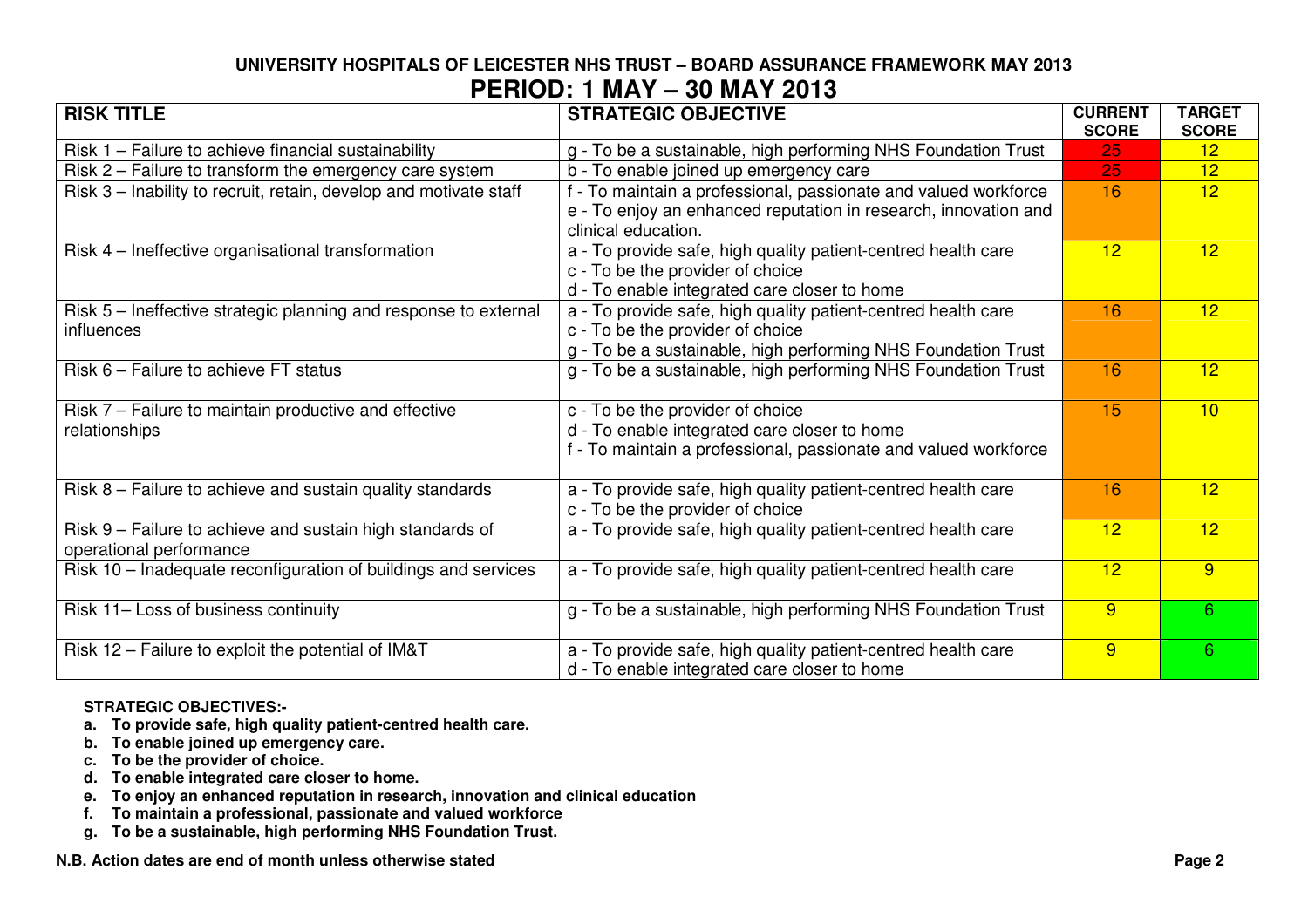| <b>RISK NUMBER/TITLE:</b>                                                                                      |                                                                                                                                                                                                                                             |                                                                      | <b>RISK 1 - FAILURE TO ACHIEVE FINANCIAL SUSTAINABILITY</b>                                                                                                                                                                                                                                                                                                                                                                 |                                                                                                                                                      |                                                                                                                                           |                              |                                                                           |  |  |
|----------------------------------------------------------------------------------------------------------------|---------------------------------------------------------------------------------------------------------------------------------------------------------------------------------------------------------------------------------------------|----------------------------------------------------------------------|-----------------------------------------------------------------------------------------------------------------------------------------------------------------------------------------------------------------------------------------------------------------------------------------------------------------------------------------------------------------------------------------------------------------------------|------------------------------------------------------------------------------------------------------------------------------------------------------|-------------------------------------------------------------------------------------------------------------------------------------------|------------------------------|---------------------------------------------------------------------------|--|--|
| LINK TO STRATEGIC OBJECTIVE(S)                                                                                 |                                                                                                                                                                                                                                             | g. - To be a sustainable, high performing NHS Foundation Trust.      |                                                                                                                                                                                                                                                                                                                                                                                                                             |                                                                                                                                                      |                                                                                                                                           |                              |                                                                           |  |  |
| <b>EXECUTIVE LEAD:</b>                                                                                         |                                                                                                                                                                                                                                             |                                                                      | Director of Finance and Business Services                                                                                                                                                                                                                                                                                                                                                                                   |                                                                                                                                                      |                                                                                                                                           |                              |                                                                           |  |  |
| <b>Principal Risk</b><br>(What could prevent the<br>objective(s) being achieved)                               | What are we doing about it?<br>(Key Controls)<br>What control measures or systems we<br>have in place to assist secure delivery<br>of the objective (describe process<br>rather than management group)                                      | Current<br><b>Score</b><br>$\overline{\mathbf{x}}$<br>$\blacksquare$ | How do we know we are<br>doing it?<br>(Key Assurances of<br>controls)<br>Provide examples of recent reports<br>considered by Board or committee<br>where delivery of the objectives is<br>discussed and where the board<br>can gain evidence that controls are<br>effective.                                                                                                                                                | What are we not doing?<br>(Gaps in Controls C) /<br><b>Assurance (A)</b><br>What gaps in systems, controls<br>and assurance have been<br>identified? | How can we fill the<br>gaps or manage the<br>risk better?<br>(Actions to address<br>gaps)                                                 | <b>Target Score I x</b><br>Н | <b>Timescale</b><br>When will the<br>action be<br>completed?              |  |  |
| Failure to achieve financial<br>sustainability including:                                                      | Overarching financial governance<br>processes including PLICS process<br>and expenditure controls.                                                                                                                                          |                                                                      | Monthly /weekly financial reporting<br>to Exec Team Performance Board,<br>F&P Committee and Board.<br>Cost centre reporting and monthly<br>PLICS reporting.                                                                                                                                                                                                                                                                 | Lack of effective forecasting<br>processes (C).<br>Variability in controls over non-<br>contractual pay (C).                                         | Revised variance analysis<br>and reporting metrics<br>especially for the ETPB<br>(1.2)<br>Review of non-contractual<br>pay controls (1.3) | $4x3=12$                     | <b>Jun 2013</b><br><b>DFBS</b><br><b>Review Jun</b><br>2013<br><b>DHR</b> |  |  |
|                                                                                                                |                                                                                                                                                                                                                                             |                                                                      | Monthly confirm and challenge<br>processes at CBU and Divisional<br>level.<br>Annual internal and external audit<br>programmes.                                                                                                                                                                                                                                                                                             | <b>SLM</b> programme                                                                                                                                 | Self-assessment exercise<br>of embedding of SLM (1.4)                                                                                     |                              | <b>Jun 2013</b><br><b>DFBS</b>                                            |  |  |
| Failure to achieve CIP.                                                                                        | Strengthened CIP governance<br>structure.                                                                                                                                                                                                   |                                                                      | Progress in delivery of CIPs is<br>monitored by CIP Programme<br>Board (meeting fortnightly) and<br>reported to ET and Board.                                                                                                                                                                                                                                                                                               | Under-delivery of CIP programme<br>(C)                                                                                                               | Refreshed CIP programme<br>management<br>arrangements (1.5)                                                                               |                              | Commenced<br>May 2013<br><b>Review Aug</b><br>2013<br><b>DFBS</b>         |  |  |
| Locum expenditure.                                                                                             | Workforce plan to identify effective<br>methods to recruit to 'difficult to fill'<br>areas<br>Reinstatement of weekly workforce<br>panel to approve all new posts.<br>STAFFflow for medical locums saving<br>£130k of every £1m expenditure |                                                                      | The use of locum staff in 'difficult<br>to fill' areas is reported to the<br>Board on a monthly basis via the<br>Quality and Performance report. A<br>reduction in the use of such staff<br>would be an assurance of our<br>success in recruiting substantive<br>staff to 'difficult to fill' areas.<br>Increase in substantive staff of<br>200 wte to Oct 12.<br>Saving in excess of £0.6m 5<br>weeks after 'go live' date | (c) Failure to reduce locum spend.<br>587 wte locum staff currently used.                                                                            |                                                                                                                                           |                              |                                                                           |  |  |
| Loss of income due to<br>tariff/tariff changes (including<br>referral rate for emergency<br>admissions - MRET) | Contract meetings with Commissioners<br>Negotiations with Commissioners<br>concluded at a transactional level.                                                                                                                              |                                                                      | Monthly /weekly financial reporting<br>to Finance and Performance (F&P)<br>Committee and Board.                                                                                                                                                                                                                                                                                                                             | (c) Failing to manage marginal<br>activity efficiently and effectively.                                                                              |                                                                                                                                           |                              |                                                                           |  |  |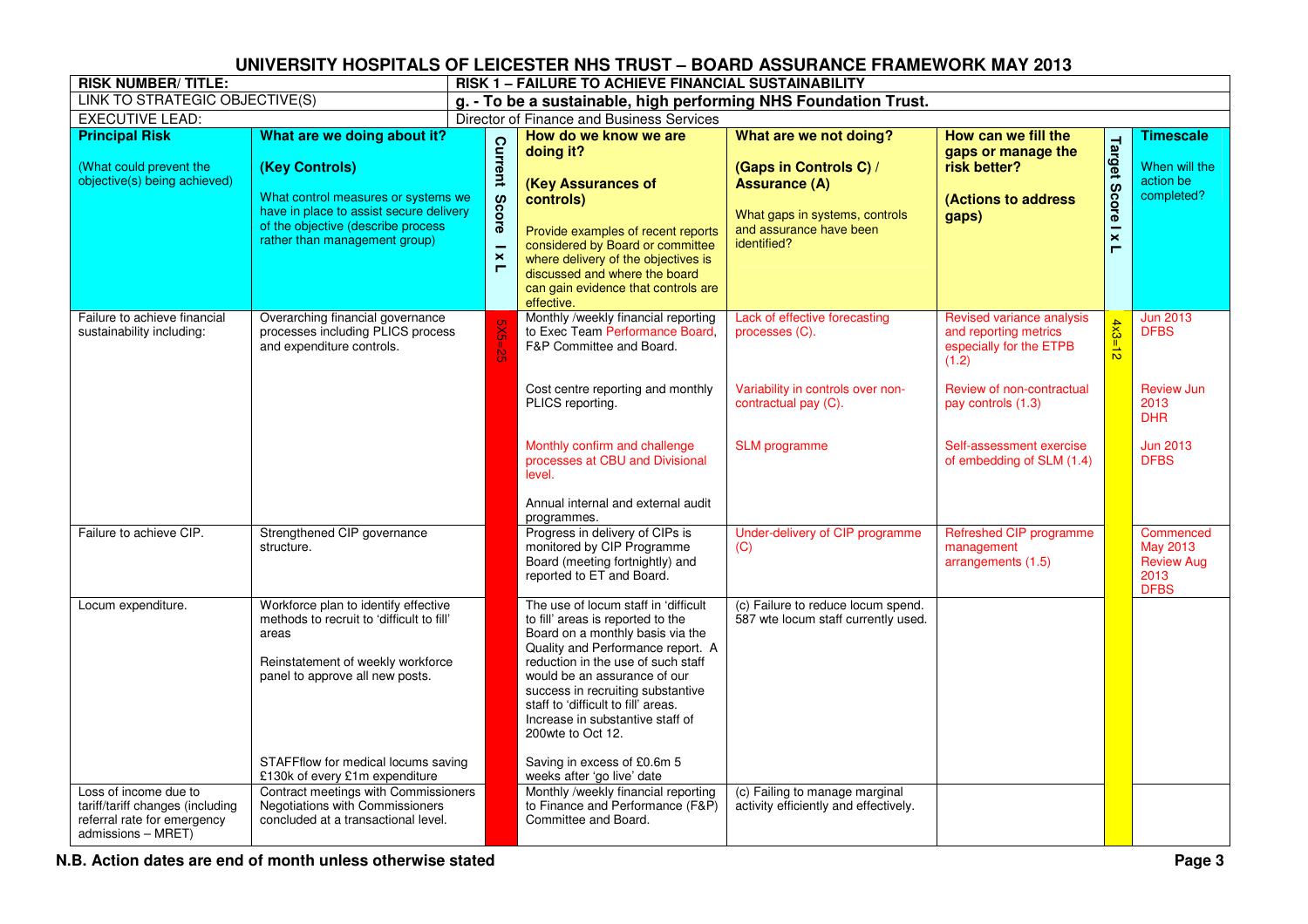| Ineffective processes for<br>Counting and Coding.   | Clinical coding project.                                                                                                                             | Ad-Hoc reports on annual counting<br>and coding process.                                        |                                                                                                                                                                                                    |                                                                                                                  |                                |
|-----------------------------------------------------|------------------------------------------------------------------------------------------------------------------------------------------------------|-------------------------------------------------------------------------------------------------|----------------------------------------------------------------------------------------------------------------------------------------------------------------------------------------------------|------------------------------------------------------------------------------------------------------------------|--------------------------------|
|                                                     |                                                                                                                                                      | PbR clinical coding audit Jan 2013<br>(final report received 29 May<br>$2013$ ).                | Error rates in audit sample could<br>be indicative of underlying process<br><i>issues</i>                                                                                                          | Re-establishing clinical<br>coding improvement team<br>under John Roberts. Initial<br>action plan in place (1.6) | Review Jun<br>2013<br>COO      |
|                                                     |                                                                                                                                                      | IG toolkit audit (sample of 200<br>General Surgery episodes).                                   | Error rates identified as:<br>(c)<br>Primary diagnoses incorrect 8.0%<br>> Secondary diagnoses incorrect<br>3.6%<br>> Primary procedure incorrect 6.4%<br>> Secondary procedure incorrect<br>4.5%. |                                                                                                                  |                                |
| Loss of liquidity.                                  | Liquidity Plan.                                                                                                                                      | Monthly /weekly financial reporting<br>to Finance and Performance (F&P)<br>Committee and Board. |                                                                                                                                                                                                    | Cash management plan to<br>be presented at F&P<br>committee (1.7)                                                | <b>Jun 2013</b><br><b>DFBS</b> |
| Lack of robust control over<br>non-pay expenditure. | Non-pay action plan (agreed by F&P<br>Committee).                                                                                                    | Monthly /weekly financial reporting<br>to Finance and Performance (F&P)<br>Committee and Board. | (c) Failing to control adverse<br>trends in non-pay - NB positive<br>trend in year to date.                                                                                                        | Non-pay management plan<br>to be presented at F&P<br>committee (1.8)                                             | <b>Jun 2013</b><br><b>DFBS</b> |
|                                                     | Catalogue control project.                                                                                                                           | Ongoing Monitoring via F&P<br>Committee.                                                        |                                                                                                                                                                                                    |                                                                                                                  |                                |
| Commissioner fines against<br>performance targets.  | Contract meetings with Commissioners<br>Negotiations with Commissioners<br>concluded at a transactional level.<br>Divisions have developed plans and | Monthly /weekly financial reporting<br>to Finance and Performance (F&P)<br>Committee and Board. | (c) Failing to reduce readmission<br>trends.                                                                                                                                                       |                                                                                                                  |                                |
|                                                     | trajectories to reduce admission rates<br>that are monitored at monthly C&C<br>meetings.                                                             |                                                                                                 |                                                                                                                                                                                                    |                                                                                                                  |                                |
| Use of readmission monies.                          | Contract meetings with Commissioners<br>Negotiations with Commissioners<br>concluded at a transactional level                                        | Monthly /weekly financial reporting<br>to Finance and Performance (F&P)<br>Committee and Board. | (c) Failing to reduce readmission<br>trends.                                                                                                                                                       |                                                                                                                  |                                |
| Ineffective organisational<br>transformation.       | See risk 7                                                                                                                                           | See risk 7.                                                                                     | See risk 7.                                                                                                                                                                                        | See risk 7.                                                                                                      |                                |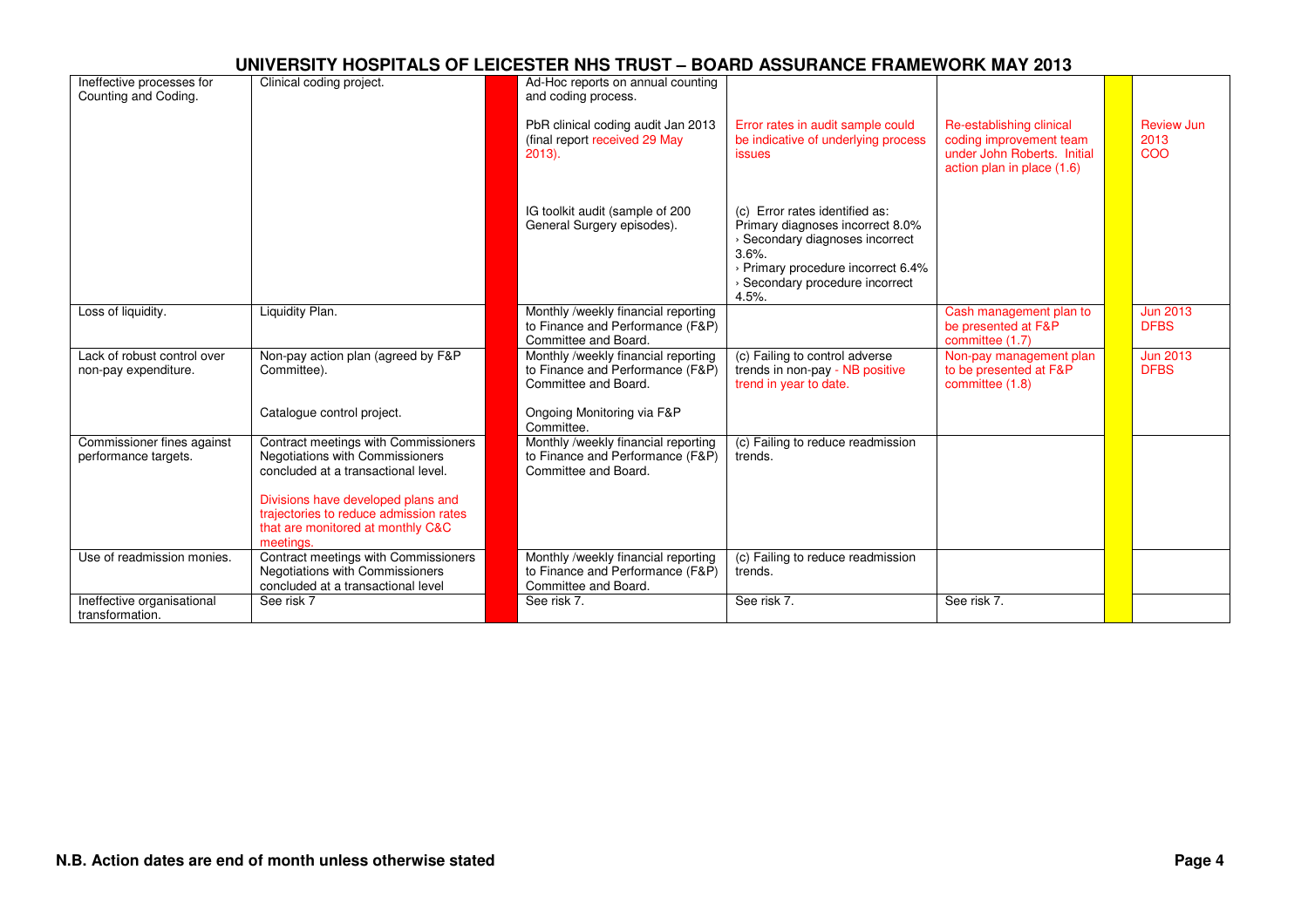| <b>RISK NUMBER/TITLE:</b>                                                                                                              |                                                                                                                                                                                                                                                                                            | RISK 2 - FAILURE TO TRANSFORM THE EMERGENCY CARE SYSTEM |                                                  |                                                                                                                                                                                                                                                                              |                                                                                                                                                                                                                                                                                                                         |                                                                                                                |                                                     |                                                              |  |
|----------------------------------------------------------------------------------------------------------------------------------------|--------------------------------------------------------------------------------------------------------------------------------------------------------------------------------------------------------------------------------------------------------------------------------------------|---------------------------------------------------------|--------------------------------------------------|------------------------------------------------------------------------------------------------------------------------------------------------------------------------------------------------------------------------------------------------------------------------------|-------------------------------------------------------------------------------------------------------------------------------------------------------------------------------------------------------------------------------------------------------------------------------------------------------------------------|----------------------------------------------------------------------------------------------------------------|-----------------------------------------------------|--------------------------------------------------------------|--|
| LINK TO STRATEGIC OBJECTIVE(S)                                                                                                         |                                                                                                                                                                                                                                                                                            | b. - To enable joined up emergency care.                |                                                  |                                                                                                                                                                                                                                                                              |                                                                                                                                                                                                                                                                                                                         |                                                                                                                |                                                     |                                                              |  |
| <b>EXECUTIVE LEAD:</b>                                                                                                                 |                                                                                                                                                                                                                                                                                            |                                                         |                                                  | <b>Chief Operating Officer</b>                                                                                                                                                                                                                                               |                                                                                                                                                                                                                                                                                                                         |                                                                                                                |                                                     |                                                              |  |
| <b>Principal Risk</b><br>(What could prevent the<br>objective(s) being achieved)                                                       | What are we doing about it?<br>(Key Controls)<br>What control measures or systems we<br>have in place to assist secure delivery<br>of the objective (describe process<br>rather than management group)                                                                                     |                                                         | Current<br>Score<br>$\overline{\mathbf{x}}$<br>п | How do we know we are<br>doing it?<br>(Key Assurances of<br>controls)<br>Provide examples of recent reports<br>considered by Board or committee<br>where delivery of the objectives is<br>discussed and where the board<br>can gain evidence that controls are<br>effective. | What are we not doing?<br>(Gaps in Controls C) /<br><b>Assurance (A)</b><br>What gaps in systems, controls<br>and assurance have been<br>identified?                                                                                                                                                                    | How can we fill the<br>gaps or manage the<br>risk better?<br>(Actions to address<br>gaps)                      | <b>Target Score</b><br>$\overline{\mathbf{x}}$<br>Е | <b>Timescale</b><br>When will the<br>action be<br>completed? |  |
| Failure to transform<br>emergency care system<br>leading to demands on ED<br>and admissions units<br>continuing to exceed<br>capacity. | Health Economy has submitted<br>response plan to NHSE requirements<br>for an Emergency Care system under<br>the A&E Performance Gateway<br>Reference 00062.                                                                                                                                |                                                         |                                                  | Once plan agreed with NTDA, it<br>will be circulated to the Board                                                                                                                                                                                                            | No gaps                                                                                                                                                                                                                                                                                                                 | No actions                                                                                                     | $4x3=$<br>$\vec{D}$                                 |                                                              |  |
|                                                                                                                                        | Emergency Care Action Team formed.<br>Chaired by Chief executive to ensure<br><b>Emergency Care Pathway Programme</b><br>actions are being undertaken in line with<br>NHSE action plan and any blockages to<br>improvement removed.<br>Development of action plan to address<br>key issues |                                                         |                                                  | Action Plan will be circulated to the<br>Board on a monthly basis as part<br>of the Report on the Emergency<br>Access Target within the Quality<br>and Performance Report                                                                                                    | Gaps described below                                                                                                                                                                                                                                                                                                    | <b>Actions described below</b>                                                                                 |                                                     |                                                              |  |
|                                                                                                                                        | Key themes from plan:<br>Single front door                                                                                                                                                                                                                                                 |                                                         |                                                  | Project plan developed by CCG<br>project manager                                                                                                                                                                                                                             | Still significant gaps in staffing<br>Protocols need to be agreed<br>between UCC and UHL.                                                                                                                                                                                                                               | Risks to be escalated via<br><b>ECAT and raised with</b><br><b>CCG Managing Director as</b><br>required (2.10) |                                                     | Aug 2013<br>COO                                              |  |
|                                                                                                                                        | ED assessment process is being<br>operated.                                                                                                                                                                                                                                                |                                                         |                                                  | Forms part of Quality Metrics for<br>ED reported daily update and part<br>of monthly board performance<br>report                                                                                                                                                             | (a) Data entry issues mean that<br>times can appear longer than in<br>reality                                                                                                                                                                                                                                           | CD for ED and GM will<br>validate all data entry (2.6)                                                         |                                                     | <b>Jul 2013</b><br>COO                                       |  |
|                                                                                                                                        | Recruitment campaign for continued<br>recruitment of ED medical and nursing<br>staff including fortnightly meetings with<br>HR to highlight delays and solutions in<br>the recruitment process.                                                                                            |                                                         |                                                  | Vacancy rates and bank/agency<br>usage reported to Trust Board on<br>a monthly basis<br>Recruitment plan being led by HR<br>and monitored as part of ECAT                                                                                                                    | (c) Difficulties are being<br>encountered in filling vacancies<br>within the emergency care<br>pathway. Agency and<br>bank requests continue to increase<br>in response to increasing sickness<br>rates, additional capacity, and<br>vacancies.<br>(c) Staffing vacancies for medical<br>and nursing staff remain high. | Continue with substantive<br>appts until funded<br>establishment is achieved<br>(2.7)                          |                                                     | Review of<br>action Sep<br>2013<br>COO                       |  |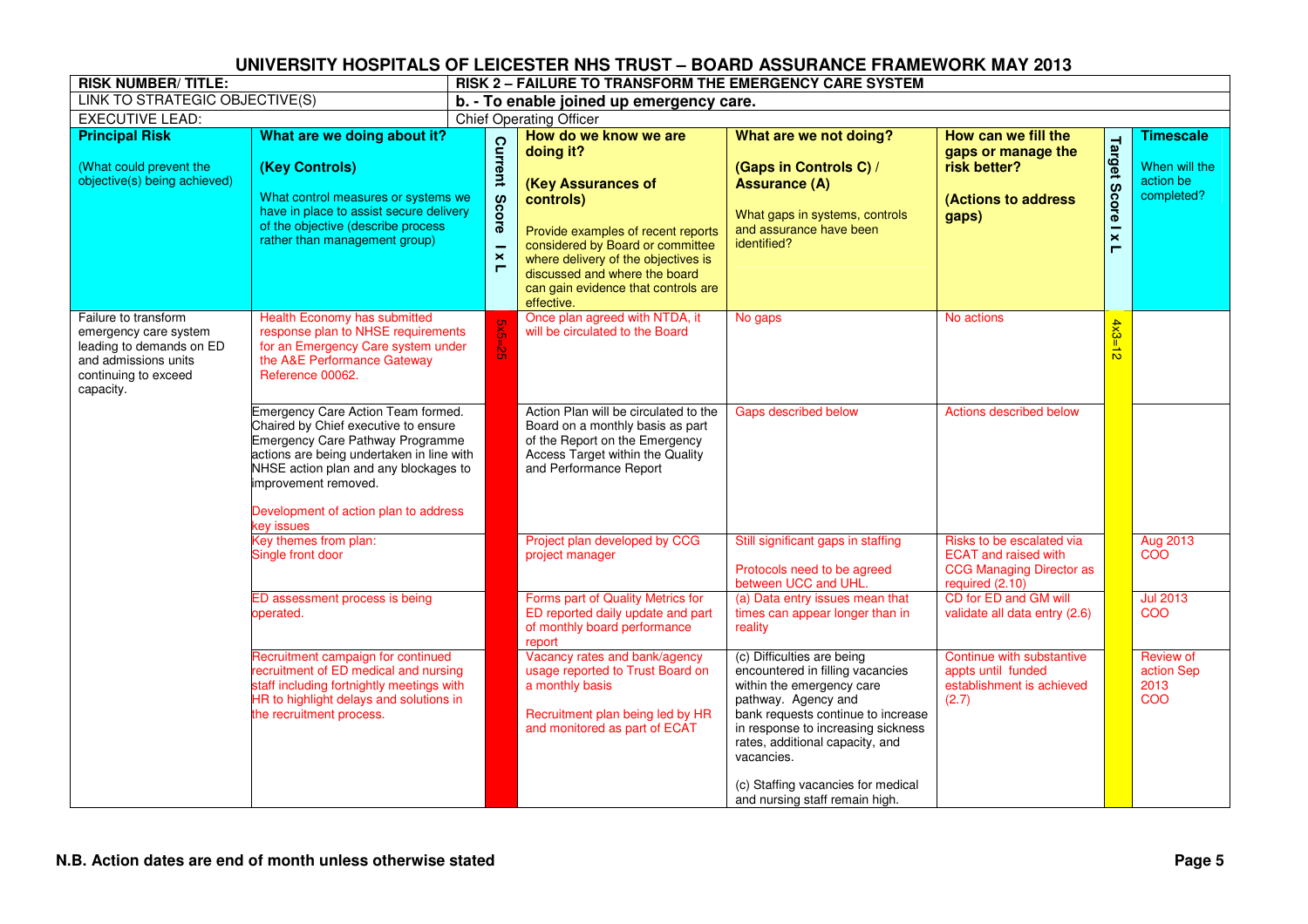| Formation of an EFU and AFU to meet<br>increased demand of elderly patients                       | 'Time to see consultant' metric<br>included in National ED quarterly<br>indicator.                                                                                   | No gaps                                                                                   | No actions                                                                       |                             |
|---------------------------------------------------------------------------------------------------|----------------------------------------------------------------------------------------------------------------------------------------------------------------------|-------------------------------------------------------------------------------------------|----------------------------------------------------------------------------------|-----------------------------|
| Maintenance of AMU discharge rate<br>above 40%                                                    | <b>Reported to Operational Board</b><br>twice monthly and will be included<br>in Emergency Care Update report<br>in Quality and Performance<br>Report.               | No gaps                                                                                   | No actions                                                                       |                             |
| New daily MDT Board Rounds on all<br>medical wards and medical plans within<br>24hrs of admission | <b>Reported to Operational Board</b><br>twice monthly and will be included<br>in Emergency Care Update report<br>in Quality and Performance<br>Report.               | No gaps                                                                                   | No actions                                                                       |                             |
| EDDs to be available on all patients<br>within 24 hours of admission                              | Monitored and reported to<br><b>Operational Board twice monthly</b><br>and will be included in Emergency<br>Care Update report in Quality and<br>Performance Report. | (c) Provision of EDDs for all<br>patients not yet achieved                                | Roll out of actions from<br>ECAT action plan (2.8)                               | Jun / Jul 2013<br>CO O      |
| Maintain winter capacity in place to allow<br>new process to embed                                | All winter capacity beds are to be<br>kept open until the target is<br>consistently met                                                                              | No gaps                                                                                   | No actions                                                                       |                             |
| DTOCs to be kept to a minimal level                                                               | Forms part of the Report on<br><b>Emergency Access in the Quality</b><br>and Performance Report.                                                                     | (c) Lack of availability of<br>rehabilitation beds for increasing<br>numbers of patients. | CCG/LPT to increase<br>capacity by use of<br>Intermediate Care Services<br>(2.9) | Aug 2013<br>CO <sub>O</sub> |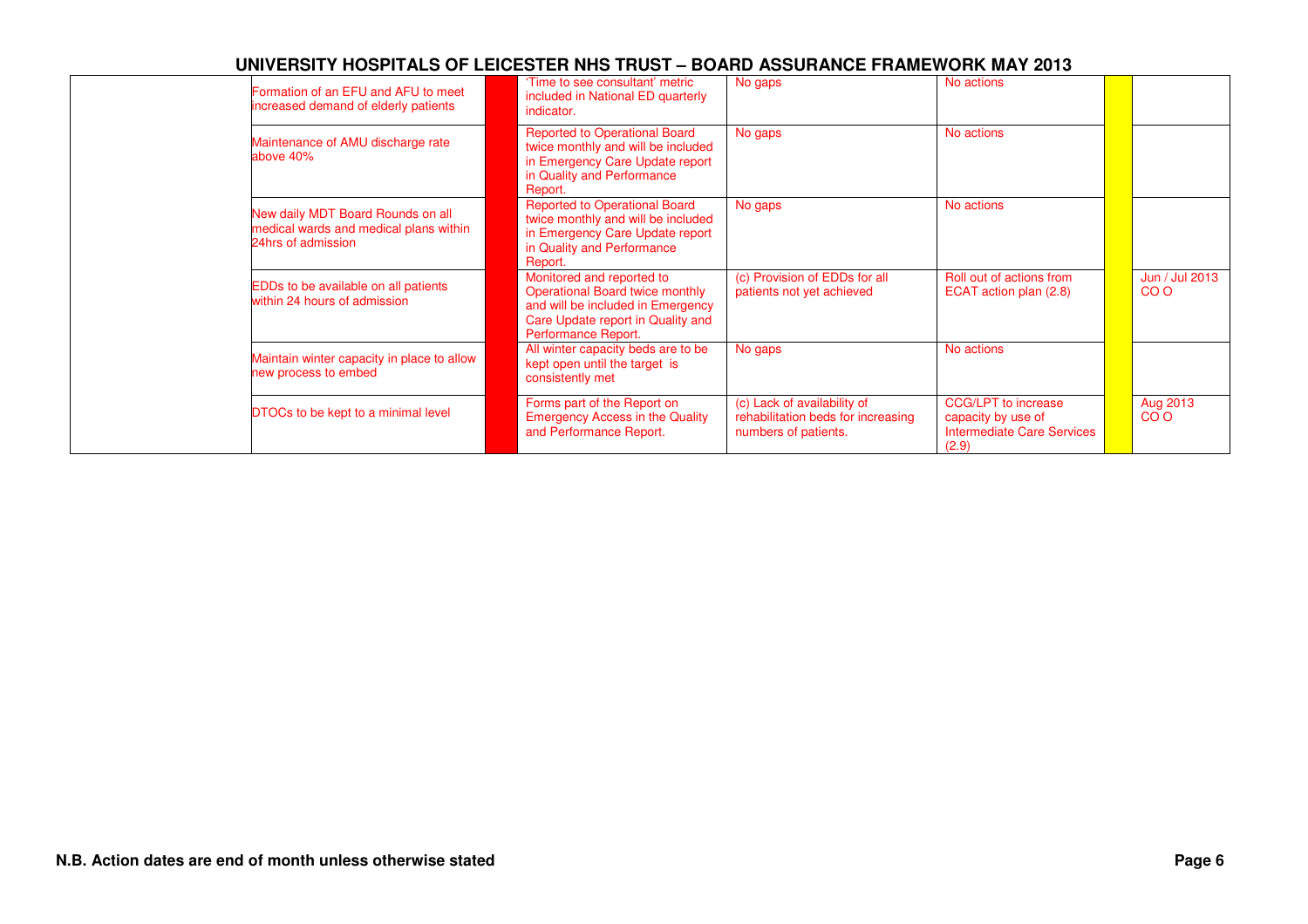| <b>RISK NUMBER/TITLE:</b>                                                                          |                                                                                                                                                                         | RISK 3 - INABILITY TO RECRUIT, RETAIN, DEVELOP AND MOTIVATE STAFF                   |                                                         |                                                                                                                                                                                                                                                     |                                                                                                                            |                                                                    |                                                     |                                          |  |  |
|----------------------------------------------------------------------------------------------------|-------------------------------------------------------------------------------------------------------------------------------------------------------------------------|-------------------------------------------------------------------------------------|---------------------------------------------------------|-----------------------------------------------------------------------------------------------------------------------------------------------------------------------------------------------------------------------------------------------------|----------------------------------------------------------------------------------------------------------------------------|--------------------------------------------------------------------|-----------------------------------------------------|------------------------------------------|--|--|
| LINK TO STRATEGIC OBJECTIVE(S))                                                                    |                                                                                                                                                                         | e. - To enjoy an enhanced reputation in research, innovation and clinical education |                                                         |                                                                                                                                                                                                                                                     |                                                                                                                            |                                                                    |                                                     |                                          |  |  |
|                                                                                                    |                                                                                                                                                                         | f. - To maintain a professional, passionate and valued workforce                    |                                                         |                                                                                                                                                                                                                                                     |                                                                                                                            |                                                                    |                                                     |                                          |  |  |
| <b>EXECUTIVE LEAD:</b>                                                                             |                                                                                                                                                                         |                                                                                     |                                                         | Director of Human Resources                                                                                                                                                                                                                         |                                                                                                                            |                                                                    |                                                     |                                          |  |  |
| <b>Principal Risk</b>                                                                              | What are we doing about it?                                                                                                                                             |                                                                                     |                                                         | How do we know we are                                                                                                                                                                                                                               | What are we not doing?                                                                                                     | How can we fill the                                                |                                                     | <b>Timescale</b>                         |  |  |
| (What could prevent the<br>objective(s) being achieved)                                            | (Key Controls)<br>What control measures or systems we<br>have in place to assist secure delivery<br>of the objective (describe process<br>rather than management group) |                                                                                     | <b>Current</b><br>Score<br>$\overline{\mathbf{x}}$<br>п | doing it?<br>(Key Assurances of<br>controls)<br>Provide examples of recent reports<br>considered by Board or committee<br>where delivery of the objectives is<br>discussed and where the board<br>can gain evidence that controls are<br>effective. | (Gaps in Controls C) /<br><b>Assurance (A)</b><br>What gaps in systems, controls<br>and assurance have been<br>identified? | gaps or manage the<br>risk better?<br>(Actions to address<br>gaps) | <b>Target Score</b><br>$\overline{\mathbf{x}}$<br>Е | When will the<br>action be<br>completed? |  |  |
| Inability to recruit, retain,<br>Leadership and talent management<br>develop and motivate suitably | programmes to identify and develop<br>'leaders' within UHL.                                                                                                             |                                                                                     | $4x4=16$                                                | Development of UHL talent<br>profiles.                                                                                                                                                                                                              | No gaps identified.                                                                                                        | No actions required.                                               | $4x3=$                                              |                                          |  |  |
| qualified staff leading to<br>inadequate organisational<br>capacity and development.               |                                                                                                                                                                         |                                                                                     |                                                         | Talent profile update reports to<br><b>Remuneration Committee.</b>                                                                                                                                                                                  | No gaps identified.                                                                                                        | No actions required.                                               | $\vec{p}$                                           |                                          |  |  |
|                                                                                                    | Substantial work program to<br>strengthen leadership contained within<br>OD Plan.                                                                                       |                                                                                     |                                                         |                                                                                                                                                                                                                                                     | No gaps identified.                                                                                                        | No actions required.                                               |                                                     |                                          |  |  |
|                                                                                                    | Organisational Development (OD)<br>plan.                                                                                                                                |                                                                                     |                                                         | A central enabler of delivering<br>against the OD Plan work streams<br>will be adopting, 'Listening into<br>Action' (LiA) and progress reports<br>on the LiA will be presented to the<br>Trust Board on a quarterly basis.                          | No gaps identified.                                                                                                        | No actions required.                                               |                                                     |                                          |  |  |
|                                                                                                    | A central enabler of delivering against<br>the OD Plan work streams will be<br>adopting, 'Listening into Action (LiA).<br>A Sponsor Group personally led by our         |                                                                                     |                                                         | Progress reports on the LiA will be<br>presented to the Trust Board on a<br>quarterly basis.                                                                                                                                                        | No gaps identified.                                                                                                        | No actions required.                                               |                                                     |                                          |  |  |
|                                                                                                    | Chief Executive and including,<br>Executive Leads and other key clinical<br>influencers has been established.                                                           |                                                                                     |                                                         |                                                                                                                                                                                                                                                     | No gaps identified.                                                                                                        | No actions required.                                               |                                                     |                                          |  |  |
|                                                                                                    | Staff engagement action plan<br>encompassing six integrated elements<br>that shape and enable successful and<br>measurable staff engagement                             |                                                                                     |                                                         | Results of National staff survey<br>and local patient polling reported<br>to Board on a six monthly basis.<br>Improving staff satisfaction<br>position.                                                                                             | No gaps identified.                                                                                                        | No actions required.                                               |                                                     |                                          |  |  |
|                                                                                                    |                                                                                                                                                                         |                                                                                     |                                                         | Staff sickness levels may also<br>provide an indicator of staff<br>satisfaction and targets for staff<br>sickness rates are 3.4% (rolling 12<br>months) and 3.9% for April 13                                                                       | No gaps identified                                                                                                         | No actions required.                                               |                                                     |                                          |  |  |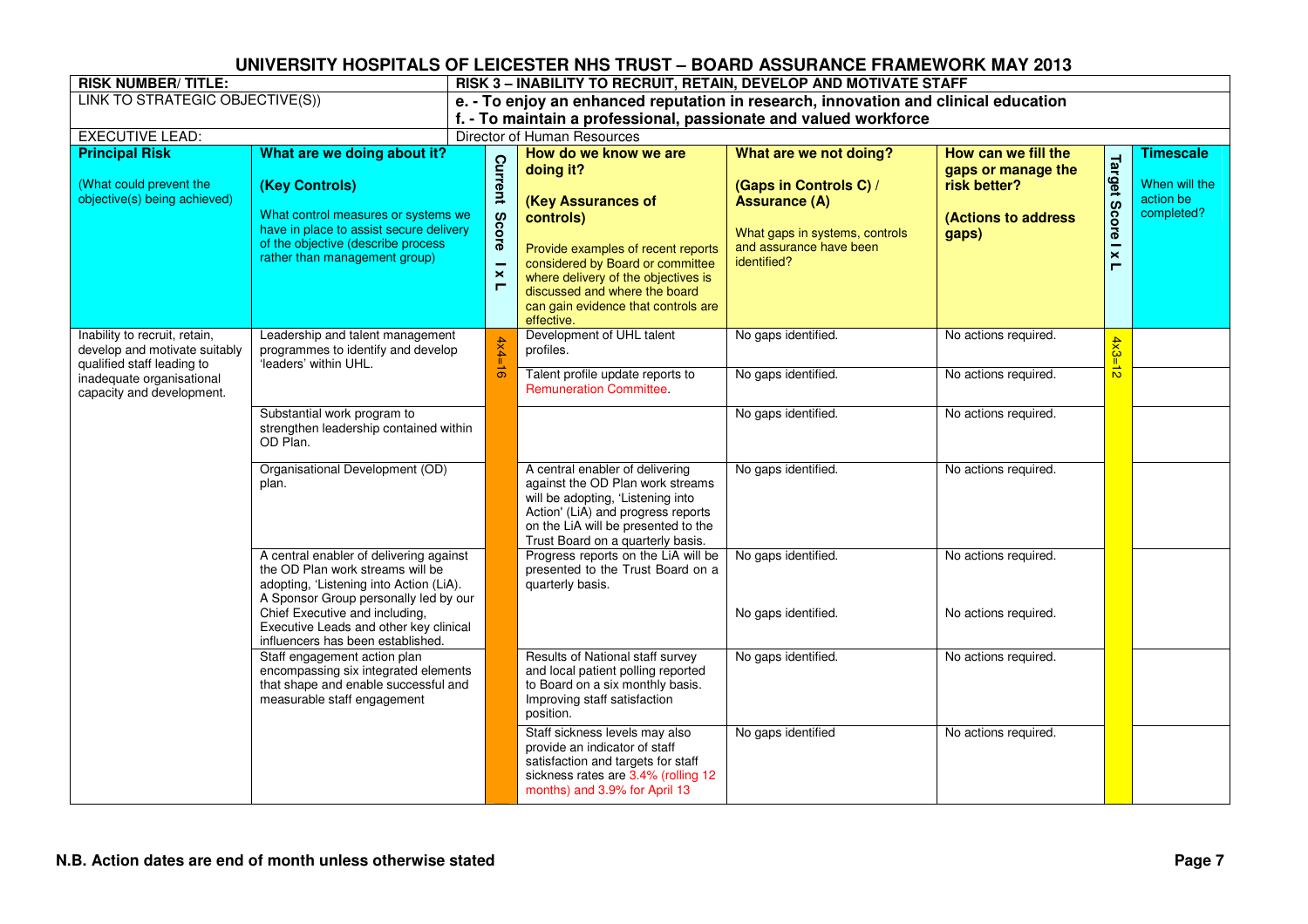| Appraisal and objective setting in line<br>with UHL strategic direction.                      | Appraisal rates reported monthly<br>to Board via Quality and<br>Performance report.<br>April 13 appraisal rate = $90.9\%$                        | No gaps identified.                                                                                                                                                                                                             | No actions required.                             |                        |
|-----------------------------------------------------------------------------------------------|--------------------------------------------------------------------------------------------------------------------------------------------------|---------------------------------------------------------------------------------------------------------------------------------------------------------------------------------------------------------------------------------|--------------------------------------------------|------------------------|
|                                                                                               | Results of quality audits to ensure<br>adequacy of appraisals reported to<br>the Board via the quarterly<br>workforce and OD report.             | No gaps identified.                                                                                                                                                                                                             | No actions required.                             |                        |
|                                                                                               | Quality Assurance Framework to<br>monitor appraisals on an annual<br>cycle (next due March 2013).                                                | No gaps identified.                                                                                                                                                                                                             | No actions required.                             |                        |
| Workforce plan to identify effective<br>methods to recruit to 'difficult to fill<br>areas).   | The use of locum staff in 'difficult<br>to fill' areas is reported to the<br>Board on a monthly basis via the<br>Quality and Performance report. | No gaps identified.                                                                                                                                                                                                             | No actions required.                             |                        |
| Divisions and Directorates 2013/14<br>Workforce Plans.                                        | Reduction in the use of such staff<br>would be an assurance of our<br>success in recruiting substantive<br>staff.                                |                                                                                                                                                                                                                                 |                                                  |                        |
| Reward /recognition strategy and<br>programmes (e.g. salary sacrifice, staff<br>awards, etc). |                                                                                                                                                  | (a) Reward and recognition<br>strategy requires revision to<br>include how we will provide<br>assurance that reward and<br>recognition programmes are<br>making a difference to staffing<br>recruitment/ retention/ motivation. | Revise reward and<br>recognition strategy. (3.1) | Oct 2013<br><b>DHR</b> |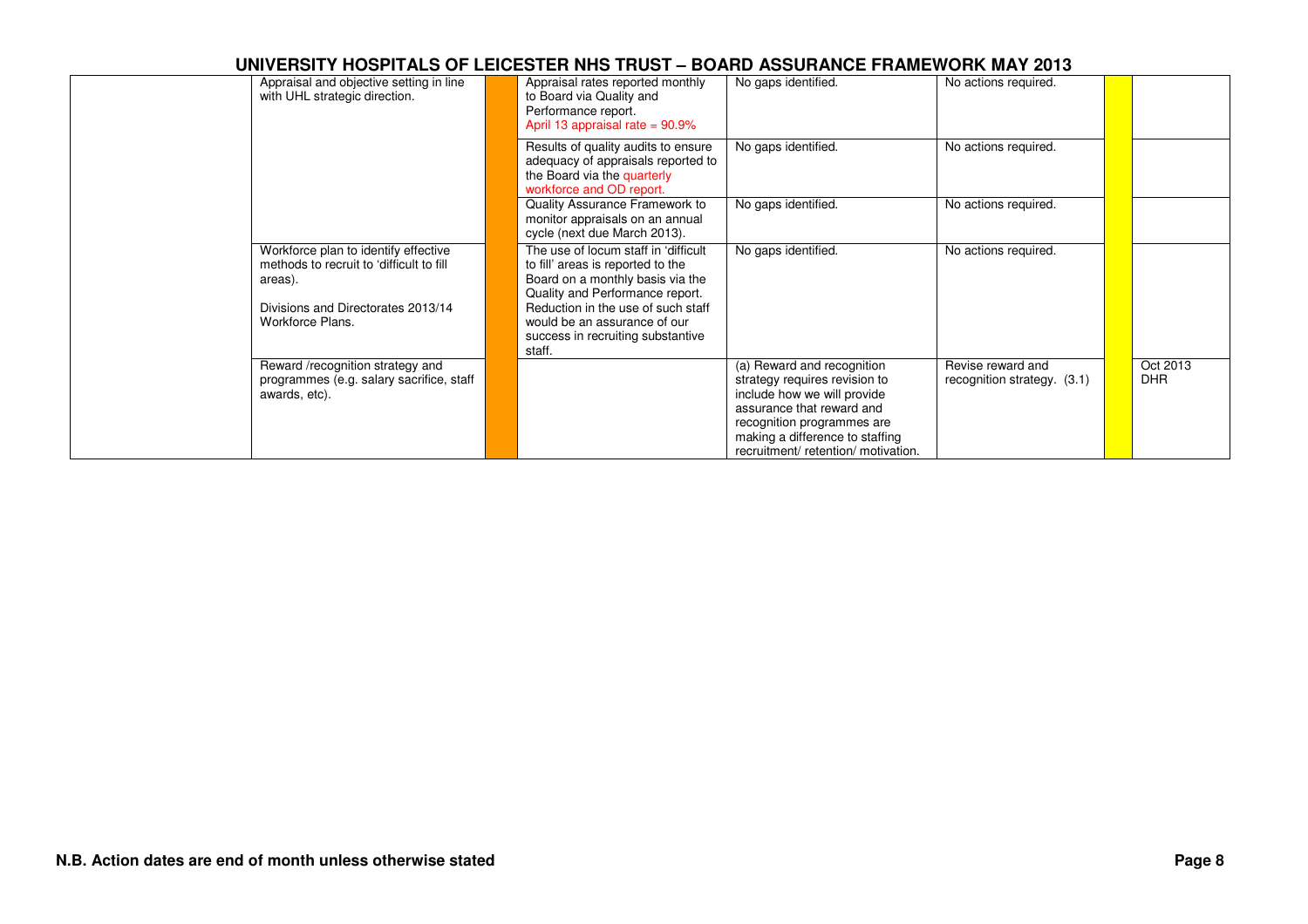| UHL Branding - to attract a wider and<br>more capable workforce. Includes<br>development of recruitment literature<br>and website, recruitment events,<br>international recruitment. This includes<br>a recently held nurse recruitment day<br>(Jan 2013). | Evaluate recruitment events and<br>numbers of applicants. Reports<br>issued to Nursing Workforce<br>Group (last report 4 Feb). Report<br>to Workforce and OD Committee<br>in March. Positive feedback from<br>nurse recruitment day on 26 Jan<br>2013. Future reporting will be to<br>the Board via the quarterly<br>workforce an OD report. | (a) Better baselining of information<br>to be able to measure<br>improvement.<br>(c) Lack of engagement in<br>production of website material. | Take baseline from<br>January and measure<br>progress now that there is<br>a structured plan for bulk<br>recruitment.<br>Identify a lead from each<br>professional group to<br>develop and encourage the<br>production of fresh and up<br>to date material. (3.2) | Dec 2013<br><b>DHR</b> |
|------------------------------------------------------------------------------------------------------------------------------------------------------------------------------------------------------------------------------------------------------------|----------------------------------------------------------------------------------------------------------------------------------------------------------------------------------------------------------------------------------------------------------------------------------------------------------------------------------------------|-----------------------------------------------------------------------------------------------------------------------------------------------|-------------------------------------------------------------------------------------------------------------------------------------------------------------------------------------------------------------------------------------------------------------------|------------------------|
| Reporting and monitoring of posts with<br>5 or less applicants.                                                                                                                                                                                            | Quarterly report to senior HR team<br>and to Board via quarterly<br>workforce and OD report                                                                                                                                                                                                                                                  |                                                                                                                                               |                                                                                                                                                                                                                                                                   |                        |
|                                                                                                                                                                                                                                                            |                                                                                                                                                                                                                                                                                                                                              |                                                                                                                                               |                                                                                                                                                                                                                                                                   |                        |
|                                                                                                                                                                                                                                                            |                                                                                                                                                                                                                                                                                                                                              |                                                                                                                                               |                                                                                                                                                                                                                                                                   |                        |
|                                                                                                                                                                                                                                                            |                                                                                                                                                                                                                                                                                                                                              |                                                                                                                                               |                                                                                                                                                                                                                                                                   |                        |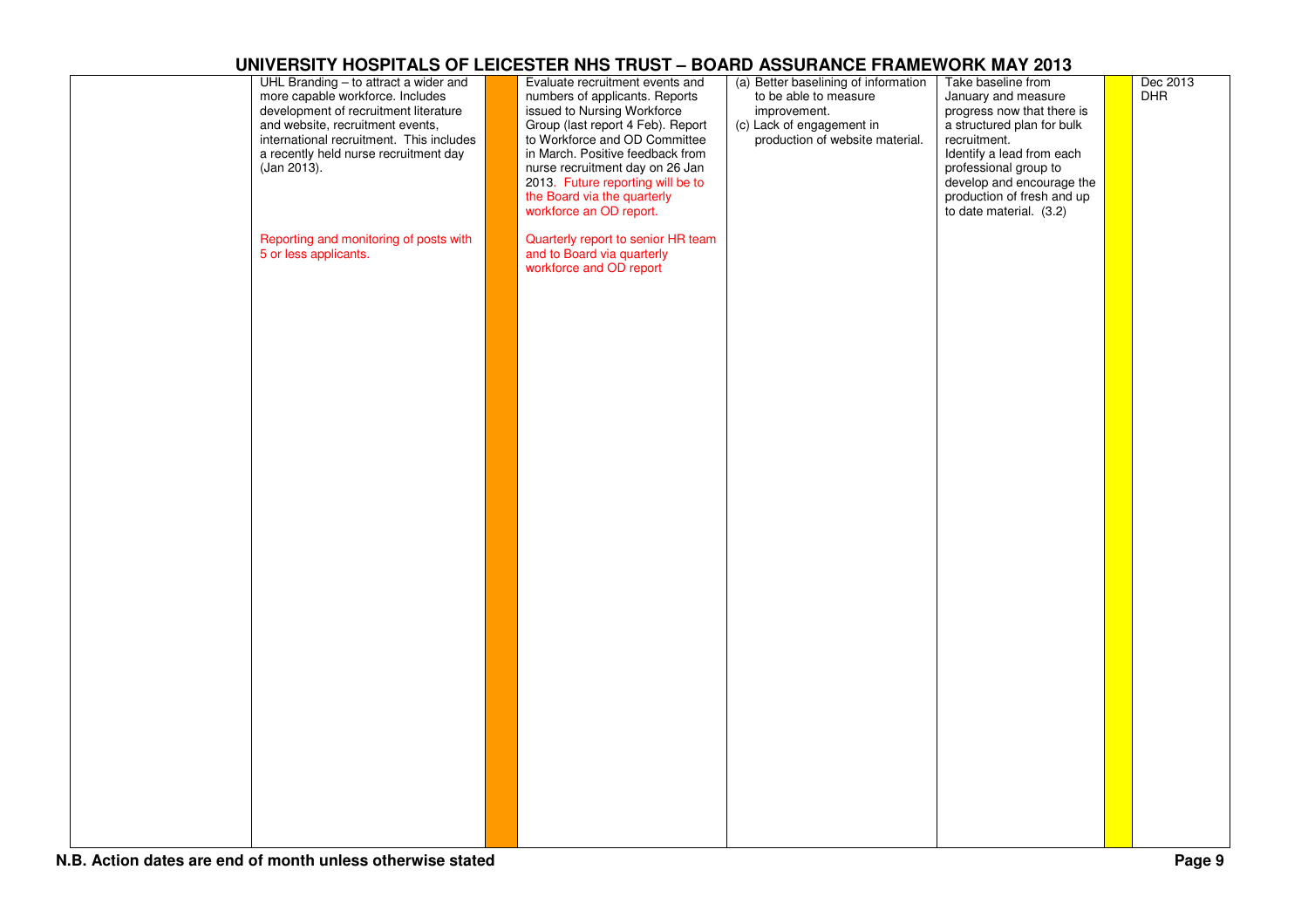| <b>RISK NUMBER/TITLE:</b>                                                                                                                                          |                                                                                                                                                                                                        | RISK 4 - INEFFECTIVE ORGANISATIONAL TRANSFORMATION              |                                                                                                                                                                                                                                                                                                                                                                                                   |                                                                                                                                                      |                                                                                           |                       |                                                              |  |  |  |
|--------------------------------------------------------------------------------------------------------------------------------------------------------------------|--------------------------------------------------------------------------------------------------------------------------------------------------------------------------------------------------------|-----------------------------------------------------------------|---------------------------------------------------------------------------------------------------------------------------------------------------------------------------------------------------------------------------------------------------------------------------------------------------------------------------------------------------------------------------------------------------|------------------------------------------------------------------------------------------------------------------------------------------------------|-------------------------------------------------------------------------------------------|-----------------------|--------------------------------------------------------------|--|--|--|
| LINK TO STRATEGIC OBJECTIVE(S)                                                                                                                                     |                                                                                                                                                                                                        | a. - To provide safe, high quality patient-centred health care. |                                                                                                                                                                                                                                                                                                                                                                                                   |                                                                                                                                                      |                                                                                           |                       |                                                              |  |  |  |
|                                                                                                                                                                    |                                                                                                                                                                                                        |                                                                 | c. - To be the provider of choice.                                                                                                                                                                                                                                                                                                                                                                |                                                                                                                                                      |                                                                                           |                       |                                                              |  |  |  |
|                                                                                                                                                                    |                                                                                                                                                                                                        |                                                                 | d. - To enable integrated care closer to home                                                                                                                                                                                                                                                                                                                                                     |                                                                                                                                                      |                                                                                           |                       |                                                              |  |  |  |
| <b>EXECUTIVE LEAD:</b>                                                                                                                                             |                                                                                                                                                                                                        |                                                                 | Chief Executive (via Director of Strategy)                                                                                                                                                                                                                                                                                                                                                        |                                                                                                                                                      |                                                                                           |                       |                                                              |  |  |  |
| <b>Principal Risk</b><br>(What could prevent the<br>objective(s) being achieved)                                                                                   | What are we doing about it?<br>(Key Controls)<br>What control measures or systems we<br>have in place to assist secure delivery<br>of the objective (describe process<br>rather than management group) | Current<br><b>Score</b><br>$\pmb{\times}$<br>Е                  | How do we know we are<br>doing it?<br>(Key Assurances of<br>controls)<br>Provide examples of recent reports<br>considered by Board or committee<br>where delivery of the objectives is<br>discussed and where the board<br>can gain evidence that controls are<br>effective.                                                                                                                      | What are we not doing?<br>(Gaps in Controls C) /<br><b>Assurance (A)</b><br>What gaps in systems, controls<br>and assurance have been<br>identified? | How can we fill the<br>gaps or manage the<br>risk better?<br>(Actions to address<br>gaps) | Target Score I x<br>Е | <b>Timescale</b><br>When will the<br>action be<br>completed? |  |  |  |
| Failure to put in place a<br>robust approach to<br>organisational transformation,<br>adequately linked to related<br>initiatives and financial<br>planning/outputs | Development of Improvement and<br><b>Innovation Framework</b>                                                                                                                                          | $4x3 = 12$                                                      | Monthly progress reports to Exec<br><b>Strategy Board and F&amp;P</b><br>Committee. Approval of framework<br>and operational arrangements due<br>at Trust Board June 2013.<br>Thereafter monitoring of overall<br>Framework will be via IIF Board<br>and F&P Ctte and monitoring of<br>financial outputs (CIPs) will be via<br><b>CIP Delivery Board, Exec</b><br>Performance Board and F&P Ctte. | None identified                                                                                                                                      | Not applicable                                                                            | $4x3=12$              | N/A                                                          |  |  |  |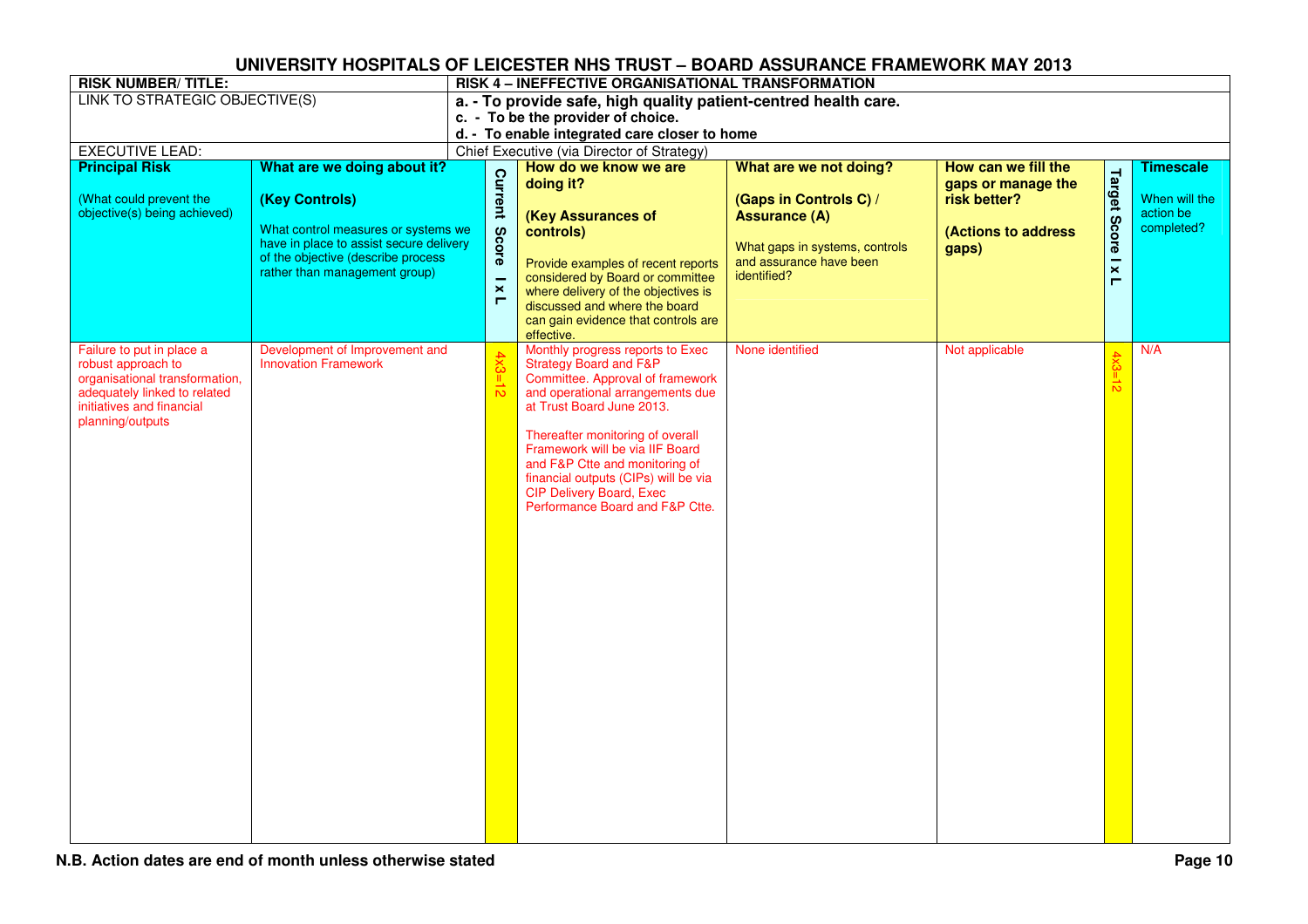| <b>RISK NUMBER / TITLE</b>                                                                                                                                                                                                                                               |                                                                                                                                                                                                        | RISK 5 - INEFFECTIVE STRATEGIC PLANNING AND RESPONSE TO EXTERNAL INFLUENCES                                                                                                                                                                                         |                                                                                                                                                                                                                                                                           |                                                                                                                                                                                                       |                                                                                           |                                               |                                                              |  |  |
|--------------------------------------------------------------------------------------------------------------------------------------------------------------------------------------------------------------------------------------------------------------------------|--------------------------------------------------------------------------------------------------------------------------------------------------------------------------------------------------------|---------------------------------------------------------------------------------------------------------------------------------------------------------------------------------------------------------------------------------------------------------------------|---------------------------------------------------------------------------------------------------------------------------------------------------------------------------------------------------------------------------------------------------------------------------|-------------------------------------------------------------------------------------------------------------------------------------------------------------------------------------------------------|-------------------------------------------------------------------------------------------|-----------------------------------------------|--------------------------------------------------------------|--|--|
| LINK TO STRATEGIC OBJECTIVE(S)                                                                                                                                                                                                                                           |                                                                                                                                                                                                        | a. - To provide safe, high quality patient-centred health care.<br>c. - To be the provider of choice.<br>To enjoy an enhanced reputation in research innovation and clinical education.<br>$e. -$<br>g. - To be a sustainable, high performing NHS Foundation Trust |                                                                                                                                                                                                                                                                           |                                                                                                                                                                                                       |                                                                                           |                                               |                                                              |  |  |
| <b>EXECUTIVE LEAD:</b>                                                                                                                                                                                                                                                   |                                                                                                                                                                                                        | Chief Executive (via Director of Strategy)                                                                                                                                                                                                                          |                                                                                                                                                                                                                                                                           |                                                                                                                                                                                                       |                                                                                           |                                               |                                                              |  |  |
| <b>Principal Risk</b><br>(What could prevent the<br>objective(s) being achieved)                                                                                                                                                                                         | What are we doing about it?<br>(Key Controls)<br>What control measures or systems we<br>have in place to assist secure delivery<br>of the objective (describe process<br>rather than management group) | Current<br><b>Score</b><br>$\overline{\phantom{0}}$<br>$\boldsymbol{\times}$<br>$\blacksquare$                                                                                                                                                                      | How do we know we are<br>doing it?<br>(Key assurances of controls)<br>Provide examples of recent reports<br>considered by Board or committee<br>where delivery of the objectives is<br>discussed and where the board<br>can gain evidence that controls are<br>effective. | What are we not doing?<br>(Gaps in Controls C) /<br><b>Assurance (A)</b><br>What gaps in systems, controls<br>and assurance have been<br>identified?                                                  | How can we fill the<br>gaps or manage the<br>risk better?<br>(Actions to address<br>gaps) | Target<br><b>Score</b><br>$\pmb{\times}$<br>Е | <b>Timescale</b><br>When will the<br>action be<br>completed? |  |  |
| <b>Appointment of Strategy Director</b><br>Failure to put in place<br>appropriate systems to<br>horizon scan and respond<br>Allocation of market intelligence<br>appropriately to external<br>responsibility to Director of Marketing<br>drivers. Failure to proactively |                                                                                                                                                                                                        | Plan agreed by Remuneration<br>Committee                                                                                                                                                                                                                            | None identified                                                                                                                                                                                                                                                           | Not applicable                                                                                                                                                                                        |                                                                                           | N/A                                           |                                                              |  |  |
|                                                                                                                                                                                                                                                                          |                                                                                                                                                                                                        |                                                                                                                                                                                                                                                                     | <b>Agreed by Remuneration</b><br>Committee                                                                                                                                                                                                                                | None identified                                                                                                                                                                                       | Not applicable                                                                            |                                               | N/A                                                          |  |  |
| develop whole organisation<br>and service line clinical<br>strategies                                                                                                                                                                                                    | and Communications                                                                                                                                                                                     |                                                                                                                                                                                                                                                                     |                                                                                                                                                                                                                                                                           | Need to establish co-ordinated<br>approach to business intelligence<br>gathering and response                                                                                                         | <b>Establish Business</b><br><b>Strategy Support Team</b><br>(5.13)                       |                                               | <b>Jul 2013</b><br><b>CEO</b>                                |  |  |
|                                                                                                                                                                                                                                                                          |                                                                                                                                                                                                        |                                                                                                                                                                                                                                                                     |                                                                                                                                                                                                                                                                           | Need to agree approach to<br>gathering of marketing intelligence<br>and response                                                                                                                      | Agree approach via<br>proposal from DMC. (5.14)                                           |                                               | <b>Jul 2013</b><br><b>CEO</b>                                |  |  |
|                                                                                                                                                                                                                                                                          |                                                                                                                                                                                                        |                                                                                                                                                                                                                                                                     |                                                                                                                                                                                                                                                                           | Need to forward plan Executive<br><b>Strategy Board agendas to reflect</b><br>a 12 month programme aligned<br>with:<br>• the development of the<br><b>IBP/LTFM</b><br>• the reconfiguration programme | Present ESB forward plan<br>for approval to July<br>meeting. $(5.15)$                     |                                               | <b>Jul 2013</b><br><b>CEO</b>                                |  |  |
|                                                                                                                                                                                                                                                                          |                                                                                                                                                                                                        |                                                                                                                                                                                                                                                                     |                                                                                                                                                                                                                                                                           | • the development of the next<br><b>AOP</b><br>• The TB Development<br>Programme<br>The TB formal agenda                                                                                              |                                                                                           |                                               |                                                              |  |  |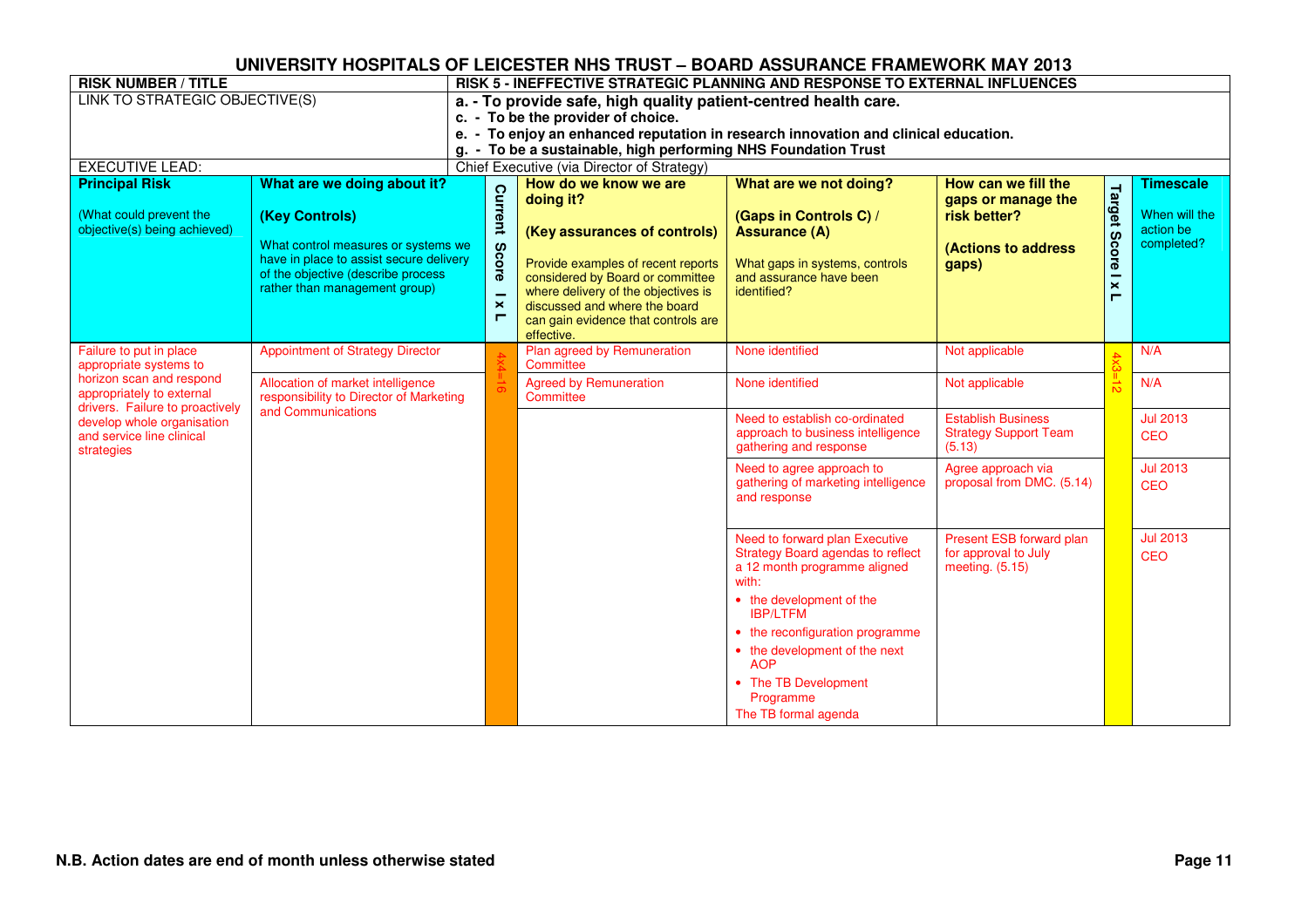| <b>RISK NUMBER/TITLE:</b>                                                        |                                                                                                                                                                                                        |                        |                                                                | <b>RISK 6 - FAILURE TO ACHIEVE FT STATUS</b>                                                                                                                                                                                                                                 |                                                                                                                                                      |                                                                                                         |                                 |                                                              |
|----------------------------------------------------------------------------------|--------------------------------------------------------------------------------------------------------------------------------------------------------------------------------------------------------|------------------------|----------------------------------------------------------------|------------------------------------------------------------------------------------------------------------------------------------------------------------------------------------------------------------------------------------------------------------------------------|------------------------------------------------------------------------------------------------------------------------------------------------------|---------------------------------------------------------------------------------------------------------|---------------------------------|--------------------------------------------------------------|
| <b>LINK TO STRATEGIC OBJECTIVE(S)</b>                                            |                                                                                                                                                                                                        |                        |                                                                | g. - To be a sustainable, high performing NHS Foundation Trust.                                                                                                                                                                                                              |                                                                                                                                                      |                                                                                                         |                                 |                                                              |
| <b>EXECUTIVE LEAD:</b>                                                           |                                                                                                                                                                                                        | <b>Chief Executive</b> |                                                                |                                                                                                                                                                                                                                                                              |                                                                                                                                                      |                                                                                                         |                                 |                                                              |
| <b>Principal Risk</b><br>(What could prevent the<br>objective(s) being achieved) | What are we doing about it?<br>(Key Controls)<br>What control measures or systems we<br>have in place to assist secure delivery<br>of the objective (describe process<br>rather than management group) |                        | <b>Current</b><br><b>Score</b><br>$\overline{\mathbf{x}}$<br>п | How do we know we are<br>doing it?<br>(Key Assurances of<br>controls)<br>Provide examples of recent reports<br>considered by Board or committee<br>where delivery of the objectives is<br>discussed and where the board<br>can gain evidence that controls are<br>effective. | What are we not doing?<br>(Gaps in Controls C) /<br><b>Assurance (A)</b><br>What gaps in systems, controls<br>and assurance have been<br>identified? | How can we fill the<br>gaps or manage the<br>risk better?<br>(Actions to address<br>gaps)               | <b>Target</b><br>Score   x<br>Н | <b>Timescale</b><br>When will the<br>action be<br>completed? |
| Failure to meet the<br>requirements of the FT<br>application process in terms    | FT Programme Board provides<br>strategic direction and monitors the FT<br>application programme.                                                                                                       |                        |                                                                | Monthly progress against the FT<br>programme is reported to the<br>Board to provide oversight.                                                                                                                                                                               | No gaps identified.                                                                                                                                  | No actions required.                                                                                    | 4x3                             |                                                              |
| of service quality, strategy,<br>financial resilience and<br>governance          | FT Workstream group of Executive and<br>operational Leads to ensure delivery of<br>IBP and evidence to support HDD1<br>and 2 processes.                                                                |                        |                                                                | Feedback from external<br>assessment of application<br>progress by SHA (readiness<br>review meeting Dec 2012.                                                                                                                                                                | No gaps identified.                                                                                                                                  | No actions required.                                                                                    | $\overline{6}$                  |                                                              |
|                                                                                  | FT application project plan / project<br>team in place<br>FT Integrated Development Plan                                                                                                               |                        |                                                                | <b>Reports to FTPB and Trust Board</b>                                                                                                                                                                                                                                       | No gaps identified                                                                                                                                   | Not applicable                                                                                          |                                 | N/A                                                          |
|                                                                                  | Progression of Better Care Together<br>Programme which underpins the UHL<br>service strategy and LTFM.                                                                                                 |                        |                                                                | Economic modelling incorporated<br>into the Trust Reconfiguration<br>Strategic Outline Case (SOC)<br>structure and process.                                                                                                                                                  | (a) Need more regular reporting on<br><b>BCT progress to Exec Strategy</b><br><b>Board and Trust Board</b>                                           | Introduce regular report to<br>ESB and Trust Board (6.9)                                                |                                 | <b>Jun 2013</b><br><b>CEO</b>                                |
|                                                                                  |                                                                                                                                                                                                        |                        |                                                                | Ad hoc reports to Exec Strategy<br><b>Board and Trust Board</b><br>Various inputs from Exec Team to<br><b>BCT</b> work.                                                                                                                                                      | (c)Need to identify clear BCT Exec<br>Lead                                                                                                           | Director of Strategy to be<br>lead. Ad hoc cover to<br>continue until appointment<br>in place. $(6.10)$ |                                 | <b>Oct 2013</b><br><b>CEO</b>                                |
|                                                                                  |                                                                                                                                                                                                        |                        |                                                                | Feedback and recommendations<br>from the independent reviews<br>against the Quality Governance<br>Framework and the Board<br>Governance Framework.                                                                                                                           | (c) Independent reports identify a<br>number of recommendations.                                                                                     | Action plans in place to<br>address recommendations<br>from independent reviews.<br>(6.11)              |                                 | <b>Review Jul</b><br>2013<br><b>CEO</b>                      |
|                                                                                  | Monitoring of KPIs in particular in<br>relation to financial position and key<br>operational performance indicators.                                                                                   |                        |                                                                | Monthly reports to Executive<br>Performance Board, F&P<br><b>Committee and Trust Board</b>                                                                                                                                                                                   | None identified.                                                                                                                                     | Not applicable                                                                                          |                                 | N/A                                                          |
|                                                                                  |                                                                                                                                                                                                        |                        |                                                                | Achievement against the new TDA<br><b>Accountability Framework is</b><br>reported to the Trust board and the<br>TDA on a monthly basis.                                                                                                                                      | None identified                                                                                                                                      | Not applicable                                                                                          |                                 | N/A                                                          |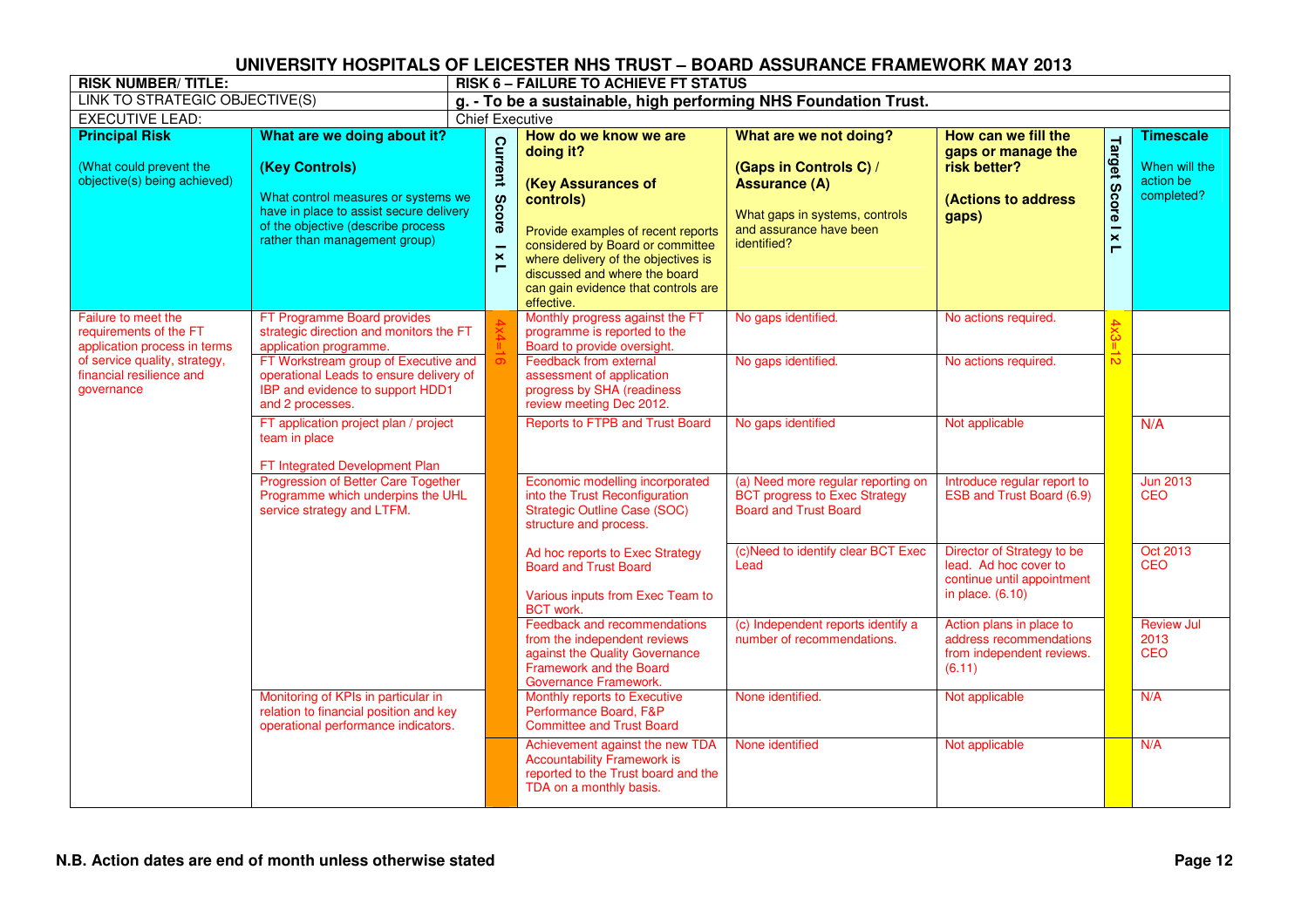| <b>RISK NUMBER/TITLE:</b>                                 |                                                                                | <b>RISK 7- FAILURE TO MAINTAIN PRODUCTIVE AND EFFECTIVE RELATIONSHIPS</b> |                                         |                                                   |                                                                   |                             |                       |                            |  |
|-----------------------------------------------------------|--------------------------------------------------------------------------------|---------------------------------------------------------------------------|-----------------------------------------|---------------------------------------------------|-------------------------------------------------------------------|-----------------------------|-----------------------|----------------------------|--|
| LINK TO STRATEGIC OBJECTIVE(S)                            |                                                                                |                                                                           |                                         | c. - To be the provider of choice.                |                                                                   |                             |                       |                            |  |
|                                                           |                                                                                |                                                                           |                                         | d. - To enable integrated care closer to home.    |                                                                   |                             |                       |                            |  |
|                                                           |                                                                                |                                                                           |                                         |                                                   | f. - To maintain a professional, passionate and valued workforce. |                             |                       |                            |  |
| <b>EXECUTIVE LEAD:</b>                                    |                                                                                |                                                                           |                                         | Director of Communications and External Relations |                                                                   |                             |                       |                            |  |
| <b>Principal Risk</b>                                     | What are we doing about it?                                                    |                                                                           |                                         | How do we know we are                             | What are we not doing?                                            | How can we fill the         |                       | <b>Timescale</b>           |  |
|                                                           |                                                                                |                                                                           | Current                                 | doing it?                                         |                                                                   | gaps or manage the          | Target                |                            |  |
| (What could prevent the                                   | (Key Controls)                                                                 |                                                                           |                                         |                                                   | (Gaps in Controls C) /                                            | risk better?                |                       | When will the<br>action be |  |
| objective(s) being achieved)                              | What control measures or systems we                                            |                                                                           |                                         | (Key Assurances of                                | <b>Assurance (A)</b>                                              |                             | Score                 | completed?                 |  |
|                                                           | have in place to assist secure delivery                                        |                                                                           |                                         | controls)                                         | What gaps in systems, controls                                    | <b>(Actions to address)</b> |                       |                            |  |
|                                                           | of the objective (describe process                                             |                                                                           | <b>Score</b>                            | Provide examples of recent reports                | and assurance have been                                           | gaps)                       |                       |                            |  |
|                                                           | rather than management group)                                                  |                                                                           | ۰                                       | considered by Board or committee                  | identified?                                                       |                             | $\mathbf{\times}$     |                            |  |
|                                                           |                                                                                |                                                                           | $\boldsymbol{\times}$<br>$\blacksquare$ | where delivery of the objectives is               |                                                                   |                             |                       |                            |  |
|                                                           |                                                                                |                                                                           |                                         | discussed and where the board                     |                                                                   |                             |                       |                            |  |
|                                                           |                                                                                |                                                                           |                                         | can gain evidence that controls are<br>effective. |                                                                   |                             |                       |                            |  |
| Failure to maintain productive                            | Stakeholder Engagement Strategy.                                               |                                                                           |                                         | Twice yearly GP surveys with                      | (a) No surveys currently                                          | Extend the surveys into     |                       | Sep 2013                   |  |
| relationships with external                               |                                                                                |                                                                           | Š                                       | results reported to UHL Executive                 | undertaken to identify relationship                               | wider group of              | $5X2 =$               | <b>DCER</b>                |  |
| partners/ stakeholders                                    |                                                                                |                                                                           |                                         | Team.                                             | issues with wider group of                                        | stakeholders to             | $\ddot{\vec{\sigma}}$ |                            |  |
| leading to potential loss of<br>activity and income, poor | Regular meetings with external                                                 |                                                                           |                                         | Latest survey results discussed at                | stakeholders e.g. CCGs / LAT /<br>Social Care / Universities etc. | complement the 'soft intel' |                       |                            |  |
| reputation and failure to                                 | stakeholders and Director of<br>Communications and member of                   |                                                                           |                                         | the April 2013 Board and showed                   |                                                                   | (7.2)                       |                       |                            |  |
| retain/ reconfigure clinical                              | Executive Team to identify and resolve                                         |                                                                           |                                         | increasing levels of satisfaction                 |                                                                   |                             |                       |                            |  |
| services.                                                 | concerns.                                                                      |                                                                           |                                         | a trend which has now continued                   |                                                                   |                             |                       |                            |  |
|                                                           | Regular stakeholder briefing provided                                          |                                                                           |                                         | for 18 months.                                    |                                                                   |                             |                       |                            |  |
|                                                           | by an e-newsletter to inform                                                   |                                                                           |                                         | Anecdotal feedback from partners                  |                                                                   |                             |                       |                            |  |
|                                                           | stakeholders of UHL news.                                                      |                                                                           |                                         | and soft intelligence indicates that              |                                                                   |                             |                       |                            |  |
|                                                           |                                                                                |                                                                           |                                         | relations with key organisations                  |                                                                   |                             |                       |                            |  |
|                                                           |                                                                                |                                                                           |                                         | and individuals are improving                     |                                                                   |                             |                       |                            |  |
|                                                           | Leicester, Leicestershire and Rutland<br>(LLR) health and social care partners |                                                                           |                                         | under new UHL leadership.                         |                                                                   |                             |                       |                            |  |
|                                                           | have committed to a collaborative                                              |                                                                           |                                         |                                                   |                                                                   |                             |                       |                            |  |
|                                                           | programme of change known as the                                               |                                                                           |                                         |                                                   |                                                                   |                             |                       |                            |  |
|                                                           | 'Better Care Together' programme.                                              |                                                                           |                                         |                                                   |                                                                   |                             |                       |                            |  |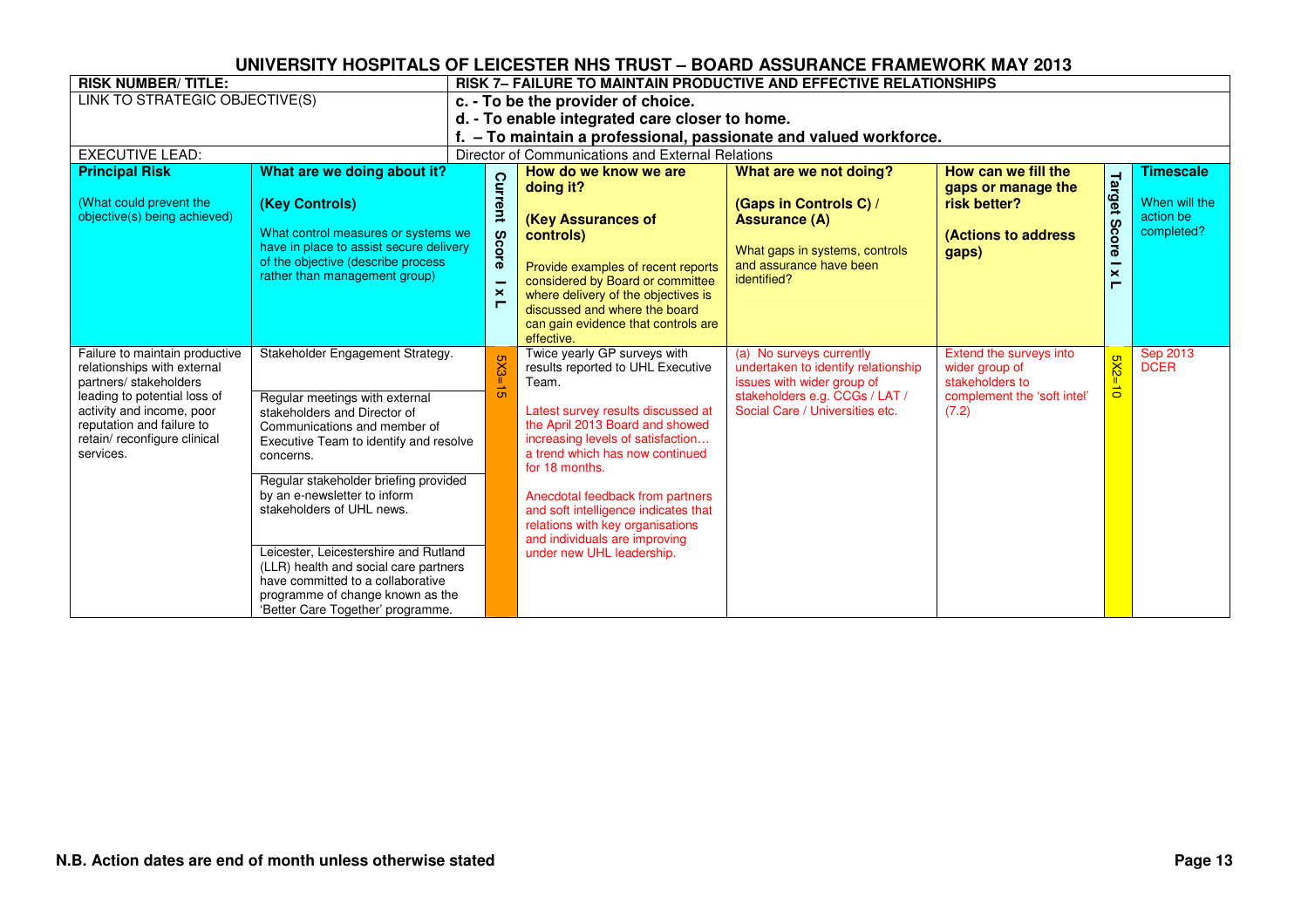| <b>RISK NUMBER/TITLE:</b>                                                                                                            |                                                                                                                                                                                                        | <b>RISK 8-FAILURE TO ACHIEVE AND SUSTAIN QUALITY STANDARDS</b> |                                                                                                                                                                                                                                                                              |                                                                                                                                                      |                                                                                                                   |                                      |                                                              |  |  |  |
|--------------------------------------------------------------------------------------------------------------------------------------|--------------------------------------------------------------------------------------------------------------------------------------------------------------------------------------------------------|----------------------------------------------------------------|------------------------------------------------------------------------------------------------------------------------------------------------------------------------------------------------------------------------------------------------------------------------------|------------------------------------------------------------------------------------------------------------------------------------------------------|-------------------------------------------------------------------------------------------------------------------|--------------------------------------|--------------------------------------------------------------|--|--|--|
| LINK TO STRATEGIC OBJECTIVE(S)                                                                                                       |                                                                                                                                                                                                        |                                                                | a. - To provide safe, high quality patient-centred health-care                                                                                                                                                                                                               |                                                                                                                                                      |                                                                                                                   |                                      |                                                              |  |  |  |
| <b>EXECUTIVE LEAD:</b>                                                                                                               |                                                                                                                                                                                                        |                                                                | Chief Nurse (with Medical Director)                                                                                                                                                                                                                                          |                                                                                                                                                      |                                                                                                                   |                                      |                                                              |  |  |  |
| <b>Principal Risk</b><br>(What could prevent the<br>objective(s) being achieved)                                                     | What are we doing about it?<br>(Key Controls)<br>What control measures or systems we<br>have in place to assist secure delivery<br>of the objective (describe process<br>rather than management group) | <b>Current</b><br><b>Score</b><br>$\boldsymbol{\times}$<br>Е   | How do we know we are<br>doing it?<br>(Key Assurances of<br>controls)<br>Provide examples of recent reports<br>considered by Board or committee<br>where delivery of the objectives is<br>discussed and where the board<br>can gain evidence that controls are<br>effective. | What are we not doing?<br>(Gaps in Controls C) /<br><b>Assurance (A)</b><br>What gaps in systems, controls<br>and assurance have been<br>identified? | How can we fill the<br>gaps or manage the<br>risk better?<br>(Actions to address<br>gaps)                         | Target<br>Score<br>$\mathbf{x}$<br>Н | <b>Timescale</b><br>When will the<br>action be<br>completed? |  |  |  |
| Failure to achieve and<br>sustain quality standards<br>leading to failure to reduce<br>patient harm with subsequent                  | Standardised M&M meetings in each<br>speciality                                                                                                                                                        |                                                                | Monitoring and CBU and Divisional<br><b>Boards</b>                                                                                                                                                                                                                           | (a) Routine analysis of out of<br>hours/weekend mortality                                                                                            | Better exploit use of<br>routine data analysis tools<br>including DFI and HED<br>(8.1)                            | $4x3 = 12$                           | <b>Sep 2013</b><br><b>MD</b>                                 |  |  |  |
| deterioration in patient<br>experience/ satisfaction/<br>outcomes, loss of reputation<br>and deterioration of NET<br>promoter score. | Systematic speciality review of "alerts"<br>of deterioration to address cause and<br>agree remedial action. Corporate<br>oversight via QPMG, QAC and by<br>exception to ET and TB                      |                                                                | <b>Quality and Performance Report</b><br>and National Quality dashboard<br>presented to Exec and TB.<br>Currently SMHI "within expected"                                                                                                                                     | (a) UHL risk adjusted perinatal<br>mortality rate below regional<br>and national average.                                                            | Women's CBU to work with<br>Dr Foster and other trusts<br>to better understand risk<br>adjustment model (8.2)     |                                      | <b>Jan 2014</b><br><b>MD</b>                                 |  |  |  |
|                                                                                                                                      | Robust implementation of actions to<br>achieve Quality Commitment (save<br>1000 extra lives in 3 years)                                                                                                |                                                                | SHMI remains "within expected"                                                                                                                                                                                                                                               | (a) community wide review of<br>mortality to consider out of hospital<br>mortality - methodology now<br>agreed                                       | <b>Undertake LLR Mortality</b><br>review. $(8.3)$                                                                 |                                      | Jun/Jul 20 13<br><b>MD</b>                                   |  |  |  |
|                                                                                                                                      | Agreed patient centred care priorities<br>for 2013-14:<br>- Older people's care<br>- Dementia care<br>- Discharge Planning                                                                             |                                                                | <b>Quality Assurance Group meets</b><br>monthly - provides direction, pace<br>and support<br>Achievement against key<br>objectives and milestones report to<br>Trust board on a monthly basis                                                                                | (a) Obtain Divisional<br>representations on Quality<br><b>Assurance Group</b>                                                                        | <b>Confirm Divisional</b><br>representation to ensure<br>engagement and delivery<br>(8.4)                         |                                      | <b>Jun 2013</b><br><b>CN</b>                                 |  |  |  |
|                                                                                                                                      | Multi-professional training in older<br>peoples care and dementia care in line<br>with LLR dementia strategy                                                                                           |                                                                | <b>Quality Assurance Group</b><br>monitoring of training numbers and<br>location                                                                                                                                                                                             | No gaps identified                                                                                                                                   | No action needed                                                                                                  |                                      |                                                              |  |  |  |
|                                                                                                                                      | Protected time for matrons and ward<br>sisters to lead on key outcomes                                                                                                                                 |                                                                | Divisional/CBU reporting on<br>matron activity and implementation<br>or supervisory practice                                                                                                                                                                                 | (c) Present vacancy levels prevent<br>adoption of supervisory practice                                                                               | Active recruitment to ward<br>nursing establishment so<br>releasing ward sister $-$<br>supervisory practice (8.5) |                                      | Sep 2013<br><b>CN</b>                                        |  |  |  |
|                                                                                                                                      | To promote and support older peoples<br>champions network and new dementia<br>champions network                                                                                                        |                                                                | Monthly monitoring of numbers<br>and activity                                                                                                                                                                                                                                | No gaps identified                                                                                                                                   | No action needed                                                                                                  |                                      |                                                              |  |  |  |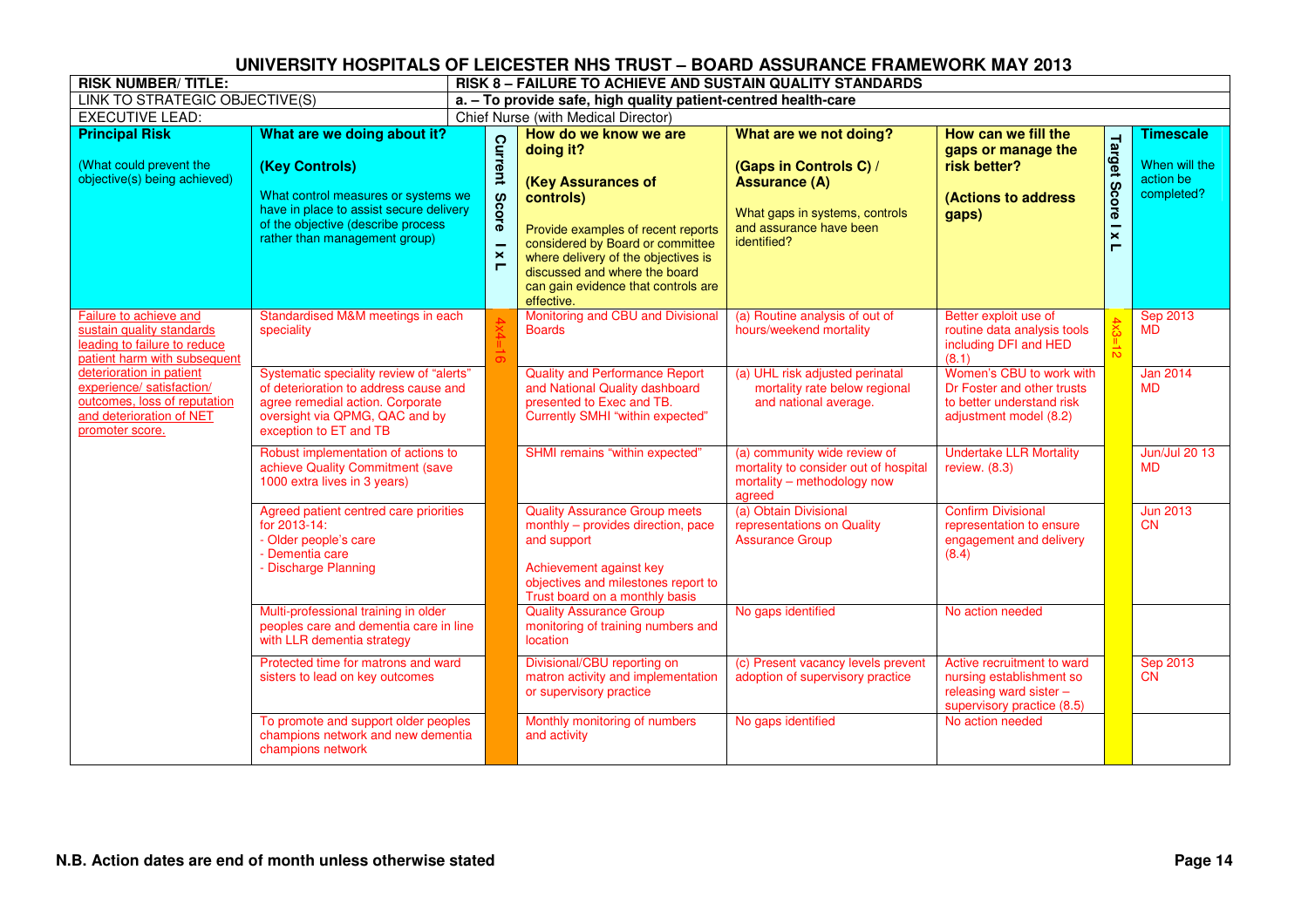| Targeted development activities for key<br>performance indicators<br>- answering call bells<br>- assistance to toilet<br>- involved in care<br>- discharge information<br>Appointment of carers advocacy post                                                                                                                                                        | Monthly monitoring and tracking of<br>patient feedback results<br>Monthly monitoring of Friends and<br>Family Test reported to the Trust<br>board<br>Funding agreed for 12 months                                                    | (c) Present vacancy level for<br>permanent staff limit development<br>opportunities<br>No gaps identified                                                                                                                                                       | Prioritise clinical staff<br>development opportunities<br>in CBU's/Division (8.6)<br>No action needed | <b>Jul 2013</b><br><b>CN</b>            |
|----------------------------------------------------------------------------------------------------------------------------------------------------------------------------------------------------------------------------------------------------------------------------------------------------------------------------------------------------------------------|--------------------------------------------------------------------------------------------------------------------------------------------------------------------------------------------------------------------------------------|-----------------------------------------------------------------------------------------------------------------------------------------------------------------------------------------------------------------------------------------------------------------|-------------------------------------------------------------------------------------------------------|-----------------------------------------|
| to lead carers involvement in care<br>Ensure completion of patient profile on<br>every appropriate patient admitted                                                                                                                                                                                                                                                  | Audit results every 6 month                                                                                                                                                                                                          | No gaps identified                                                                                                                                                                                                                                              | No action needed                                                                                      |                                         |
| Agreed avoiding harm priorities:<br>Falls<br>$\blacktriangleright$<br>Acting on results in ED<br>Senior review, ward rounds,<br>and notation.                                                                                                                                                                                                                        | <b>Quality Action Group meets</b><br>monthly - provides direction, pace<br>and support<br>Achievement against key<br>objectives and milestones report to<br>Trust board on a monthly basis                                           | (a) Obtain Divisional<br>representations on Quality<br><b>Assurance Group</b>                                                                                                                                                                                   | <b>Confirm Divisional</b><br>representation to ensure<br>engagement and delivery<br>(8.7)             | <b>Jun 2013</b><br>CN                   |
| <b>Relentless attention to 5 Critical Safety</b><br>Actions (CSA) initiative to lower<br>mortality                                                                                                                                                                                                                                                                   | Q&P report to Trust Board<br>showing outcomes for 5 CSAs.<br>4CSAs form part of local CQUIN<br>monitoring. RAG rated green at<br>end of quarter 2. M&M CSA<br>removed from CQUIN monitoring<br>due to full implementation            | (c) Lack of a unified IT system in<br>relation to ordering and<br>receiving results means that<br>many differing processes are<br>being used to<br>acknowledge/respond to<br>results. Potential risk of results<br>not being acted upon in a<br>timely fashion. | Feasibility of a less<br>cumbersome IT platform to<br>be investigated by IBM.<br>(8.8)                | <b>Review Jun</b><br>2013<br><b>CIO</b> |
| NHS Safety thermometer utilised to<br>measure the prevalence of harm and<br>how many patients remain 'harm free'<br>(Monthly point prevalence for '4<br>Harms').<br>Monthly meetings with<br>operational/clinical and managerial<br>leads for each harm in place.<br>Utilisation of CQUIN monies for<br>2013/14 to invest in data collection<br>posts at ward level. | Monthly outcome report of '4<br>Harms' is reported to Trust board<br>via Q&P report<br>New DoH definitions may see an<br>increase in harm attributed to UHL<br>to encourage closer working<br>between primary and secondary<br>care. | a) There is a risk that some data<br>may not be accurate due to<br>complex DoH definitions of each<br>harm in relation to whether it is<br>community or hospital acquired.                                                                                      | Action to be identified.                                                                              |                                         |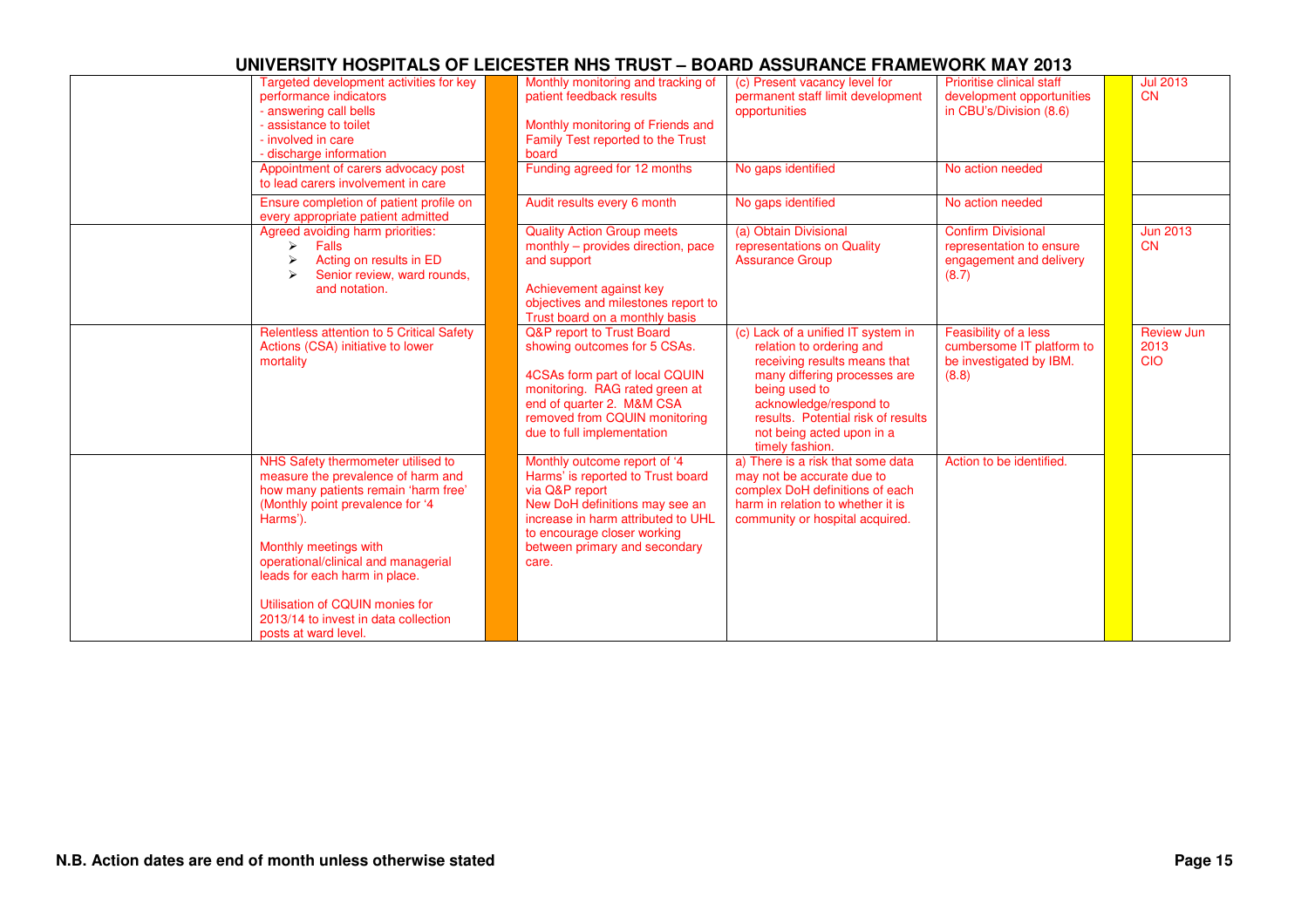| <b>RISK NUMBER/TITLE:</b>                                                                                                                        |                                                                                                                                                                                                        | RISK 9 - FAILURE TO ACHIEVE AND MAINTAIN HIGH STANDARDS OF OPERATIONAL PERFORMANCE |                                   |                                                                                                                                                                                                                                                                              |                                                                                                                                                      |                                                                                                                                                                                   |                                  |                                                              |  |  |
|--------------------------------------------------------------------------------------------------------------------------------------------------|--------------------------------------------------------------------------------------------------------------------------------------------------------------------------------------------------------|------------------------------------------------------------------------------------|-----------------------------------|------------------------------------------------------------------------------------------------------------------------------------------------------------------------------------------------------------------------------------------------------------------------------|------------------------------------------------------------------------------------------------------------------------------------------------------|-----------------------------------------------------------------------------------------------------------------------------------------------------------------------------------|----------------------------------|--------------------------------------------------------------|--|--|
| LINK TO STRATEGIC OBJECTIVE(S)                                                                                                                   |                                                                                                                                                                                                        |                                                                                    |                                   | a. - To provide safe, high quality patient-centred health-care                                                                                                                                                                                                               |                                                                                                                                                      |                                                                                                                                                                                   |                                  |                                                              |  |  |
|                                                                                                                                                  |                                                                                                                                                                                                        |                                                                                    |                                   | c. - To be the provider of choice.                                                                                                                                                                                                                                           |                                                                                                                                                      |                                                                                                                                                                                   |                                  |                                                              |  |  |
|                                                                                                                                                  |                                                                                                                                                                                                        |                                                                                    |                                   | g. - To be a sustainable, high performing NHS Foundation Trust.                                                                                                                                                                                                              |                                                                                                                                                      |                                                                                                                                                                                   |                                  |                                                              |  |  |
| <b>EXECUTIVE LEAD:</b>                                                                                                                           |                                                                                                                                                                                                        |                                                                                    |                                   | <b>Chief Operating Officer</b>                                                                                                                                                                                                                                               |                                                                                                                                                      |                                                                                                                                                                                   |                                  |                                                              |  |  |
| <b>Principal Risk</b><br>(What could prevent the<br>objective(s) being achieved)                                                                 | What are we doing about it?<br>(Key Controls)<br>What control measures or systems we<br>have in place to assist secure delivery<br>of the objective (describe process<br>rather than management group) |                                                                                    | Current<br>Score<br>$\times$<br>Е | How do we know we are<br>doing it?<br>(Key Assurances of<br>controls)<br>Provide examples of recent reports<br>considered by Board or committee<br>where delivery of the objectives is<br>discussed and where the board<br>can gain evidence that controls are<br>effective. | What are we not doing?<br>(Gaps in Controls C) /<br><b>Assurance (A)</b><br>What gaps in systems, controls<br>and assurance have been<br>identified? | How can we fill the<br>gaps or manage the<br>risk better?<br><b>(Actions to address)</b><br>gaps)                                                                                 | Target<br><b>Score</b><br>×<br>┍ | <b>Timescale</b><br>When will the<br>action be<br>completed? |  |  |
| Failure to achieve and<br>sustain operational targets<br>leading to contractual<br>penalties, patient<br>dissatisfaction and poor<br>reputation. | Backlog plans to recover 18 week<br>referral to treatment (RTT) target.                                                                                                                                |                                                                                    | 4x3<br>$\frac{1}{\infty}$         | Monthly Q&P report to Trust Board<br>showing 18 week RTT rates<br>Weekly monitoring of backlog<br>numbers via Head of Performance<br>Improvement.                                                                                                                            | (c) Capacity issues created by<br>emergency demand causes<br>cancellations of operations.                                                            | On-going work on ward<br>processes in Acute to free<br>up capacity. (9.1)<br>Re-configuration of<br>surgical beds to create a<br>'protected area' for surgical<br>patients. (9.2) | $4x3=12$                         | Jun 2013<br><b>COO</b><br>Nov<br>2013COO                     |  |  |
|                                                                                                                                                  | Referral pathways to decrease<br>demand and ensure discharge to GP<br>where appropriate.                                                                                                               |                                                                                    |                                   |                                                                                                                                                                                                                                                                              | (a) Lack assurance in relation to<br>performance metrics to show<br>activity versus number of patients<br>deferred onto a different care<br>pathway. | Development of key<br>metrics at a local level.<br>(9.3)                                                                                                                          |                                  | Review Jul 13<br>COO                                         |  |  |
|                                                                                                                                                  | Transformational theatre project to<br>improve theatre efficiency to 80 -90%.<br>Emergency Care process redesign                                                                                       |                                                                                    |                                   | Monthly theatre utilisation rates.<br>Theatre Transformation monthly<br>meeting.<br>Transformation update to Board.<br>Monthly report to Trust Board in                                                                                                                      | No gaps identified.<br>See risk number 4.                                                                                                            | No actions required.<br>See risk number 4.                                                                                                                                        |                                  |                                                              |  |  |
|                                                                                                                                                  | (phase 1) implemented 18 February<br>2013 to improve and sustain ED<br>performance.                                                                                                                    |                                                                                    |                                   | relation to Emergency Dept (ED)<br>flow (including 4 hour breaches).                                                                                                                                                                                                         |                                                                                                                                                      |                                                                                                                                                                                   |                                  |                                                              |  |  |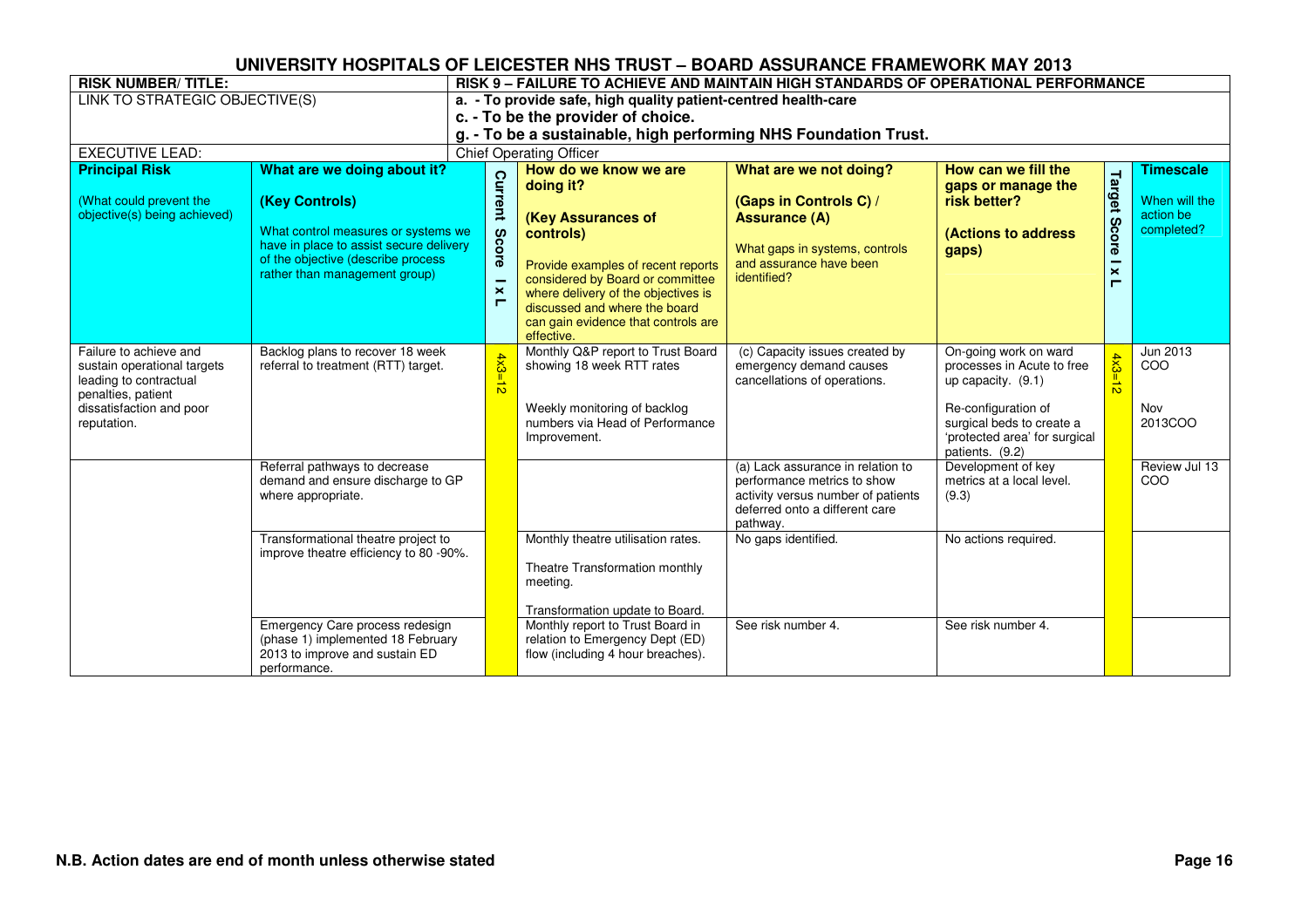| April 2013)                                          | Each tumour site has developed action<br>plans to achieve targets. (Expected<br>that target of 85% to be delivered by    | <b>Chief Operating Officer receives</b><br>reports from Cancer Manager and<br>information included within<br>Monthly Q&P report to Trust<br>Board.                                     | (c) Gaps identified in Imaging                                       | Action plan to resolve<br>Imaging issues to be<br>developed (9.7)                                | <b>Jul 2013 COO</b><br>Jun 2013 |
|------------------------------------------------------|--------------------------------------------------------------------------------------------------------------------------|----------------------------------------------------------------------------------------------------------------------------------------------------------------------------------------|----------------------------------------------------------------------|--------------------------------------------------------------------------------------------------|---------------------------------|
|                                                      |                                                                                                                          | Monthly trajectory agreed and<br>monitored at Board via exception<br>report.<br>Cancer 62 action plan agreed with<br>CCG and reported and monitored<br>at Executive Performance board. | (c) 62 day cancer target delivery<br>below target                    | Cancer Clinical lead,<br><b>Cancer Centre Managers</b><br>and Trackers to be<br>recruited. (9.5) | COO                             |
| Ongoing monitoring of key<br>performance indicators. |                                                                                                                          | Monthly Q&P report to Trust<br>Board.                                                                                                                                                  | No gaps identified.                                                  | No actions required.                                                                             |                                 |
| in their CIP plans.                                  | Outpatient delivery plan to reduce<br>cancellation rates has been developed<br>and circulated to Divisions for inclusion |                                                                                                                                                                                        | (c) Not reducing cancellation rates<br>for outpatients appointments. | Continued monitoring of<br>outpatient delivery plan.<br>(9.6)                                    | Review Jun<br>2013<br>COO       |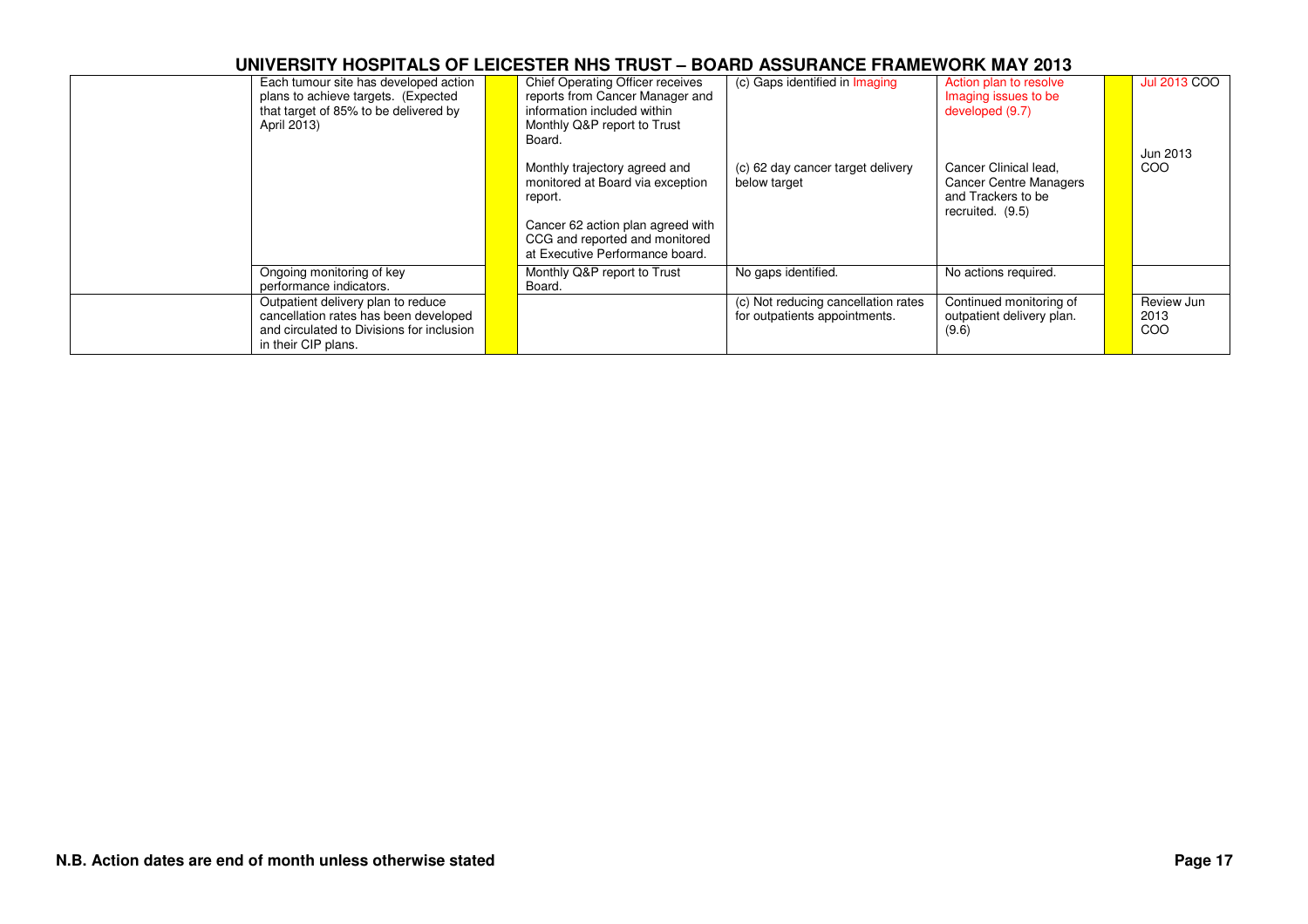| <b>RISK NUMBER/TITLE:</b>                                                                                           |                                                                                                                                                                                                                | <b>RISK 10 - INADEQUATE RECONFIGURATION OF BUILDINGS AND SERVICES</b> |                                                                                                                                                                                                                                                                              |                                                                                                                                                                               |                                                                                                                                                                                                  |                                                                   |                                                              |  |  |
|---------------------------------------------------------------------------------------------------------------------|----------------------------------------------------------------------------------------------------------------------------------------------------------------------------------------------------------------|-----------------------------------------------------------------------|------------------------------------------------------------------------------------------------------------------------------------------------------------------------------------------------------------------------------------------------------------------------------|-------------------------------------------------------------------------------------------------------------------------------------------------------------------------------|--------------------------------------------------------------------------------------------------------------------------------------------------------------------------------------------------|-------------------------------------------------------------------|--------------------------------------------------------------|--|--|
| LINK TO STRATEGIC OBJECTIVE(S)                                                                                      |                                                                                                                                                                                                                |                                                                       | a. - To provide safe, high quality patient-centred health care                                                                                                                                                                                                               |                                                                                                                                                                               |                                                                                                                                                                                                  |                                                                   |                                                              |  |  |
| <b>EXECUTIVE LEAD:</b>                                                                                              |                                                                                                                                                                                                                |                                                                       | Director of Finance and Business Services                                                                                                                                                                                                                                    |                                                                                                                                                                               |                                                                                                                                                                                                  |                                                                   |                                                              |  |  |
| <b>Principal Risk</b><br>(What could prevent the<br>objective(s) being achieved)                                    | What are we doing about it?<br>(Key Controls)<br>What control measures or systems we<br>have in place to assist secure delivery<br>of the objective (describe process<br>rather than management group)         | Current<br><b>Score</b><br>$\boldsymbol{\times}$<br>п                 | How do we know we are<br>doing it?<br>(Key Assurances of<br>controls)<br>Provide examples of recent reports<br>considered by Board or committee<br>where delivery of the objectives is<br>discussed and where the board<br>can gain evidence that controls are<br>effective. | What are we not doing?<br>(Gaps in Controls C) /<br><b>Assurance (A)</b><br>What gaps in systems, controls<br>and assurance have been<br>identified?                          | How can we fill the<br>gaps or manage the<br>risk better?<br><b>(Actions to address)</b><br>gaps)                                                                                                | Target<br><b>Score</b><br>$\boldsymbol{\times}$<br>$\blacksquare$ | <b>Timescale</b><br>When will the<br>action be<br>completed? |  |  |
| Inadequate reconfiguration of<br>buildings and services<br>leading to less effective use<br>of estate and services. | Clinical Strategy.                                                                                                                                                                                             | $3x4=12$                                                              |                                                                                                                                                                                                                                                                              | (a) Key measures to demonstrate<br>success of strategy and reporting<br>lines not yet identified.                                                                             | Key measures for gauging<br>success of strategy to be<br>developed by specialties<br>as part of their 'mini-IBPs'<br>and will be monitored via<br>divisional and directorate<br>boards. $(10.1)$ | 3X5<br>ഄ                                                          | Dec 2013<br><b>MD</b>                                        |  |  |
|                                                                                                                     | Estates Strategy including award of FM<br>contract to private sector partner to<br>deliver an Estates solution that will be<br>a key enabler for our clinical strategy in<br>relation to clinical adjacencies. |                                                                       | <b>Facilities Management</b><br>Collaborative (FMC) will monitor<br>against agreed KPIs to provide<br>assurance of successful<br>outsourced service.                                                                                                                         | (c) Estates plans not fully<br>developed to achieve the strategy.<br>(c) The success of the plans will<br>be dependent upon capital funding<br>and successful FT application. | Ensure success of FT<br>Application (see risk 6 for<br>further detail). (10.2)<br>Secure capital funding.<br>(10.3)                                                                              |                                                                   | Apr 2015<br><b>CEO</b><br>Dec 2013<br><b>DFBS</b>            |  |  |
|                                                                                                                     | Divisional service development<br>strategies and plans to deliver key<br>developments.                                                                                                                         |                                                                       | Progress of divisional development<br>plans reported to Service<br>Reconfiguration Board.                                                                                                                                                                                    | No gaps identified.                                                                                                                                                           | No actions required.                                                                                                                                                                             |                                                                   |                                                              |  |  |
|                                                                                                                     | Service Reconfiguration Board.                                                                                                                                                                                 |                                                                       | Monthly ET Strategy session to<br>provide oversight of<br>reconfiguration.                                                                                                                                                                                                   |                                                                                                                                                                               |                                                                                                                                                                                                  |                                                                   |                                                              |  |  |
|                                                                                                                     | Capital expenditure programme to fund<br>developments.                                                                                                                                                         |                                                                       | Capital expenditure reports<br>reported to the Board via Finance<br>and Performance Committee.                                                                                                                                                                               | No gaps identified.                                                                                                                                                           | No actions required.                                                                                                                                                                             |                                                                   |                                                              |  |  |
|                                                                                                                     | Managed Business Partner for IM&T<br>services to deliver IT that will be a key<br>enabler for our clinical strategy.<br><b>IM&amp;T</b> incorporated into Improvement<br>and Innovation Framework.             |                                                                       | IM&T Board in place.                                                                                                                                                                                                                                                         |                                                                                                                                                                               |                                                                                                                                                                                                  |                                                                   |                                                              |  |  |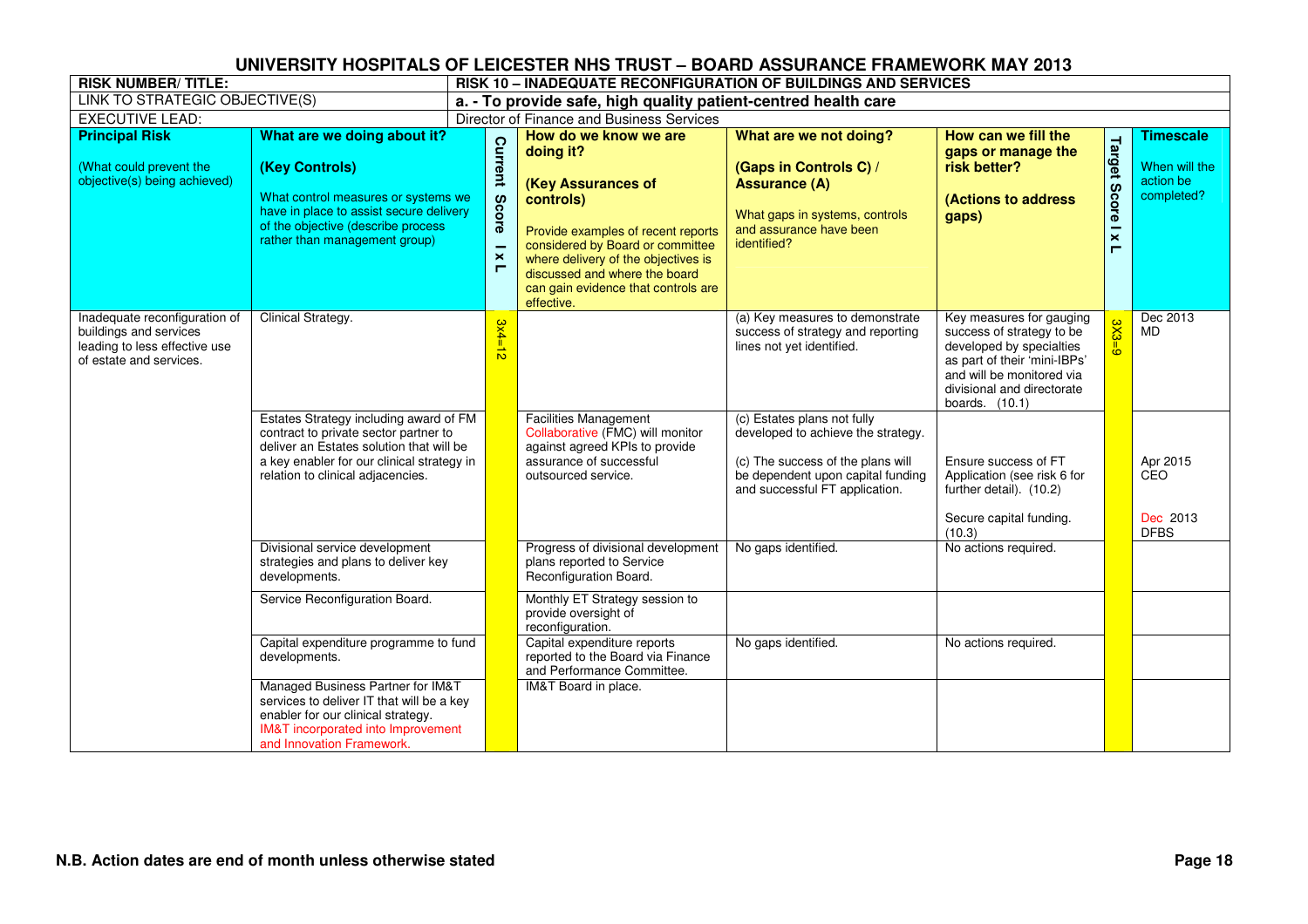| <b>RISK NUMBER/TITLE:</b>                                                                                                                                               |                                                                                                                                                                                                                                                                                                                                                                          |                                                | <b>RISK 11 - LOSS OF BUSINESS CONTINUITY</b>                                                                                                                                                                                                                                                                                                                                                                                                                                                                                                                                                                                                                                                                                                                                                                                                                                                                                                                            |                                                                                                                                                                                                                                                                                                                                        |                                                                                                                                                                                                                                                                                                                                                                                                                                                                                                                                                 |                                       |                                                                    |
|-------------------------------------------------------------------------------------------------------------------------------------------------------------------------|--------------------------------------------------------------------------------------------------------------------------------------------------------------------------------------------------------------------------------------------------------------------------------------------------------------------------------------------------------------------------|------------------------------------------------|-------------------------------------------------------------------------------------------------------------------------------------------------------------------------------------------------------------------------------------------------------------------------------------------------------------------------------------------------------------------------------------------------------------------------------------------------------------------------------------------------------------------------------------------------------------------------------------------------------------------------------------------------------------------------------------------------------------------------------------------------------------------------------------------------------------------------------------------------------------------------------------------------------------------------------------------------------------------------|----------------------------------------------------------------------------------------------------------------------------------------------------------------------------------------------------------------------------------------------------------------------------------------------------------------------------------------|-------------------------------------------------------------------------------------------------------------------------------------------------------------------------------------------------------------------------------------------------------------------------------------------------------------------------------------------------------------------------------------------------------------------------------------------------------------------------------------------------------------------------------------------------|---------------------------------------|--------------------------------------------------------------------|
| LINK TO STRATEGIC OBJECTIVE(S))                                                                                                                                         |                                                                                                                                                                                                                                                                                                                                                                          |                                                | g. - To be a sustainable, high performing NHS Foundation Trust.                                                                                                                                                                                                                                                                                                                                                                                                                                                                                                                                                                                                                                                                                                                                                                                                                                                                                                         |                                                                                                                                                                                                                                                                                                                                        |                                                                                                                                                                                                                                                                                                                                                                                                                                                                                                                                                 |                                       |                                                                    |
| <b>EXECUTIVE LEAD:</b>                                                                                                                                                  |                                                                                                                                                                                                                                                                                                                                                                          |                                                | Chief Operating Officer (Via Chief Operating Officer)                                                                                                                                                                                                                                                                                                                                                                                                                                                                                                                                                                                                                                                                                                                                                                                                                                                                                                                   |                                                                                                                                                                                                                                                                                                                                        |                                                                                                                                                                                                                                                                                                                                                                                                                                                                                                                                                 |                                       |                                                                    |
| <b>Principal Risk</b><br>(What could prevent the<br>objective(s) being achieved)                                                                                        | What are we doing about it?<br>(Key Controls)<br>What control measures or systems we<br>have in place to assist secure delivery<br>of the objective (describe process<br>rather than management group)                                                                                                                                                                   | Current<br><b>Score</b><br>$\pmb{\times}$<br>п | How do we know we are<br>doing it?<br>(Key Assurances of<br>controls)<br>Provide examples of recent reports<br>considered by Board or committee<br>where delivery of the objectives is<br>discussed and where the board<br>can gain evidence that controls are<br>effective.                                                                                                                                                                                                                                                                                                                                                                                                                                                                                                                                                                                                                                                                                            | What are we not doing?<br>(Gaps in Controls C) /<br><b>Assurance (A)</b><br>What gaps in systems, controls<br>and assurance have been<br>identified?                                                                                                                                                                                   | How can we fill the<br>gaps or manage the<br>risk better?<br>(Actions to address<br>gaps)                                                                                                                                                                                                                                                                                                                                                                                                                                                       | Target<br>Score I x<br>$\blacksquare$ | <b>Timescale</b><br>When will the<br>action be<br>completed?       |
| Inability to react /recover from<br>events that threaten business<br>continuity leading to<br>sustained downtime and<br>inability to provide full range<br>of services. | Major incident/business continuity/<br>disaster recovery and Pandemic plans<br>developed and tested for UHL/ wider<br>health community. This includes UHL<br>staff training in major incident planning/<br>coordination and multi agency<br>involvement across Leicestershire to<br>effectively manage and recover from<br>any event threatening business<br>continuity. |                                                | Annual Emergency planning<br>Report identifying good practice<br>presented to the Governance and<br>Risk Management Committee July<br>2012.<br><b>Training Needs Analysis</b><br>developed to identify training<br>requirements for staff supported by<br>appropriate training packages for<br>Senior Managers on Call<br>External auditing and assurances<br>to SHA, Business Continuity Self-<br>Assessment, June 2010,<br>completed by Richard Jarvis<br>Completion of the National<br>Capabilities Survey, November<br>2013 completed by Aaron Vogel.<br>Results will be included in the<br>annual report on Emergency<br><b>Planning and Business Continuity</b><br>to the QAC.<br>Audit by Price Waterhouse<br>Coopers LLP Jan 2013. Results<br>being compiled and will be<br>reported to Trust Board (date to be<br>agreed).<br>Documented evidence from key<br>critical suppliers has been<br>collected to ensure that contracts<br>include business continuity | (c) On-going continual training of<br>staff to deal with an incident.<br>(a) Do not consider realistic testing<br>of different failure modes for<br>critical IT systems to ensure IT<br>Disaster Recovery arrangements<br>will be effective during invocation.<br>(c) Validating and assessing the<br>results from critical suppliers. | Tailored training packages<br>for service area based<br>staff. (11.1)<br>Determine an approach to<br>delivering a physical<br>testing of the IT Disaster<br>Recovery arrangements<br>which have been identified<br>as a dependency for<br>critical services. Include<br>assessment of the benefits<br>of realistic testing of<br>arrangements against the<br>potential disruption of<br>testing to operations.<br>(11.2)<br>Assess our requirements<br>of the critical suppliers and<br>ensure that their response<br>fulfils our requirements. | $2\times3=6$                          | $\overline{COO}$<br>Jul 2013<br>CIO<br>Sep 2013<br>COO<br>Sep 2013 |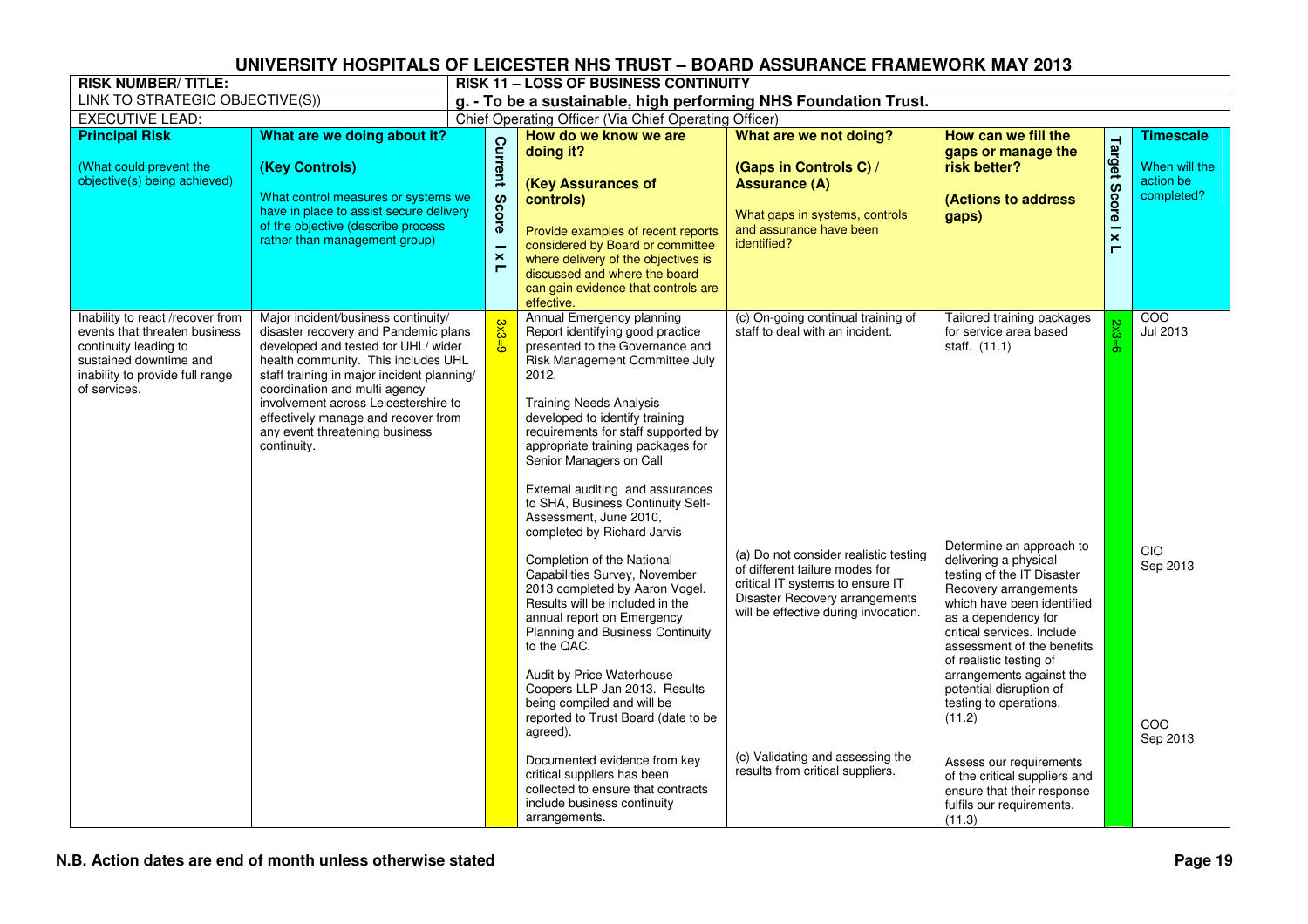| Emergency Planning Officer appointed<br>to oversee the development of<br>business continuity within the Trust.                                             | Outcomes from Price Waterhouse<br>Coopers LLP audit identified that<br>there is a programme<br>management system in place<br>through the Emergency Planning<br>Officer to oversee.<br>A year plan for Emergency<br>Planning has been developed.                   |                                                                                                                                                |                                                                                                                                                                                                                                          |                                           |
|------------------------------------------------------------------------------------------------------------------------------------------------------------|-------------------------------------------------------------------------------------------------------------------------------------------------------------------------------------------------------------------------------------------------------------------|------------------------------------------------------------------------------------------------------------------------------------------------|------------------------------------------------------------------------------------------------------------------------------------------------------------------------------------------------------------------------------------------|-------------------------------------------|
|                                                                                                                                                            | Production/updates of<br>documents/plans relating to<br><b>Emergency Planning and Business</b><br>Continuity aligned with national<br>guidance have begun. Including<br>Business Impact Assessments for<br>all CBUs                                               | (c) 1 CBU not yet completed<br>(c) Local plans for loss of critical<br>services not completed due to<br>change over of facilities provider     | Complete BIA for<br>outstanding CBU (11.5)<br>Continue to engage with<br>Interserve and service<br>areas around development<br>of Business Continuity<br>Plans (11.6)                                                                    | COO<br><b>Jun 2013</b><br>COO<br>Sep 2013 |
| New policy to identify key roles within<br>the Trust of those responsible for<br>ensuring business continuity planning<br>/learning lessons is undertaken. | Minutes/action plans from<br><b>Emergency Planning and Business</b><br>Continuity Committee. Any<br>outstanding risks/issues will be<br>raised through the Chief Operating<br>Officer.                                                                            | No gaps identified.                                                                                                                            | No actions required.                                                                                                                                                                                                                     |                                           |
|                                                                                                                                                            | New Policy on InSite<br><b>Emergency Planning and Business</b><br>Continuity Committee ensures that<br>processes outlined in the Policy<br>are followed, including the<br>production of documents relating<br>to business continuity within the<br>service areas. | (c) Do not effectively communicate<br>issues/lessons learnt that have<br>been identified in service area<br>disruptions and follow up actions. | Issues/lesson will feed into<br>the development of local<br>plans and training and<br>exercising events. (11.7)                                                                                                                          | $\overline{COO}$<br>Sep 2013              |
|                                                                                                                                                            | 3 incidents within the Trust have<br>been investigated and debrief<br>reports written, which include<br>recommendations and actions to<br>consider.                                                                                                               |                                                                                                                                                |                                                                                                                                                                                                                                          |                                           |
|                                                                                                                                                            |                                                                                                                                                                                                                                                                   | (c)Do not always consider the<br>impact on business continuity and<br>resilience when implementing new<br>systems and processes.               | Further processes require<br>development, particularly<br>with the new Facilities and<br>IM&T providers to ensure<br>resilience is considered/<br>developed when<br>implementing new<br>systems, infrastructure and<br>processes. (11.8) | $\overline{COO}$<br>Jul 2013              |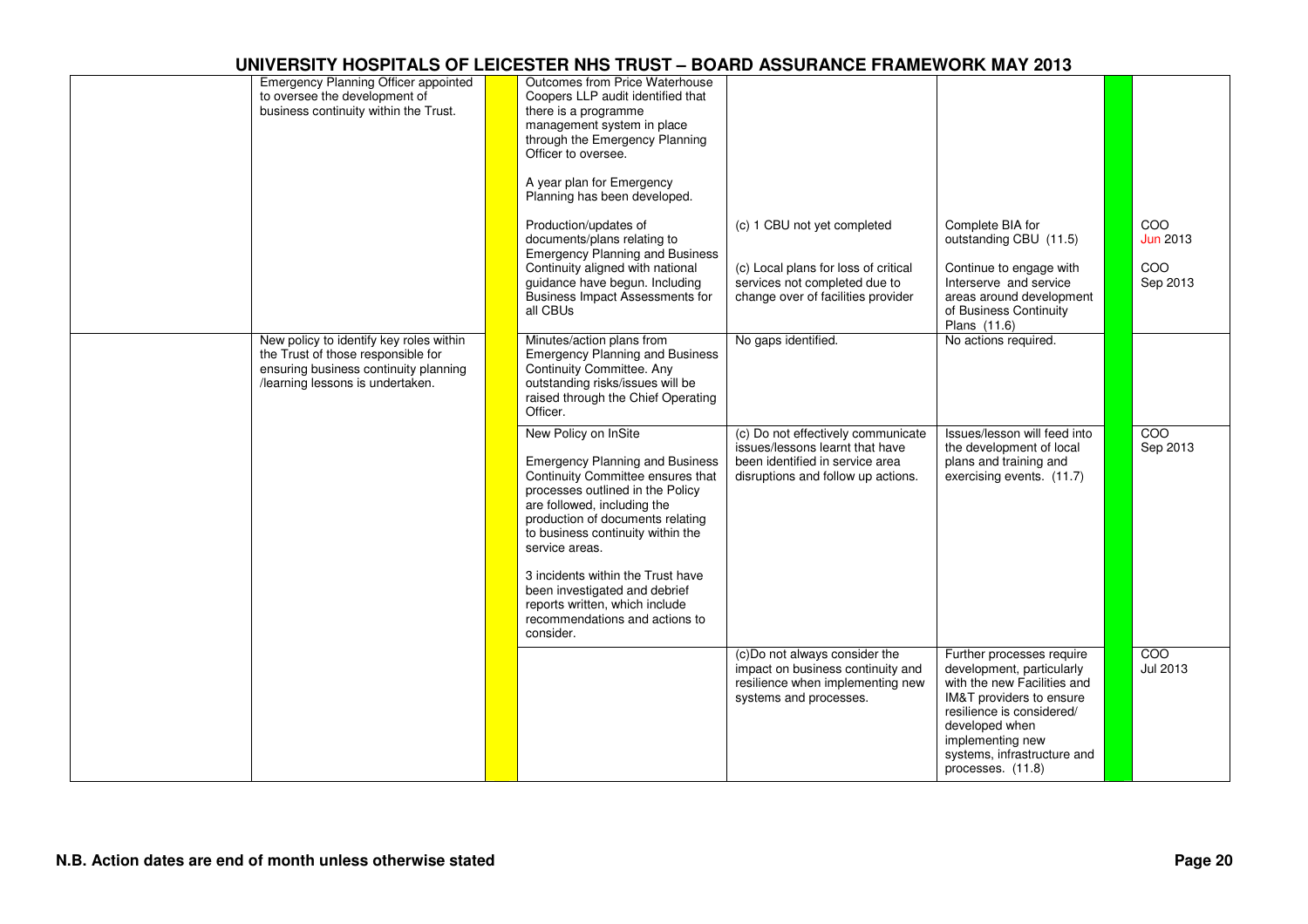|  |  | (a) Lack of coordination of plans<br>between different service areas<br>and across the CBUs. | <b>Emergency Planning</b><br>Officer and Divisional BCM<br>leads will ensure that plans<br>developed are coordinated<br>between service<br>areas/CBUs/Divisions<br>(11.9) | COO Sep<br>2013 |
|--|--|----------------------------------------------------------------------------------------------|---------------------------------------------------------------------------------------------------------------------------------------------------------------------------|-----------------|
|  |  |                                                                                              | Training and Exercising<br>events to involve multiple<br>CBUs/Divisions to validate<br>plans to ensure<br>consistency and<br>coordination. (11.10)                        | COO Aug<br>2014 |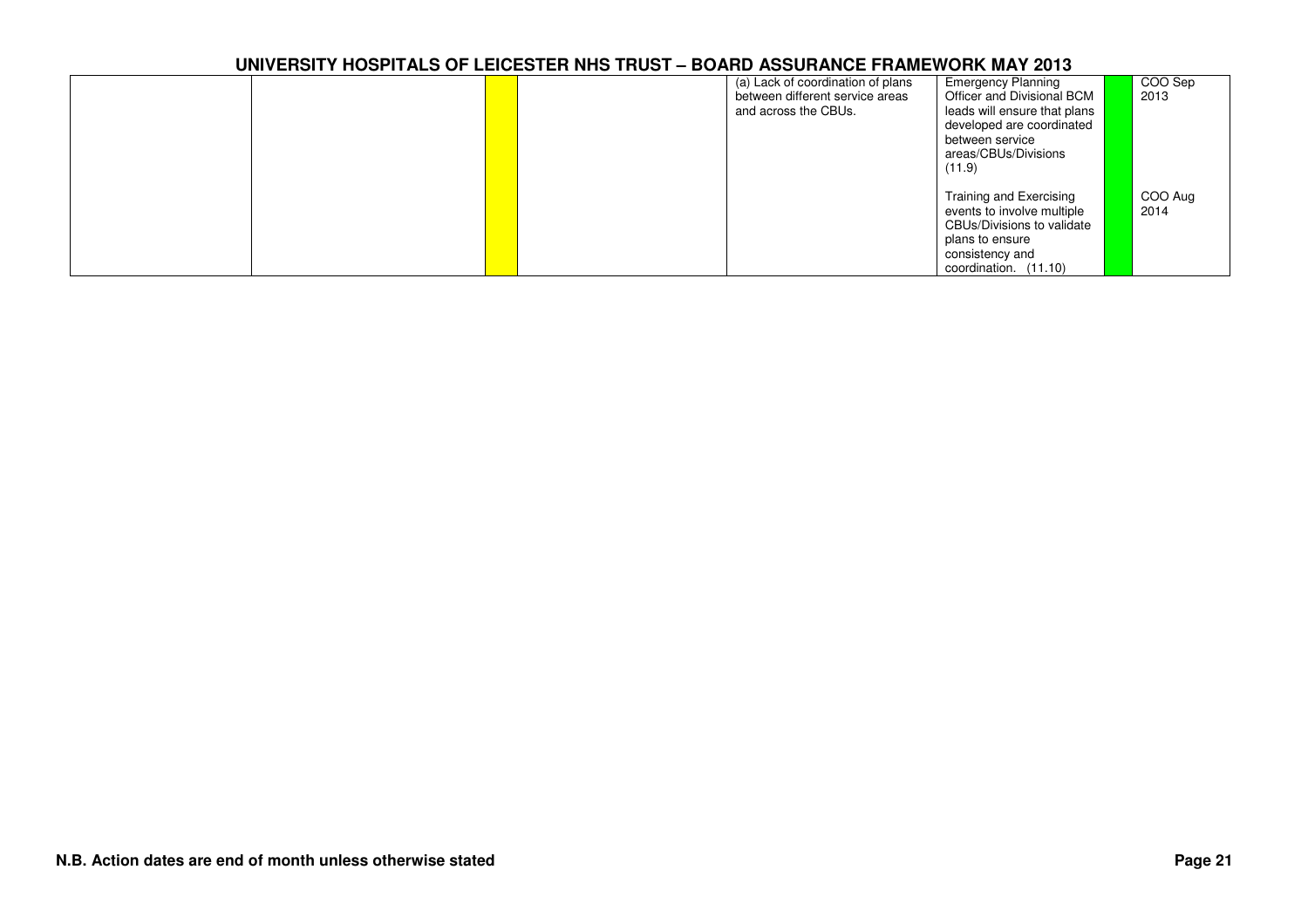| <b>RISK NUMBER/TITLE:</b>                                                        |                                                                                                                                                                                                          |  | <b>RISK 12 FAILURE TO EXPLOIT THE POTENTIAL OF IM&amp;T</b> |                                                                                                                                                                                                                                                                              |                                                                                                                                                      |                                                                                                                                       |                                          |                                                              |  |  |  |
|----------------------------------------------------------------------------------|----------------------------------------------------------------------------------------------------------------------------------------------------------------------------------------------------------|--|-------------------------------------------------------------|------------------------------------------------------------------------------------------------------------------------------------------------------------------------------------------------------------------------------------------------------------------------------|------------------------------------------------------------------------------------------------------------------------------------------------------|---------------------------------------------------------------------------------------------------------------------------------------|------------------------------------------|--------------------------------------------------------------|--|--|--|
| LINK TO STRATEGIC OBJECTIVE(S))                                                  |                                                                                                                                                                                                          |  |                                                             | a. - To provide safe, high quality patient-centred health care.                                                                                                                                                                                                              |                                                                                                                                                      |                                                                                                                                       |                                          |                                                              |  |  |  |
|                                                                                  |                                                                                                                                                                                                          |  |                                                             | d. - To enable integrated care closer to home                                                                                                                                                                                                                                |                                                                                                                                                      |                                                                                                                                       |                                          |                                                              |  |  |  |
| <b>EXECUTIVE LEAD:</b>                                                           |                                                                                                                                                                                                          |  |                                                             | Director of Finance and Business services                                                                                                                                                                                                                                    |                                                                                                                                                      |                                                                                                                                       |                                          |                                                              |  |  |  |
| <b>Principal Risk</b><br>(What could prevent the<br>objective(s) being achieved) | What are we doing about it?<br>(Key Controls)<br>What control measures or systems we<br>have in place to assist secure delivery<br>of the objective (describe process<br>rather than management group)   |  | Current<br>8c<br>ore<br>$\mathbf{\mathsf{x}}$<br>п          | How do we know we are<br>doing it?<br>(Key Assurances of<br>controls)<br>Provide examples of recent reports<br>considered by Board or committee<br>where delivery of the objectives is<br>discussed and where the board<br>can gain evidence that controls are<br>effective. | What are we not doing?<br>(Gaps in Controls C) /<br><b>Assurance (A)</b><br>What gaps in systems, controls<br>and assurance have been<br>identified? | How can we fill the<br>gaps or manage the<br>risk better?<br><b>(Actions to address</b><br>gaps)                                      | Target<br>Score<br>$\boldsymbol{\times}$ | <b>Timescale</b><br>When will the<br>action be<br>completed? |  |  |  |
| Failure to integrate the IM&T<br>programme into mainstream<br>activities         | <b>Managed Business Partner for IM&amp;T</b><br>services to deliver IT that will be a key<br>enabler for our clinical strategy.<br>IM&T now incorporated into<br>Improvement and Innovation<br>Framework |  |                                                             | <b>IM&amp;T Board in place.</b><br><b>Quarterly reports to Trust Board</b>                                                                                                                                                                                                   | No gaps identified                                                                                                                                   | No actions required                                                                                                                   | $3x2 =$                                  |                                                              |  |  |  |
|                                                                                  | Engagement with the wider clinical<br>communities (internal)                                                                                                                                             |  |                                                             | CMIO(s) now in place, and active<br>members of the IM&T meetings                                                                                                                                                                                                             | (c) Formal meetings of the<br>representative clinical leads                                                                                          | Formal meetings of the<br>newly created advisory<br>groups/ clinical IT groups<br>to be re-established with<br>new membership. (12.2) |                                          | June 2013,<br><b>CMIOs</b>                                   |  |  |  |
|                                                                                  |                                                                                                                                                                                                          |  |                                                             | The joint governance board<br>monitors the level of<br>communications with the<br>organisation                                                                                                                                                                               | (a) No formal feedback within the<br>present communications plan                                                                                     | An improved<br>communications plan to be<br>presented to the JGB for<br>approval. (12.3)                                              |                                          | <b>July 2013,</b><br>CI O                                    |  |  |  |
|                                                                                  | Engagement with the wider clinical<br>communities (External                                                                                                                                              |  |                                                             | UHL membership of the wider LLR<br><b>IM&amp;B</b> board                                                                                                                                                                                                                     | (c) UHL CMIOs to attend LLR<br>meeting to drive the LLR wide<br>programme alongside CCG<br>clinicians                                                | Ensure clinical views are<br>represented on the LLR<br><b>IM&amp;T Board.</b> (12.4)                                                  |                                          | June 2013.<br><b>CIO</b>                                     |  |  |  |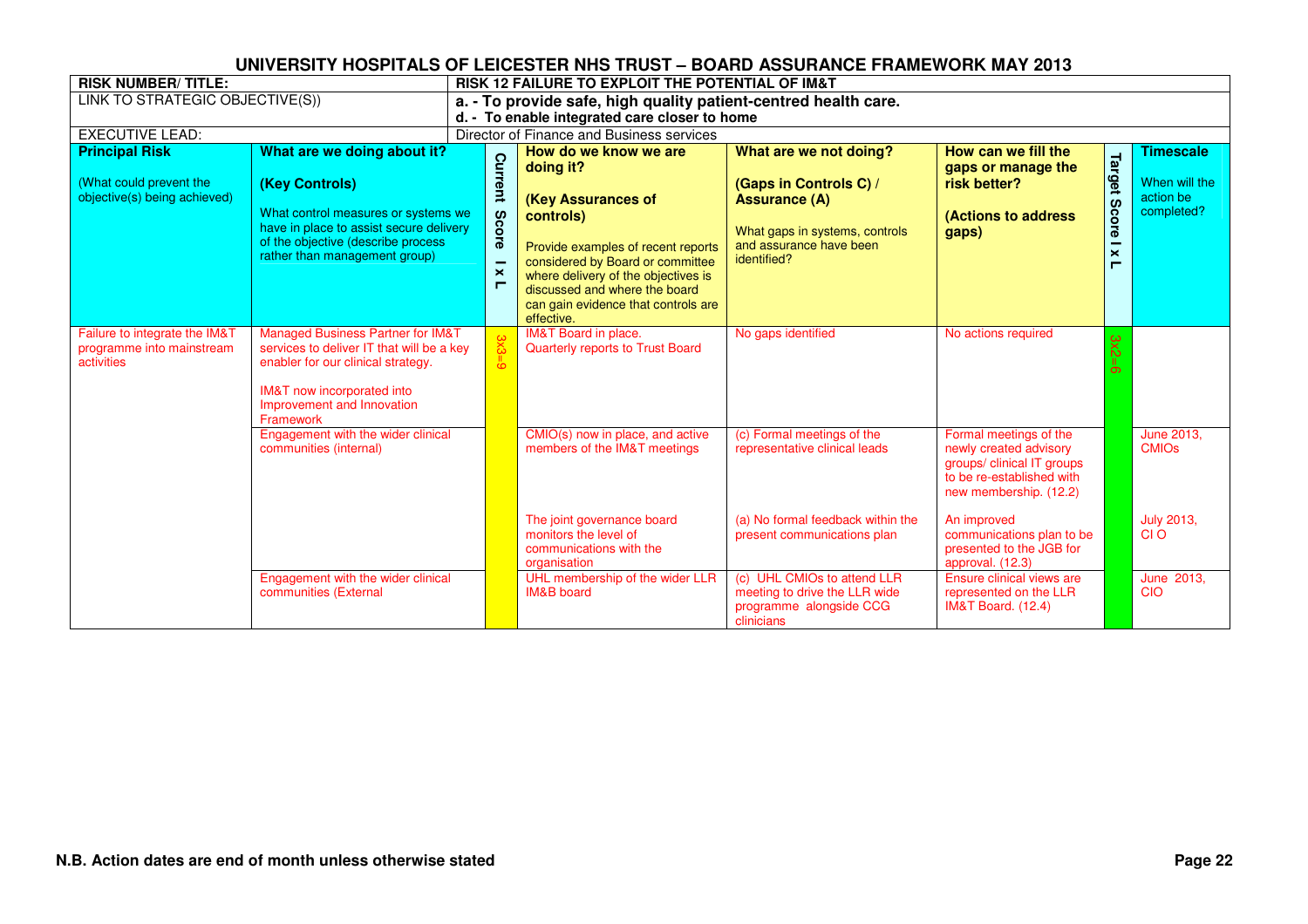| Benefits are not well<br>defined or delivered | Appointment of IBM to assist in the<br>development of an incentivised,<br>benefits driven, programme of activities<br>to get the most out of our existing and<br>future IM&T investments | Minutes of the joint governance<br>board, the transformation board<br>and the service delivery board | (c) the delivery programme is<br>dependent on TDA approvals for<br>some elements                         | Initial engagement with key<br>members of the TDA to<br>ensure there is sufficient<br>understanding of<br>technology roadmap and<br>their involvement (12.7)          |                                                            |
|-----------------------------------------------|------------------------------------------------------------------------------------------------------------------------------------------------------------------------------------------|------------------------------------------------------------------------------------------------------|----------------------------------------------------------------------------------------------------------|-----------------------------------------------------------------------------------------------------------------------------------------------------------------------|------------------------------------------------------------|
|                                               | The development of a strategy to<br>ensure we have a consistent approach<br>to delivering benefits                                                                                       | Benefits are part of all the projects<br>that are signed off by the relevant<br>groups               | (c) ensure that all divisions/CBUs<br>have the approach to IM&T<br>benefits as part of delivery projects | Increased engagement<br>and communications with<br>the relevant departments<br>to ensure that we capture<br>requirements and<br>communicate benefits<br>(12.5)        | Aug 2013<br><b>CMIO or CIO</b><br>depending on<br>the type |
|                                               |                                                                                                                                                                                          |                                                                                                      | (a) production of a standard report<br>on the delivery of benefits                                       | Refine the proposal around<br>benefits reporting to<br>ensure we have a standard<br>reporting methodology and<br>that it is in line with trust<br>expectations (12.6) | <b>Sept 2013</b><br><b>CIO</b>                             |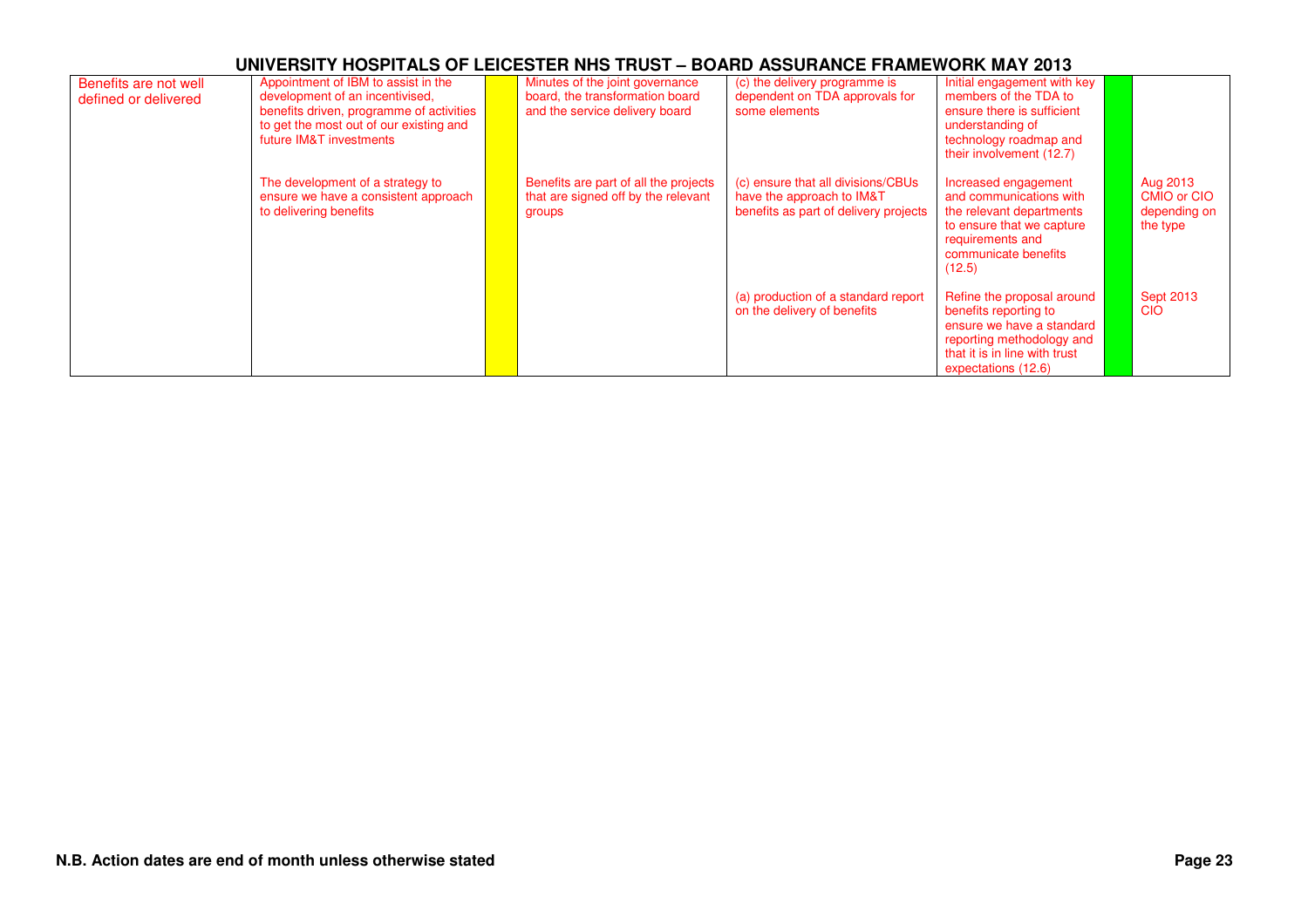# ACTION TRACKER FOR THE 2013/14 BOARD ASSURANCE FRAMEWORK (BAF)

| Monitoring body (Internal and/or External): | <b>Executive Team</b>            |
|---------------------------------------------|----------------------------------|
| Reason for action plan:                     | <b>Board Assurance Framework</b> |
| Date of this review                         | <b>May 2013</b>                  |
| <b>Frequency of review:</b>                 | Monthly                          |
| Date of last review:                        | <b>April 2013</b>                |

| <b>REF</b> | <b>ACTION</b>                                                                              | <b>SENIOR</b><br><b>LEAD</b> | <b>OPS</b><br><b>LEAD</b> | <b>COMPLETION</b><br><b>DATE</b>                      | <b>PROGRESS UPDATE</b>                                                                                                                                                                                                                                                                                                        | <b>STATUS</b> |
|------------|--------------------------------------------------------------------------------------------|------------------------------|---------------------------|-------------------------------------------------------|-------------------------------------------------------------------------------------------------------------------------------------------------------------------------------------------------------------------------------------------------------------------------------------------------------------------------------|---------------|
|            | Failure to achieve financial sustainability                                                |                              |                           |                                                       |                                                                                                                                                                                                                                                                                                                               |               |
| 1.1        | Divisions to develop plans and<br>trajectories to be monitored at monthly<br>C&C meetings. | COO                          | <b>DMs</b>                | May 2013                                              | Complete                                                                                                                                                                                                                                                                                                                      | 5.            |
| 1.2        | Revised variance analysis and reporting<br>metrics especially for the ETPB (1.2)           | <b>DFBS</b>                  | DDF&P                     | June 2013                                             | Draft revised reporting will be submitted<br>to the June ETPM                                                                                                                                                                                                                                                                 | 4             |
| 1.3        | Review of non-contractual pay controls                                                     | <b>DHR</b>                   |                           | Review June<br>2013                                   | Change of action owner (previously<br>DFBS). Review of progress to be<br>provided next month.                                                                                                                                                                                                                                 | 4             |
| 1.4        | Self-assessment exercise of embedding<br>of SLM                                            | <b>DFBS</b>                  | <b>FTPM</b>               | <b>June 2013</b>                                      | Self assessment questionnaire<br>completed and reported to the ETSB in<br>early June looking at all 4 themes. A<br>complementary self assessment<br>undertaken on the information indicator,<br>predominately on the use of PLICS and<br>SLR. The 4 themes to be each led by<br>an Exec Director - DHR, DM&C, COO<br>and DFBS | 4             |
| 1.5        | Refreshed CIP programme management DFBS<br>arrangements                                    |                              | <b>HTCIP</b>              | Commenced<br>May 2013<br><b>Review August</b><br>2013 | Recently appointed (early May) interim<br>Head of Trust Cost Improvement<br>Programme to lead overall programme                                                                                                                                                                                                               | 4             |
| 1.6        | Re-establishing clinical coding                                                            | COO                          | <b>ADI</b>                | Review June                                           | Change of action owner (previously                                                                                                                                                                                                                                                                                            | 4             |

Status key: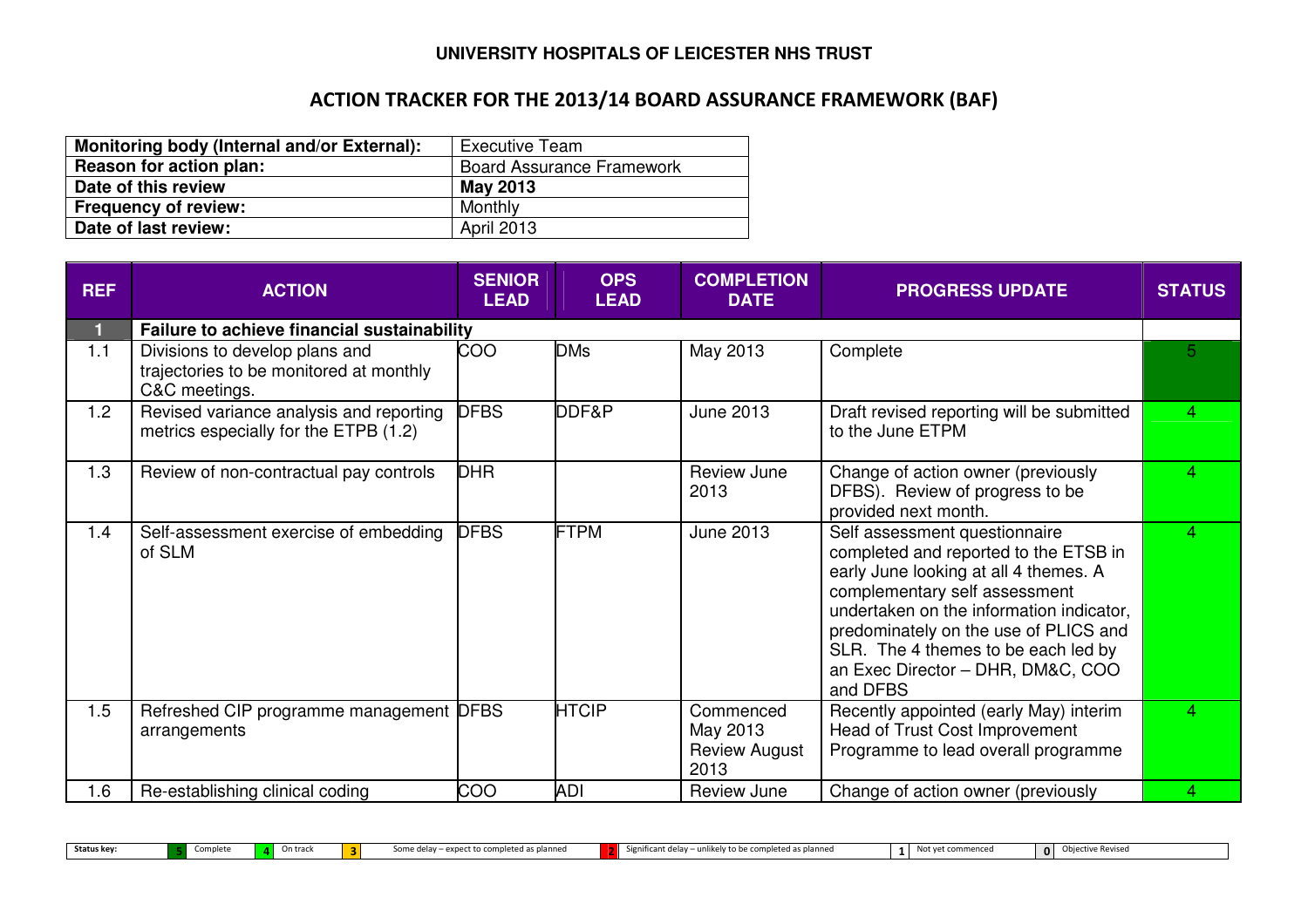| <b>REF</b>     | <b>ACTION</b>                                                                                                     | <b>SENIOR</b><br><b>LEAD</b> | <b>OPS</b><br><b>LEAD</b> | <b>COMPLETION</b><br><b>DATE</b> | <b>PROGRESS UPDATE</b>                                                                 | <b>STATUS</b>  |
|----------------|-------------------------------------------------------------------------------------------------------------------|------------------------------|---------------------------|----------------------------------|----------------------------------------------------------------------------------------|----------------|
|                | improvement team under John Roberts.<br>Initial action plan in place                                              |                              |                           | 2013                             | DFBS). Review of progress to be<br>provided next month.                                |                |
| 1.7            | Cash management plan to be presented<br>at F&P committee                                                          | <b>DFBS</b>                  | FC                        | <b>June 2013</b>                 | Cash Management plan to be<br>presented to the F&P Committee on 26<br><b>June 2013</b> | $\overline{4}$ |
| 1.8            | Non-pay management plan to be<br>presented at F&P committee                                                       | <b>DFBS</b>                  | ADP&S                     | June 2013                        | Non Pay Framework to be presented to<br>the F&P Committee on 26 June 2013              | 4              |
| $\overline{2}$ | Failure to transform the emergency care system                                                                    |                              |                           |                                  |                                                                                        |                |
| 2.1            | Continued fortnightly meetings with HR<br>to highlight delays and solutions in the<br>recruitment process.        | <b>COO</b>                   |                           | Ongoing review<br>of action      | Complete                                                                               | 5              |
| 2.2            | Continue to advertise for permanent and<br>locum consultant positions                                             | <b>COO</b>                   |                           | <b>Review May</b><br>2013        | Complete                                                                               | 5              |
| 2.3            | Head of Operations is working with<br>community on process for increasing<br>scope of beds available in community | <b>COO</b>                   | HO                        | <b>July 2013</b>                 | Complete                                                                               | 5 <sup>1</sup> |
| 2.4            | Via key stakeholders (medical, nursing<br>and managerial) enforce steps to<br>address the core issues             | $\overline{0}$               |                           | N/A                              | Action removed during refresh of BAF<br>as operational in nature                       | $\Omega$       |
| 2.5            | Recruitment to permanent ward nursing<br>establishment.                                                           | <b>COO</b>                   | HoN - Acute               | N/A                              | Action reworded following refresh of<br>BAF entry (see action 2.7)                     | $\overline{0}$ |
| 2.6            | CD for ED and GM will validate all data<br>entry                                                                  | <b>COO</b>                   | CD and DM for<br>ED       | <b>July 2013</b>                 | Data entry has improved but still not<br>100%                                          | 3              |
| 2.7            | Continue with substantive appts until<br>funded establishment is achieved                                         | $\overline{0}$               |                           | <b>Review Sep</b><br>2013        | On track                                                                               | 4              |
| 2.8            | Roll out of actions from ECAT action<br>plan                                                                      | COO                          |                           | June / July<br>2013              | On track                                                                               | 4              |
| 2.9            | CCG/LPT to increase capacity by use of<br>Intermediate Care Services                                              | COO                          |                           | August 2013                      | DTOCs reduced but not at level<br>required yet                                         | 3              |

| Ø<br>$\sim$ |          |          |        |                                                |                                                           |               |                                            |  |
|-------------|----------|----------|--------|------------------------------------------------|-----------------------------------------------------------|---------------|--------------------------------------------|--|
| Status key: | Complete | On track | $\sim$ | - expect to completed as planned<br>some delay | Significant delay $-$ unlikely to be completed as planned | vet commenced | tive Revised<br><b>Ohiorti</b><br>$\Omega$ |  |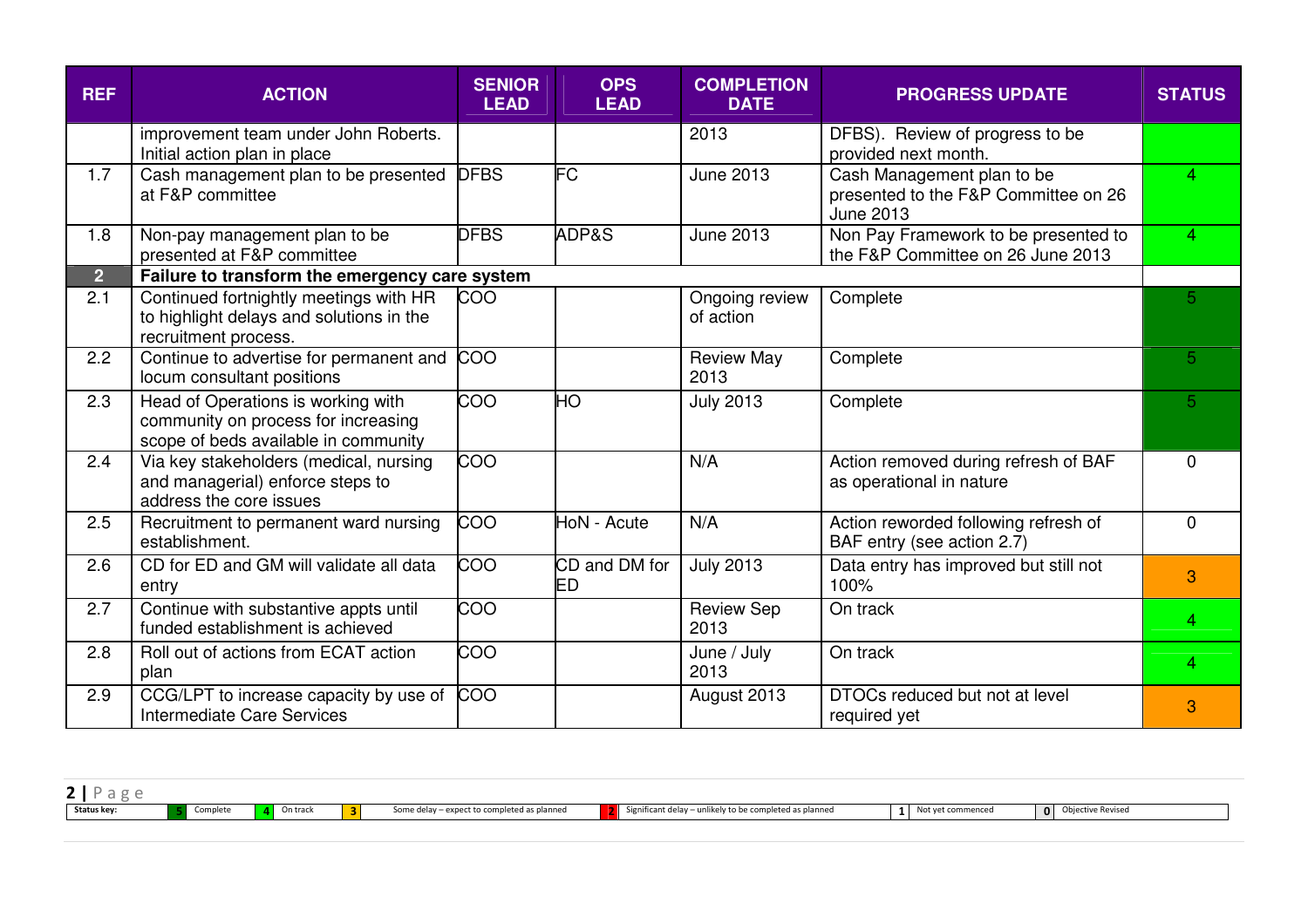| <b>REF</b>                        | <b>ACTION</b>                                                                                                                                                                                                                                      | <b>SENIOR</b><br><b>LEAD</b>                | <b>OPS</b><br><b>LEAD</b> | <b>COMPLETION</b><br><b>DATE</b>                        | <b>PROGRESS UPDATE</b>                     | <b>STATUS</b>  |  |  |  |  |  |  |  |
|-----------------------------------|----------------------------------------------------------------------------------------------------------------------------------------------------------------------------------------------------------------------------------------------------|---------------------------------------------|---------------------------|---------------------------------------------------------|--------------------------------------------|----------------|--|--|--|--|--|--|--|
| 2.10                              | Risks to be escalated via ECAT and<br>raised with CCG Managing Director as<br>required                                                                                                                                                             | COO                                         |                           | August 2013                                             | On track                                   | 4              |  |  |  |  |  |  |  |
| $\overline{3}$                    | Inability to recruit, retain, develop and motivate staff                                                                                                                                                                                           |                                             |                           |                                                         |                                            |                |  |  |  |  |  |  |  |
| 3.1                               | Revise reward and recognition strategy.                                                                                                                                                                                                            | <b>DHR</b>                                  |                           | October 2013                                            | On track                                   | 4              |  |  |  |  |  |  |  |
| $\overline{3.2}$                  | Take baseline from January and<br>measure progress now that there is a<br>structured plan for bulk recruitment.<br>Identify a lead from each professional<br>group to develop and encourage the<br>production of fresh and up to date<br>material. | <b>DHR</b>                                  |                           | December 2013                                           | On track                                   | 4              |  |  |  |  |  |  |  |
| $\overline{\mathbf{4}}$           | Ineffective organisational transformation                                                                                                                                                                                                          |                                             |                           |                                                         |                                            |                |  |  |  |  |  |  |  |
| 4.1                               | 'Lot 2' systems replacement plan to be<br>developed.                                                                                                                                                                                               | <b>DFBS</b>                                 | <u>ОЮ</u>                 | 2013/14                                                 | Action removed during revision of BAF      | $\mathbf 0$    |  |  |  |  |  |  |  |
|                                   |                                                                                                                                                                                                                                                    |                                             |                           |                                                         |                                            |                |  |  |  |  |  |  |  |
| 5 <sup>5</sup>                    | Ineffective strategic planning and response to external influences                                                                                                                                                                                 |                                             |                           |                                                         |                                            |                |  |  |  |  |  |  |  |
| 5.1                               | Agree methodology for comprehensive<br><b>Market Assessment</b>                                                                                                                                                                                    | <b>CEO</b>                                  |                           | <b>July 2013</b>                                        | Action removed during revision of BAF      | $\mathbf 0$    |  |  |  |  |  |  |  |
| 5.2                               | Extend the scope of the Market<br>Assessment to reflect agreed<br>methodology                                                                                                                                                                      | CEO                                         |                           | <b>July 2013</b>                                        | Action removed during revision of BAF      | $\Omega$       |  |  |  |  |  |  |  |
| 5.3                               | Refresh and update the Market<br>Assessment                                                                                                                                                                                                        | CEO                                         |                           | <b>July 2013</b>                                        | Action removed during revision of BAF      | $\Omega$       |  |  |  |  |  |  |  |
| 5.4                               | Define methodology for comprehensive<br>horizon scanning and assign<br>responsibility                                                                                                                                                              | <b>CEO</b>                                  |                           | <b>July 2013</b>                                        | Action removed during revision of BAF      | $\overline{0}$ |  |  |  |  |  |  |  |
| 5.5                               | Agree methodology for acting on the<br>results of the Market Assessment and<br>horizon scanning                                                                                                                                                    | CEO                                         |                           | <b>July 2013</b>                                        | Action removed during revision of BAF      | $\overline{0}$ |  |  |  |  |  |  |  |
| 5.6                               | Update the PESTLE & SWOT                                                                                                                                                                                                                           | CEO                                         |                           | <b>July 2013</b>                                        | Action removed during revision of BAF      | $\overline{0}$ |  |  |  |  |  |  |  |
| $3   P \text{age}$<br>Status key: | Complete<br>On track<br> 3                                                                                                                                                                                                                         | Some delay - expect to completed as planned |                           | Significant delay - unlikely to be completed as planned | 1 Not yet commenced<br>O Objective Revised |                |  |  |  |  |  |  |  |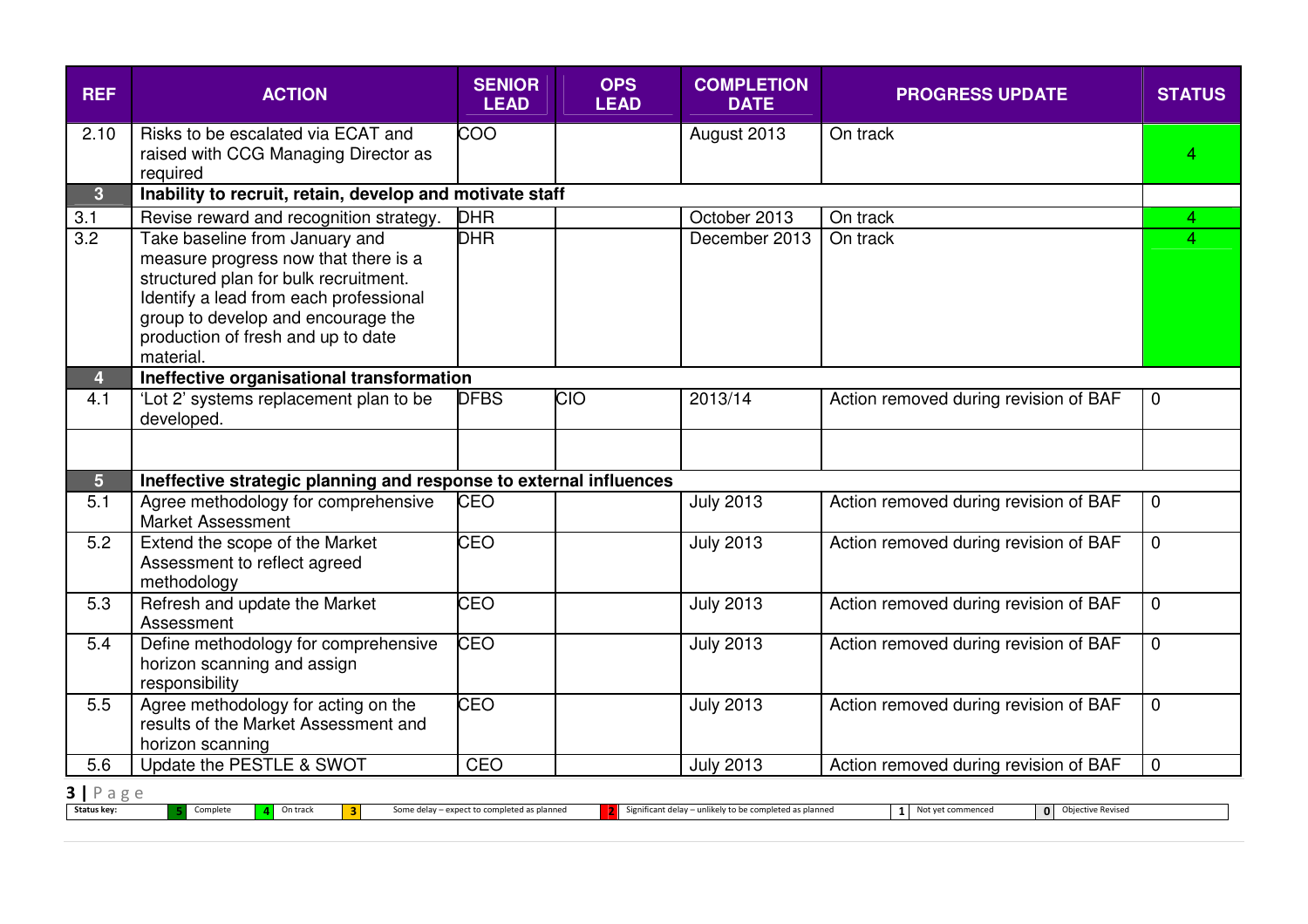| <b>REF</b> | <b>ACTION</b>                                                                                                                                                                                                                                                              | <b>SENIOR</b><br><b>LEAD</b> | <b>OPS</b><br><b>LEAD</b> | <b>COMPLETION</b><br><b>DATE</b> | <b>PROGRESS UPDATE</b>                | <b>STATUS</b>  |
|------------|----------------------------------------------------------------------------------------------------------------------------------------------------------------------------------------------------------------------------------------------------------------------------|------------------------------|---------------------------|----------------------------------|---------------------------------------|----------------|
| 5.7        | Forward plan Executive Strategy Board<br>agendas to reflect a 12 month<br>programme aligned with:<br>• the development of the IBP/LTFM<br>• the reconfiguration programme<br>• the development of the next AOP<br>• The TB Development Programme<br>• The TB formal agenda | CEO                          |                           | <b>July 2013</b>                 | Action removed during revision of BAF | $\overline{0}$ |
| 5.8        | Reflect aspirations of the Strategic<br>Direction in the IBP/LTFM (5.8)                                                                                                                                                                                                    | CEO                          |                           | December 2013                    | Action removed during revision of BAF | $\overline{0}$ |
| 5.9        | Further, more extensive stakeholder<br>engagement / consultation on the Trust's<br><b>Strategic Direction</b>                                                                                                                                                              | CEO                          |                           | January 2014                     | Action removed during revision of BAF | $\mathbf 0$    |
| 5.10       | Reflect clinical workforce implications of<br>the Clinical Strategy in the<br>IBP/LTFM/Workforce Plan                                                                                                                                                                      | CEO                          |                           | December 2013                    | Action removed during revision of BAF | $\mathbf 0$    |
| 5.11       | Further, more extensive stakeholder<br>engagement / consultation on the Trust's<br><b>Strategic Direction</b>                                                                                                                                                              | CEO                          |                           | January 2014                     | Action removed during revision of BAF | $\Omega$       |
| 5.12       | Agree Strategy Director portfolio and<br>appoint                                                                                                                                                                                                                           | CEO                          |                           | <b>July 2013</b>                 | Action removed during revision of BAF | $\mathbf 0$    |
| 5.13       | <b>Establish Business Strategy Support</b><br>Team                                                                                                                                                                                                                         | CEO                          |                           | <b>July 2013</b>                 | Proposal to ET 11-6-13                | 4              |
| 5.14       | Agree approach to gathering market<br>intelligence and response via proposal<br>from DMC.                                                                                                                                                                                  | CEO                          |                           | <b>July 2013</b>                 | Proposal to ET 11-6-13                | 4              |

| $\bf{u}$<br>-- |          |          |                      |                                                                   |                                                                |                  |                                |  |
|----------------|----------|----------|----------------------|-------------------------------------------------------------------|----------------------------------------------------------------|------------------|--------------------------------|--|
| Status key:    | Complete | On track | $\sim$<br>. .<br>. . | expect to completed as planned<br>Some dela <sup>.</sup><br>delay | likely to be completed as planned<br>Significant delay – unlik | ot yet commenced | $\mathbf{0}$<br><b>REVISEL</b> |  |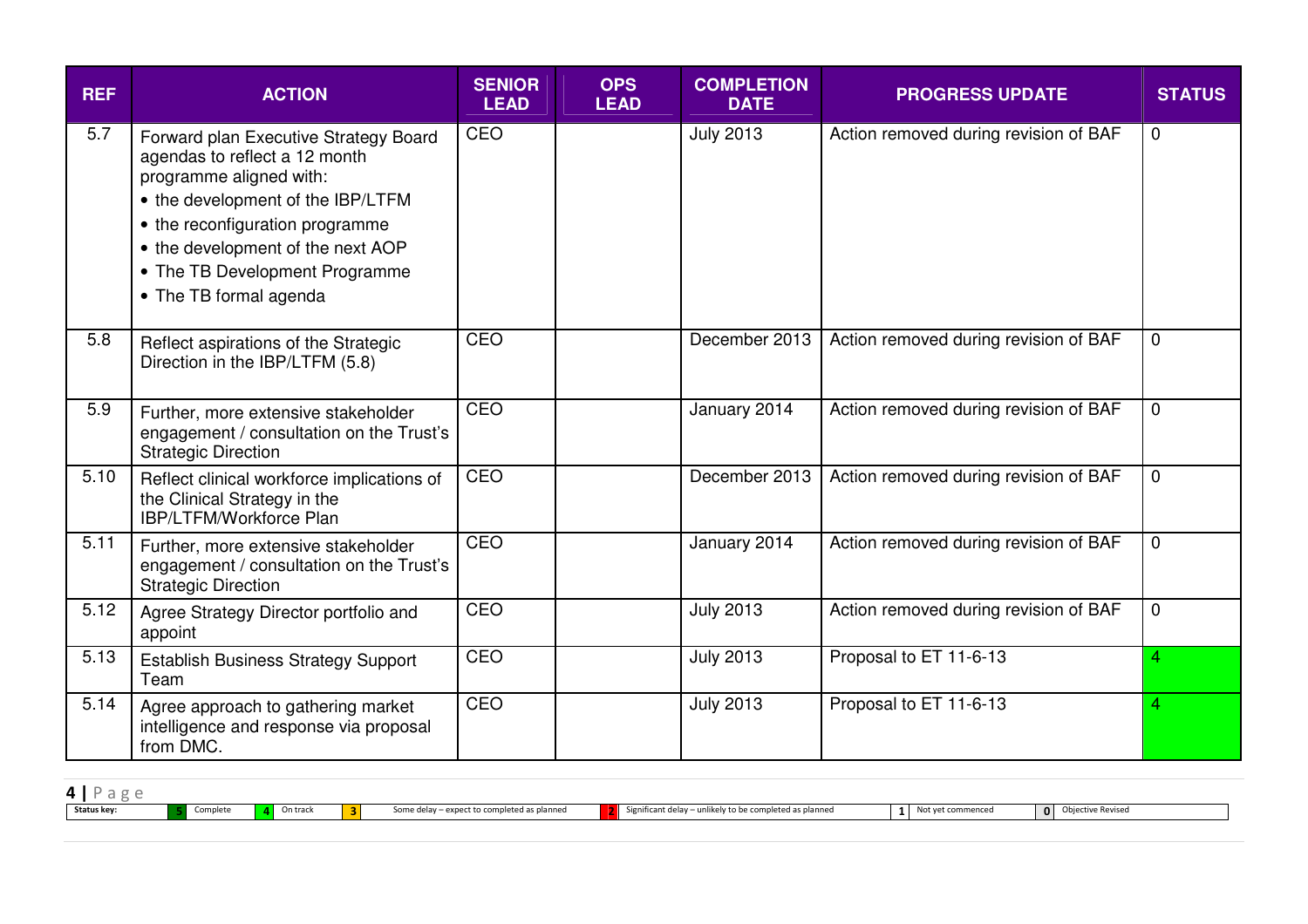| <b>REF</b>     | <b>ACTION</b>                                                                                                                                                                             | <b>SENIOR</b><br><b>LEAD</b> | <b>OPS</b><br><b>LEAD</b> | <b>COMPLETION</b><br><b>DATE</b> | <b>PROGRESS UPDATE</b>                | <b>STATUS</b>  |
|----------------|-------------------------------------------------------------------------------------------------------------------------------------------------------------------------------------------|------------------------------|---------------------------|----------------------------------|---------------------------------------|----------------|
| 5.15           | Present ESB forward plan for approval<br>to July meeting.                                                                                                                                 | <b>CEO</b>                   |                           | <b>July 2013</b>                 | On track                              | 4              |
| 6 <sup>1</sup> | <b>Failure to achieve FT status</b>                                                                                                                                                       |                              |                           |                                  |                                       |                |
| 6.1            | Collaborative delivery programmes;<br>establishing robust governance<br>structures (programme director and<br>collaborative delivery teams) to be<br>agreed at BCT Board meeting 18/4/13. | CEO                          |                           | May 2013                         | Action removed during revision of BAF | $\mathbf 0$    |
| 6.2            | Trust Board consideration of the SOC<br>(following high level option appraisal in<br>July 2013).                                                                                          | CEO                          |                           | August 2013                      | Action removed during revision of BAF | $\overline{0}$ |
| 6.3            | Collaborative delivery programmes to be<br>agreed by the BCT Board / partner<br>organisations                                                                                             | CEO                          |                           | May 2013                         | Action removed during revision of BAF | $\mathbf 0$    |
| 6.4            | Statutory consultation to commence Jun<br>2013 pending the output of the<br>economic modelling and agreement of<br>the resulting LLR wide plans.                                          | CEO                          |                           | June 2013                        | Action removed during revision of BAF | $\mathbf 0$    |
| 6.5            | BCT communication and engagement<br>plans to be developed for collaborative<br>delivery programmes June/July 2013.                                                                        | CEO                          |                           | June / July<br>2013              | Action removed during revision of BAF | $\overline{0}$ |
| 6.6            | Consultation timescales to be agreed<br>pending defining the scope of the<br>delivery programmes.                                                                                         | CEO                          |                           | August 2013                      | Action removed during revision of BAF | $\mathbf 0$    |
| 6.7            | Service developments underpinning the<br>Trust's Clinical Strategy will be costed<br>as further iterations of the IBP / LTFM<br>are Developed.                                            | CEO                          |                           | May 2013                         | Action removed during revision of BAF | $\overline{0}$ |
| 6.8            | Action plans in place to address<br>recommendations from independent<br>reviews                                                                                                           | CEO                          |                           | June 2013                        | Action removed during revision of BAF | $\mathbf 0$    |

| аσρ         |          |          |                                             |                                                         |                   |                          |  |
|-------------|----------|----------|---------------------------------------------|---------------------------------------------------------|-------------------|--------------------------|--|
| Status key: | Complete | On track | Some delay - expect to completed as planned | Significant delay – unlikely to be completed as planned | Not yet commenced | <b>Objective Revised</b> |  |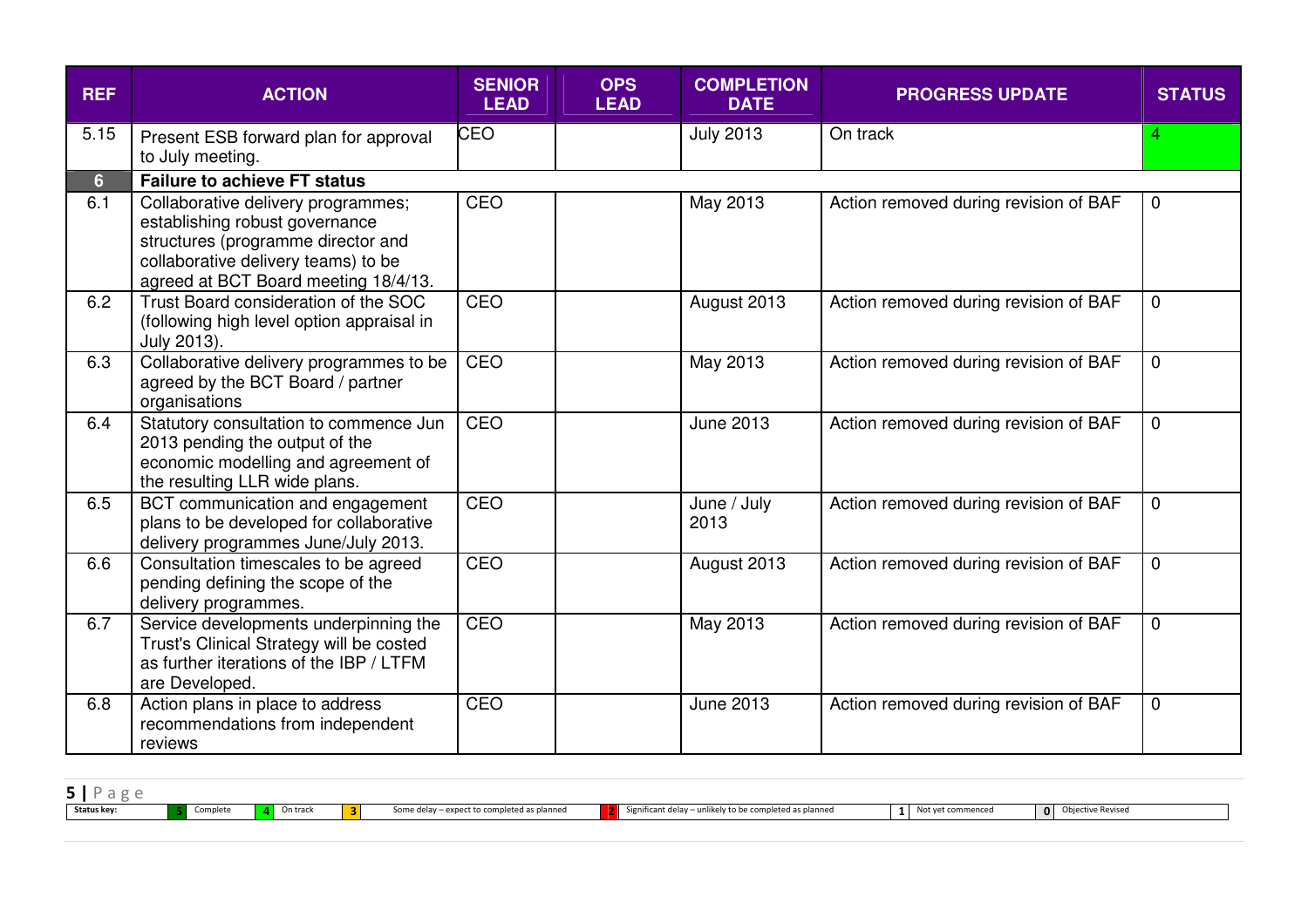| <b>REF</b>     | <b>ACTION</b>                                                                                                                                                                                                                      | <b>SENIOR</b><br><b>LEAD</b> | <b>OPS</b><br><b>LEAD</b> | <b>COMPLETION</b><br><b>DATE</b> | <b>PROGRESS UPDATE</b>                                                                  | <b>STATUS</b> |
|----------------|------------------------------------------------------------------------------------------------------------------------------------------------------------------------------------------------------------------------------------|------------------------------|---------------------------|----------------------------------|-----------------------------------------------------------------------------------------|---------------|
| 6.9            | Introduce regular report to ESB and<br><b>Trust Board</b>                                                                                                                                                                          | CEO                          |                           | <b>June 2013</b>                 | To commence from June ESB                                                               | 4             |
| 6.10           | Director of Strategy to be Exec lead for<br>BCT. Ad hoc cover to continue until<br>appointment in place.                                                                                                                           | CEO                          |                           | October 2013                     | Recruitment of DS in progress. Interim<br>arrangements in place.                        | 4             |
| 6.11           | Action plans in place to address<br>recommendations from independent<br>reviews.                                                                                                                                                   | CEO                          |                           | Review July<br>2013              | Progressing to schedule                                                                 | 4             |
| $\overline{7}$ | Failure to maintain productive and effective relationships                                                                                                                                                                         |                              |                           |                                  |                                                                                         |               |
| 7.1            | Productive relationships with CCGs are<br>likely to improve further only if UHL<br>performance around ED improves<br>therefore the target score is dependent<br>upon actions from other risks within this<br>document being taken. | <b>DCER</b>                  |                           | N/A                              | Action removed from BAF and replaced<br>with 7.2                                        | $\mathbf{0}$  |
| 7.2            | Extend the surveys into wider group of<br>stakeholders to complement the 'soft<br>intel'                                                                                                                                           | <b>DCER</b>                  |                           | September<br>2013                |                                                                                         | 3             |
| 8              | Failure to achieve and sustain quality standards                                                                                                                                                                                   |                              |                           |                                  |                                                                                         |               |
| 8.1            | Better exploit use of routine data<br>analysis tools including DFI and HED                                                                                                                                                         | <b>MD</b>                    |                           | September<br>2013                |                                                                                         | 3             |
| 8.2            | Women's CBU to work with Dr Foster<br>and other trusts to better understand risk<br>adjustment model                                                                                                                               | <b>MD</b>                    |                           | January 2014                     |                                                                                         | 3             |
| 8.3            | Undertake LLR Mortality review.                                                                                                                                                                                                    | МD                           |                           | June /July 2013                  |                                                                                         | 3             |
| 8.4            | Confirm Divisional representation to<br>ensure engagement and delivery                                                                                                                                                             | СN                           |                           | <b>June 2013</b>                 | Senior Lead reviewing group<br>membership and identifying Divisional<br>representatives | 3             |
| 8.5            | Active recruitment to ward nursing<br>establishment so releasing ward sister -<br>supervisory practice                                                                                                                             | <b>CN</b>                    |                           | September<br>2013                | On going recruitment process in place                                                   | 3             |

| Status key: | Complete | On track | в. | Some delay - expect to completed as planned | Significant delay – unlikely to be completed as planned | Not yet commenced | <b>0</b> Objective Revised |
|-------------|----------|----------|----|---------------------------------------------|---------------------------------------------------------|-------------------|----------------------------|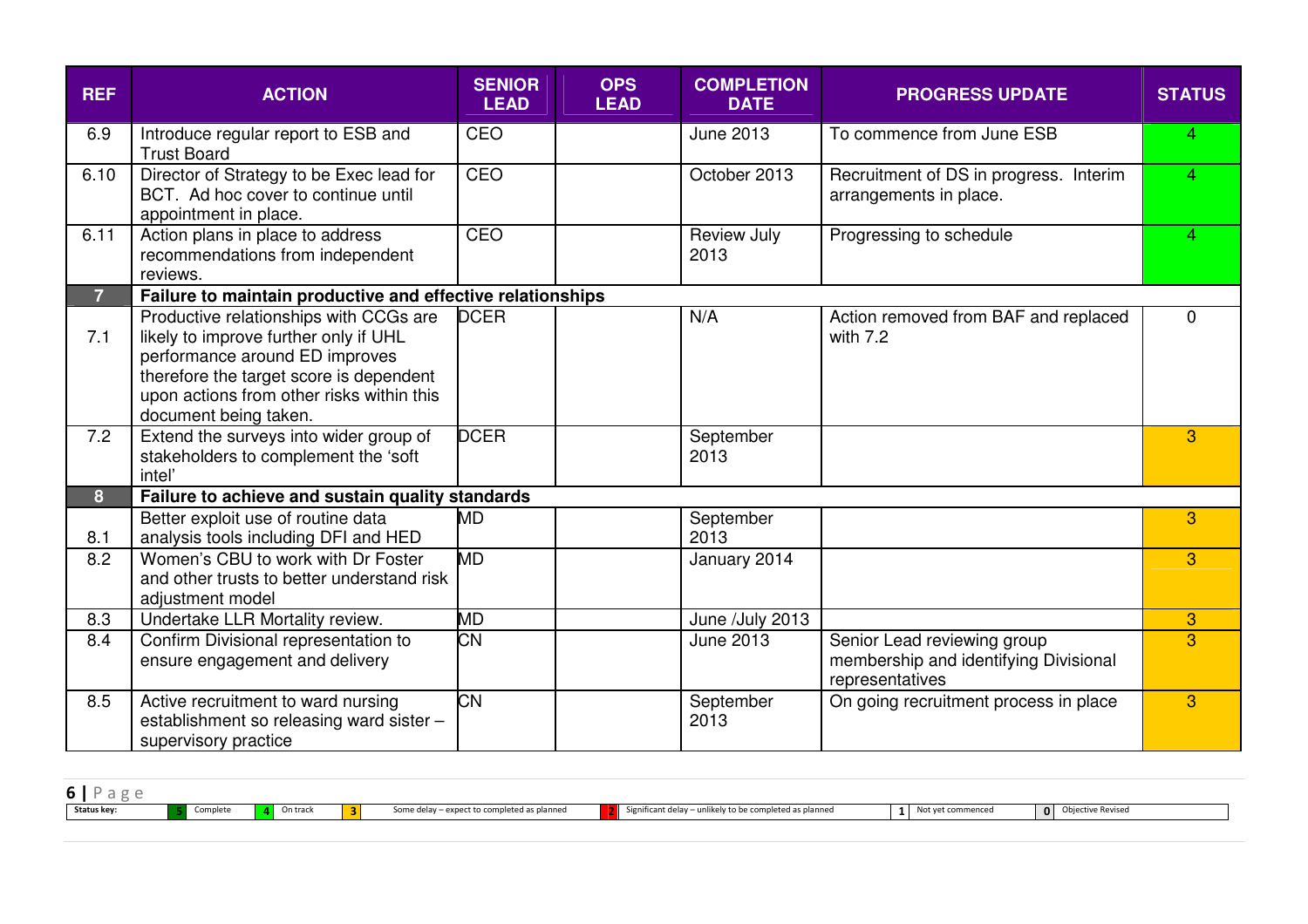| <b>REF</b>     | <b>ACTION</b>                                                                               | <b>SENIOR</b><br><b>LEAD</b> | <b>OPS</b><br><b>LEAD</b> | <b>COMPLETION</b><br><b>DATE</b> | <b>PROGRESS UPDATE</b>                                                                                                                                                        | <b>STATUS</b> |
|----------------|---------------------------------------------------------------------------------------------|------------------------------|---------------------------|----------------------------------|-------------------------------------------------------------------------------------------------------------------------------------------------------------------------------|---------------|
| 8.6            | Prioritise clinical staff development<br>opportunities in CBUs/Division                     | <b>CN</b>                    |                           | <b>July 2013</b>                 | Need to meet with Divisional staff gain<br>agreement                                                                                                                          | 3             |
| 8.7            | Confirm Divisional representation to<br>ensure engagement and delivery                      | <b>CN</b>                    |                           | June 2013                        |                                                                                                                                                                               | 4             |
| 8.8            | Feasibility of a less cumbersome IT<br>platform to be investigated by IBM.                  | <b>CIO</b>                   |                           | <b>June 2013</b>                 | IBM and relevant leads for this action<br>have been engaged and currently<br>reviewing the options available<br>producing a roadmap for this area by<br>the end of June 2013. | 4             |
| 9 <sup>°</sup> | Failure to achieve and sustain high standards of operational performance                    |                              |                           |                                  |                                                                                                                                                                               |               |
| 9.1            | On-going work on ward processes in<br>Acute to free up capacity.                            | COO                          |                           | <b>June 2013</b>                 | Plan in place to release a ward to<br>haematology to enable refurbishment<br>although acute still occupy surgical<br>ward                                                     | 3             |
| 9.2            | Re-configuration of surgical beds to<br>create a 'protected area' for surgical<br>patients. | COO                          | HO/DM<br>Planned          | November 2013                    | On track                                                                                                                                                                      | 4             |
| 9.3            | Development of key metrics at a local<br>level                                              | <b>COO</b>                   |                           | Review July<br>2013              | On track                                                                                                                                                                      | 4             |
| 9.4            | Urgent assessment of the gap between<br>what is required and what is provided               | $\overline{COO}$             | <b>HPI</b>                | <b>Review May</b><br>2013        | Complete. Gaps in Imaging now<br>identified                                                                                                                                   | 5             |
| 9.5            | Cancer Clinical lead, Cancer Centre<br>Managers and Trackers to be recruited.               | 00                           | <b>DM Planned</b>         | June 2013                        | On track                                                                                                                                                                      | 4             |
| 9.6            | Continued monitoring of outpatient<br>delivery plan.                                        | $\overline{0}$               | lТT                       | Review June<br>2013              | On track                                                                                                                                                                      | 4             |
| 9.7            | Action plan to resolve Imaging issues to<br>be developed                                    | <b>COO</b>                   |                           | <b>July 2013</b>                 |                                                                                                                                                                               | 1             |
| 10             | Inadequate reconfiguration of buildings and services                                        |                              |                           |                                  |                                                                                                                                                                               |               |

| <b>Status key:</b> | $-1 - 1 -$<br>Complete | On track | - | Some delay – expect to completed as planned | ompleted as planned<br>$\mu$ annikely to be comed<br>Significant delay | mence | e Reviseo<br>'bjective |
|--------------------|------------------------|----------|---|---------------------------------------------|------------------------------------------------------------------------|-------|------------------------|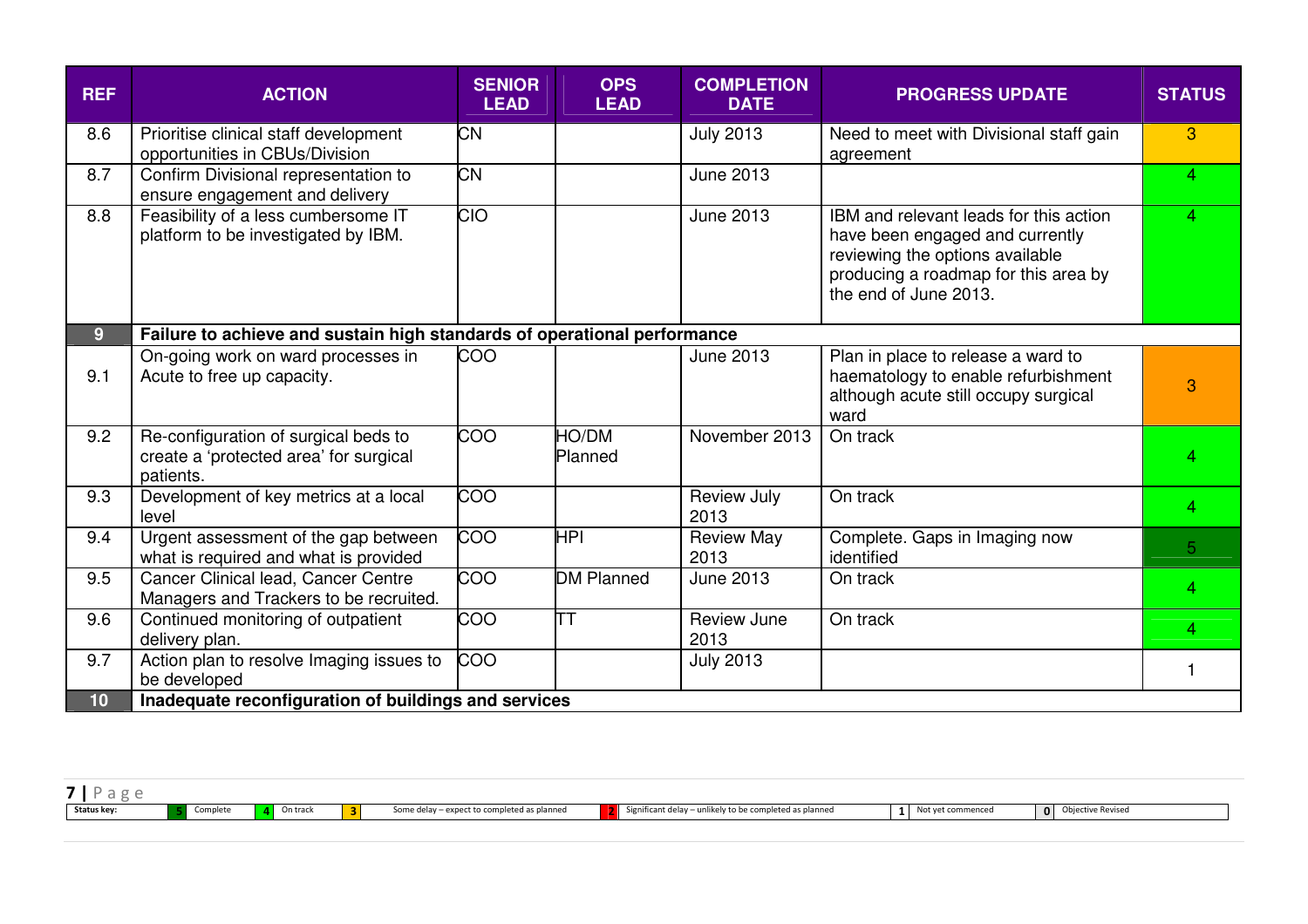| <b>REF</b> | <b>ACTION</b>                                                                                                                                                                                                                                                                                                            | <b>SENIOR</b><br><b>LEAD</b>      | <b>OPS</b><br><b>LEAD</b> | <b>COMPLETION</b><br><b>DATE</b> | <b>PROGRESS UPDATE</b>                                                                                                                                                                     | <b>STATUS</b>  |
|------------|--------------------------------------------------------------------------------------------------------------------------------------------------------------------------------------------------------------------------------------------------------------------------------------------------------------------------|-----------------------------------|---------------------------|----------------------------------|--------------------------------------------------------------------------------------------------------------------------------------------------------------------------------------------|----------------|
| 10.1       | Key measures for gauging success of<br>strategy to be developed by specialties<br>as part of their 'mini-IBPs' and will be<br>monitored via divisional and directorate<br>boards.                                                                                                                                        | <b>Medical</b><br><b>Director</b> |                           | December 2013                    | On track                                                                                                                                                                                   | 4              |
| 10.2       | Ensure success of FT Application (see<br>risk 6 for further detail)                                                                                                                                                                                                                                                      | Chief<br>Executive<br>Officer     |                           | April 2015                       | On track                                                                                                                                                                                   | 4              |
| 10.3       | Secure capital funding.                                                                                                                                                                                                                                                                                                  | <b>DFBS</b>                       |                           | May 2013<br>December 2013        | Work underway on capital planning<br>around reconfiguration - SOC due for<br>completion in Dec '13 / Jan '14 which<br>will be the key vehicle to agree<br>availability of capital funding. | $\overline{4}$ |
| 10.4       | IM&T to be incorporated into<br>Improvement and Innovation<br>Framework.                                                                                                                                                                                                                                                 | Chief<br>Executive<br>Officer     |                           | May 2013                         | Complete.<br>IM&T has been incorporated into the IIF<br>which will get final approval at the June<br>Board.                                                                                | 5              |
| 11         | <b>Loss of business continuity</b>                                                                                                                                                                                                                                                                                       |                                   |                           |                                  |                                                                                                                                                                                            |                |
| 11.1       | Tailored training packages for service<br>area based staff. (11.1)                                                                                                                                                                                                                                                       | <b>COO</b>                        | <b>EPO</b>                | <b>July 2013</b>                 | On track                                                                                                                                                                                   | 4              |
| 11.2       | Determine an approach to delivering a<br>physical testing of the IT Disaster<br>Recovery arrangements which have<br>been identified as a dependency for<br>critical services. Include assessment of<br>the benefits of realistic testing of<br>arrangements against the potential<br>disruption of testing to operations | COO                               | <b>CIO</b>                | September<br>2013                | On track                                                                                                                                                                                   | 4              |

| $\sim$<br>, traci<br>likelv to be<br>es planneur<br>nme.<br>ant del<br><b>sevise</b><br>uelay<br>$\ldots$<br>. |             |  |  |  |              |
|----------------------------------------------------------------------------------------------------------------|-------------|--|--|--|--------------|
|                                                                                                                | Status key: |  |  |  | $\mathbf{0}$ |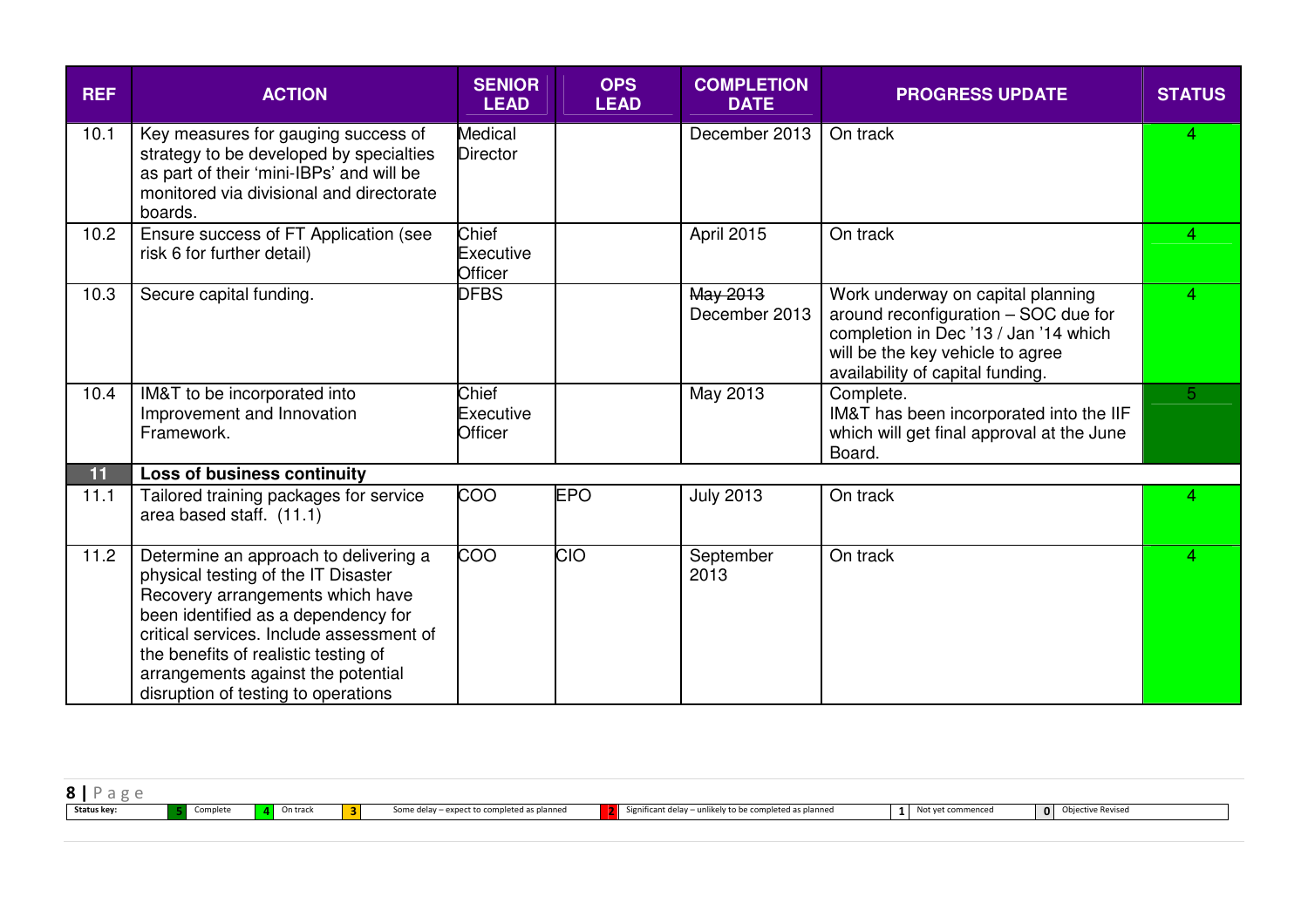| <b>REF</b> | <b>ACTION</b>                                                                                                                                                                                                            | <b>SENIOR</b><br><b>LEAD</b> | <b>OPS</b><br><b>LEAD</b>                 | <b>COMPLETION</b><br><b>DATE</b> | <b>PROGRESS UPDATE</b>                                                                                                                                               | <b>STATUS</b>  |
|------------|--------------------------------------------------------------------------------------------------------------------------------------------------------------------------------------------------------------------------|------------------------------|-------------------------------------------|----------------------------------|----------------------------------------------------------------------------------------------------------------------------------------------------------------------|----------------|
| 11.3       | Assess our requirements of the critical<br>suppliers and ensure that their response<br>fulfils our requirements.                                                                                                         | <b>COO</b>                   | <b>EPO</b>                                | September<br>2013                | On track - currently reviewing all<br>responses to develop a benchmark<br>criteria to assess resilience within<br>suppliers                                          | 4              |
| 11.4       | Review IT service continuity<br>arrangements against the recovery<br>requirements determined by the BIAs to<br>validate existing arrangements.                                                                           | <b>COO</b>                   | <b>CIO</b>                                | May 2013                         | This is completed but will be a<br>continuing exercise to ensure IM&T<br>recovery priorities meet the needs of<br><b>Trust services</b>                              | 5 <sup>5</sup> |
| 11.5       | Complete BIA for outstanding CBU                                                                                                                                                                                         | COO                          | <b>EPO</b>                                | May 2013<br><b>June 2013</b>     | 18 completed<br>currently 6 in draft stage (awaiting final<br>confirmation of details)<br>1 outstanding                                                              | 3              |
| 11.6       | Continue to engage with Interserve and<br>service areas around development of<br><b>Business Continuity Plans</b>                                                                                                        | COO                          | <b>EPO</b>                                | September<br>2013                | Still no dedicated lead in Interserve to<br>oversee BCM.                                                                                                             | 3              |
| 11.7       | Issues/lesson will feed into the<br>development of local plans and training<br>and exercising events.                                                                                                                    | COO                          | <b>EPO</b>                                | September<br>2013                | This will be a continual process and will<br>feed into the first set of plans to be<br>produced                                                                      | 4              |
| 11.8       | Further processes require development,<br>particularly with the new Facilities and<br>IM&T providers to ensure resilience is<br>considered/ developed when<br>implementing new systems,<br>infrastructure and processes. | <b>COO</b>                   | <b>EPO</b>                                | <b>July 2013</b>                 | IM&T - Completed, Emergency<br>Planning and Head of Ops are<br>consulted as part of the change board<br>approval process.<br>Interserve - Process still to be agreed | 3              |
| 11.9       | <b>Emergency Planning Officer and</b><br>Divisional BCM leads will ensure that<br>plans developed are coordinated<br>between service areas/CBUs/Divisions                                                                | <b>COO</b>                   | EPO/<br>Divisional BCM<br>leads           | September<br>2013                | This will be a continual process and will<br>feed into the first set of plans to be<br>produced                                                                      | 4              |
| 11.10      | Training and Exercising events to<br>involve multiple CBUs/Divisions to<br>validate plans to ensure consistency and<br>coordination.                                                                                     | $\overline{0}$               | <b>EPO Divisional</b><br><b>BCM</b> leads | August 2014                      | BCM training and exercising<br>programme has been developed.                                                                                                         | 4              |

| $\Omega$<br>- |          |          |                                             |                                                                     |                   |                                          |  |
|---------------|----------|----------|---------------------------------------------|---------------------------------------------------------------------|-------------------|------------------------------------------|--|
| Status key:   | complete | On track | Some delay – expect to completed as planned | Ny to be completed as planned<br>. Significant delav<br>المطانا وير | Not yet commenced | <b>Objective Revised</b><br>$\mathbf{0}$ |  |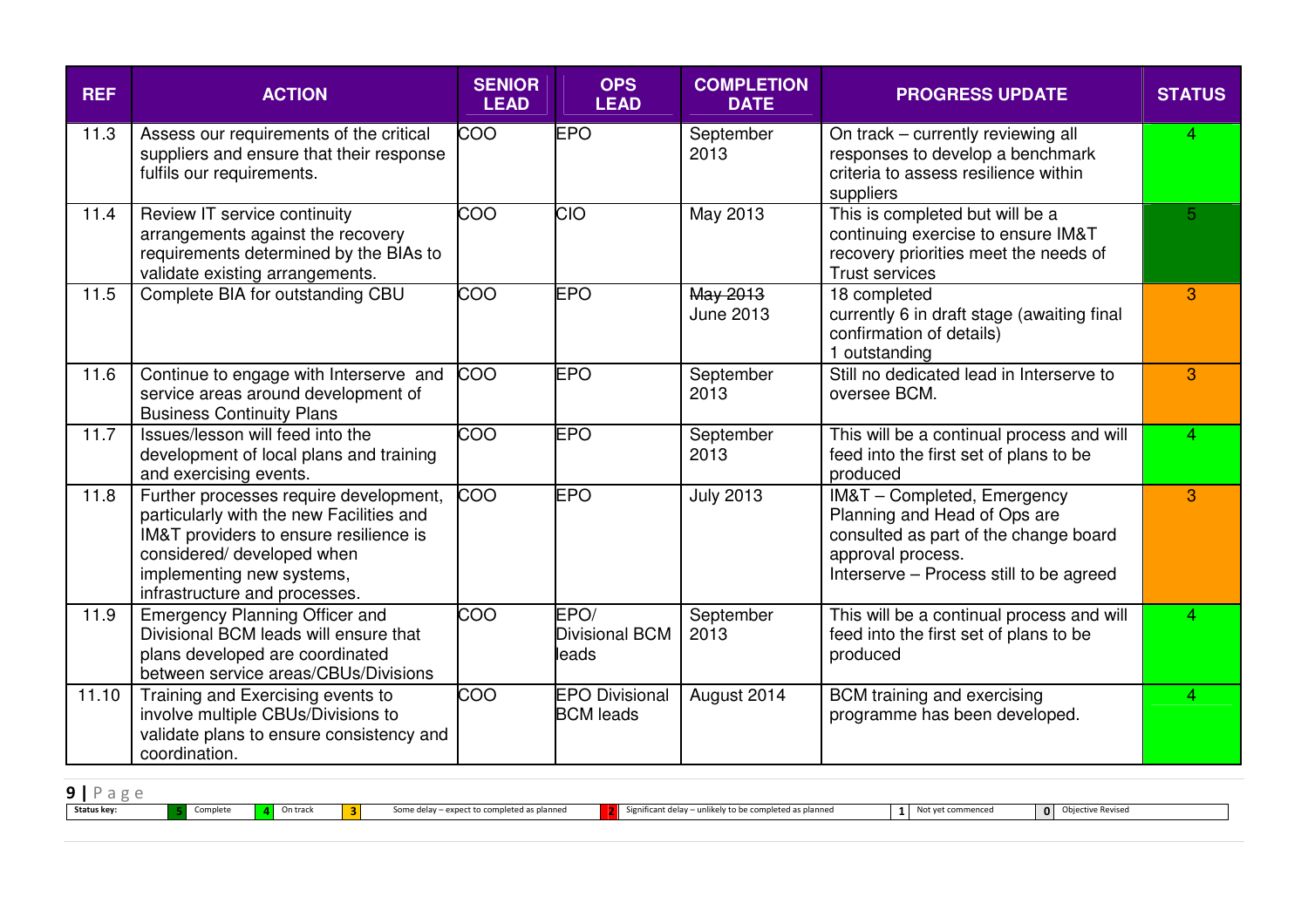| <b>REF</b> | <b>ACTION</b>                                                                                                                                  | <b>SENIOR</b><br><b>LEAD</b> | <b>OPS</b><br><b>LEAD</b> | <b>COMPLETION</b><br><b>DATE</b> | <b>PROGRESS UPDATE</b>                                                                                                                                                                                                                                                                   | <b>STATUS</b>  |
|------------|------------------------------------------------------------------------------------------------------------------------------------------------|------------------------------|---------------------------|----------------------------------|------------------------------------------------------------------------------------------------------------------------------------------------------------------------------------------------------------------------------------------------------------------------------------------|----------------|
| 12         | Failure to exploit the potential of IM&T                                                                                                       |                              |                           |                                  |                                                                                                                                                                                                                                                                                          |                |
| 12.1       | To be incorporated into Improvement<br>and Innovation Framework.                                                                               | <b>CEO</b>                   |                           | May 2013                         | Complete.<br>IM&T has been incorporated into the IIF<br>which will get final approval at the June<br>Board.                                                                                                                                                                              | 5 <sup>1</sup> |
| 12.2       | Formal meetings of the newly created<br>advisory groups/ clinical IT groups to be<br>re-established with new membership.                       | <b>CIO</b>                   | <b>CMIO</b>               | June 2013                        | CMIOs have received representation<br>from the divisions and are in process of<br>setting up the formal meetings                                                                                                                                                                         | 4              |
| 12.3       | An improved communications plan to be<br>presented to the JGB for approval.                                                                    | <b>CIO</b>                   |                           | <b>July 2013</b>                 | Communications is now a standing item<br>on the JGB agenda and an improved<br>plan will be presented in June                                                                                                                                                                             | $\overline{4}$ |
| 12.4       | Ensure clinical views are represented on CIO<br>the LLR IM&T Board.                                                                            |                              |                           | June 2013                        | CMIOs have now been added as<br>invitees to the meetings, as have the<br>clinical (IM&T) leads from each of the<br>CCGs with Dr Nick Pullman chairing the<br>group                                                                                                                       | 4              |
| 12.5       | Increased engagement and<br>communications with the relevant<br>departments to ensure that we capture<br>requirements and communicate benefits |                              | CIO/ CMIO                 | August 2013                      | We have met with all divisions and<br>produced a standard presentation<br>Key stakeholders have been identified<br>and have had an initial engagement<br>around requirements and benefits<br>Further activities are planned as part of<br>specific projects or general<br>communications | 4              |

| 10          |          |          |                                  |                                                      |             |                                |  |
|-------------|----------|----------|----------------------------------|------------------------------------------------------|-------------|--------------------------------|--|
| Status key: | Complete | On track | .npleted as planner<br>Some dela | 'v to be completed as planned<br>- Significant delay | et commence | Ohiod<br>: Revised<br>$\Omega$ |  |
|             |          |          |                                  |                                                      |             |                                |  |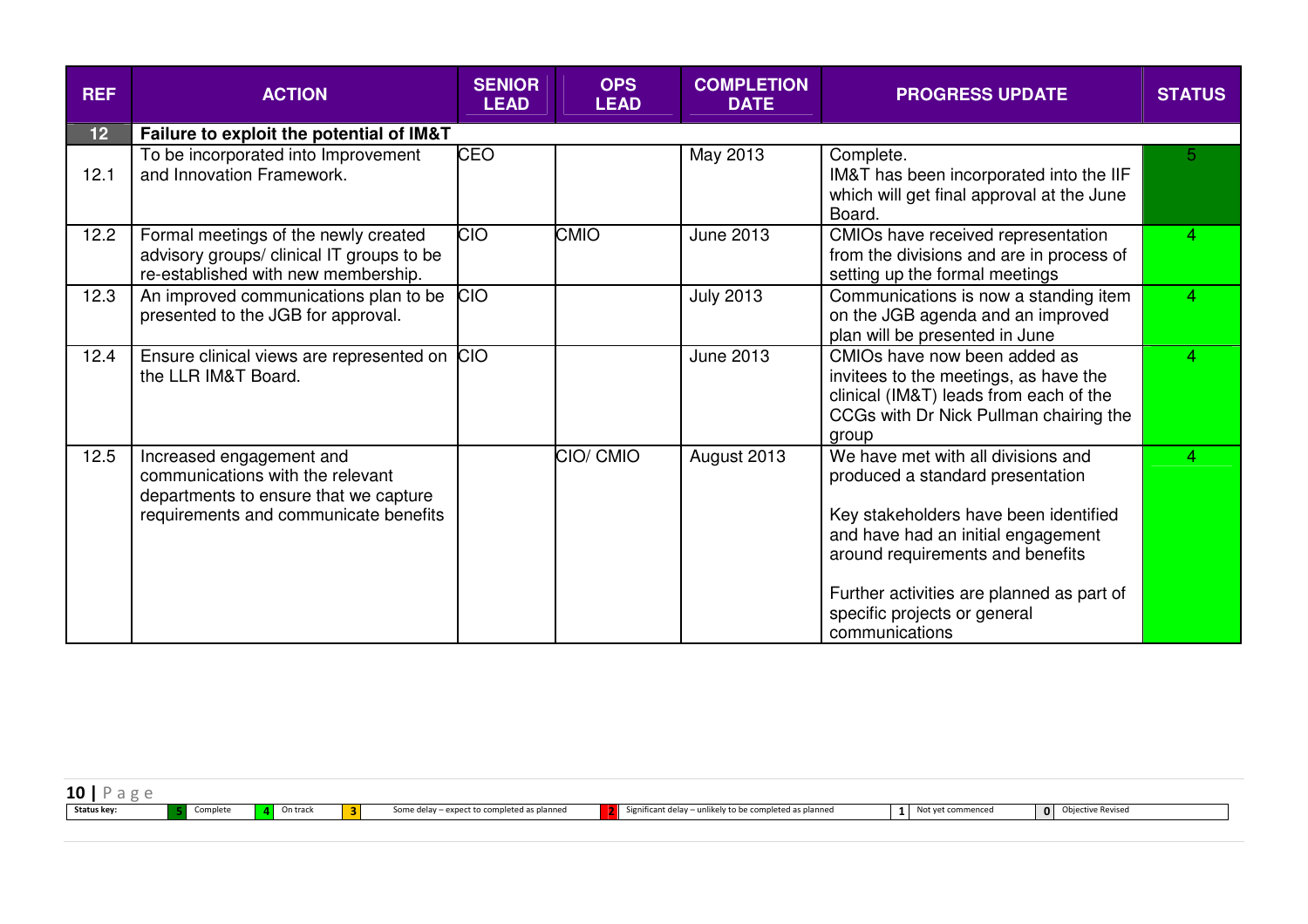| <b>REF</b> | <b>ACTION</b>                                                                                                                                            | <b>SENIOR</b><br><b>LEAD</b> | <b>OPS</b><br><b>LEAD</b> | <b>COMPLETION</b><br><b>DATE</b> | <b>PROGRESS UPDATE</b>                                                                                                                                                                                                                                                                                           | <b>STATUS</b> |
|------------|----------------------------------------------------------------------------------------------------------------------------------------------------------|------------------------------|---------------------------|----------------------------------|------------------------------------------------------------------------------------------------------------------------------------------------------------------------------------------------------------------------------------------------------------------------------------------------------------------|---------------|
| 12.6       | Refine the proposal around benefits<br>reporting to ensure we have a standard<br>reporting methodology and that it is in<br>line with trust expectations | <b>CIO</b>                   |                           | September 2013                   | Initial conversations have taken place<br>with the IBM and benefits stakeholders.<br>IBM have produced an approach to<br>identification and realisation of benefits;<br>this will need to be verified by the trust<br>and amended to reflect our new "to-be"<br>processes as part of the Innovation<br>Framework |               |
| 12.7       | Initial engagement with key members of<br>the TDA to ensure there is sufficient<br>understanding of technology roadmap<br>and their involvement          | <b>DFBS</b>                  | CIO                       | Aug 2013                         | Initial conversations have happened, we<br>now have their approvals paperwork<br>and we are working through the<br>implications.                                                                                                                                                                                 |               |

# **Key to initials of leads**

| CEO         | <b>Chief Executive Officer</b>            |
|-------------|-------------------------------------------|
| <b>DFBS</b> | Director of Finance and Business Services |
| <b>MD</b>   | <b>Medical Director</b>                   |
| COO         | <b>Chief Operating Officer</b>            |
| <b>DHR</b>  | <b>Director of Human Resources</b>        |
| <b>CN</b>   | <b>Chief Nurse</b>                        |
| <b>DCER</b> | Director of Communications and External   |
|             | Relations                                 |
| CIO         | <b>Chief Information Officer</b>          |
| <b>CMIO</b> | <b>Chief Medical Information Officer</b>  |
| <b>EPO</b>  | <b>Emergency Planning Officer</b>         |
| <b>HPO</b>  | Head of Performance Improvement           |
| HO          | <b>Head of Operations</b>                 |
| <b>CD</b>   | <b>Clinical Director</b>                  |
| DM          | Divisional Manager                        |
| DDF&P       | Deputy Director Finance and Procurement   |
| <b>FTPM</b> | <b>Foundation Trust Programme Manager</b> |

| 11 I<br><b>TT</b>  |          |          |                                             |                                                        |       |               |
|--------------------|----------|----------|---------------------------------------------|--------------------------------------------------------|-------|---------------|
| <b>Status key:</b> | Complete | On track | Some delay – expect to completed as planned | unlikely to be completed as planned<br>knificant delay | mence | ctive Reviser |
|                    |          |          |                                             |                                                        |       |               |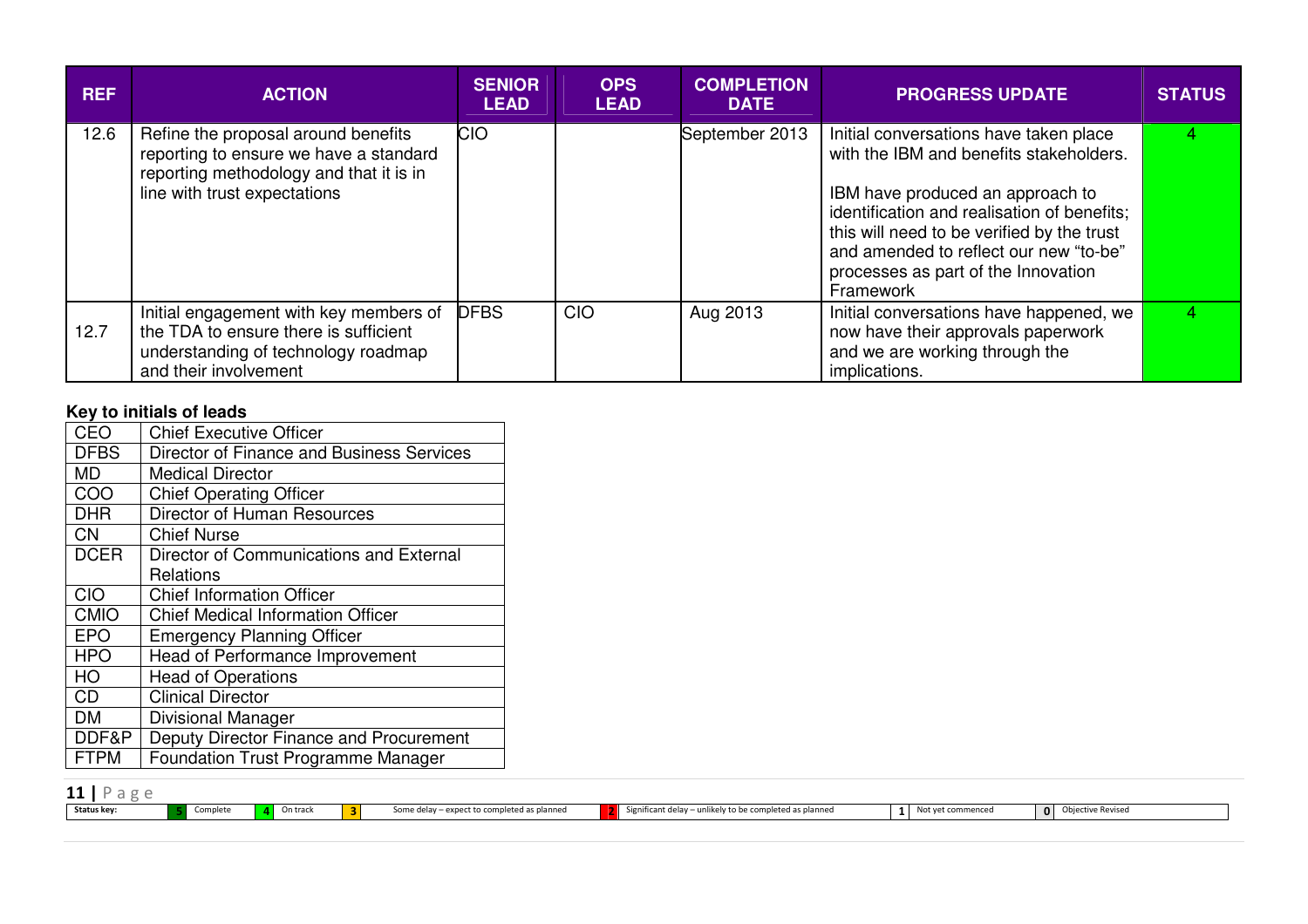| <b>HTCIP</b> | Head of Trust Cost Improvement Programme      |
|--------------|-----------------------------------------------|
| <b>ADI</b>   | <b>Assistant Director of Information</b>      |
| <b>FC</b>    | <b>Financial Controller</b>                   |
|              | ADP&S   Assistant Director of Procurement and |
|              | <b>Supplies</b>                               |
| HoN          | <b>Head of Nursing</b>                        |
|              | <b>Transformation Team</b>                    |

| TV.         |            |          |          |                                             |                                                         |          |                   |                                          |
|-------------|------------|----------|----------|---------------------------------------------|---------------------------------------------------------|----------|-------------------|------------------------------------------|
| Status key: | . Complete | On track | <b>B</b> | Some delay - expect to completed as planned | Significant delay - unlikely to be completed as planned | $\sim$ 1 | Not yet commenced | <b>Objective Revised</b><br>$\mathbf{0}$ |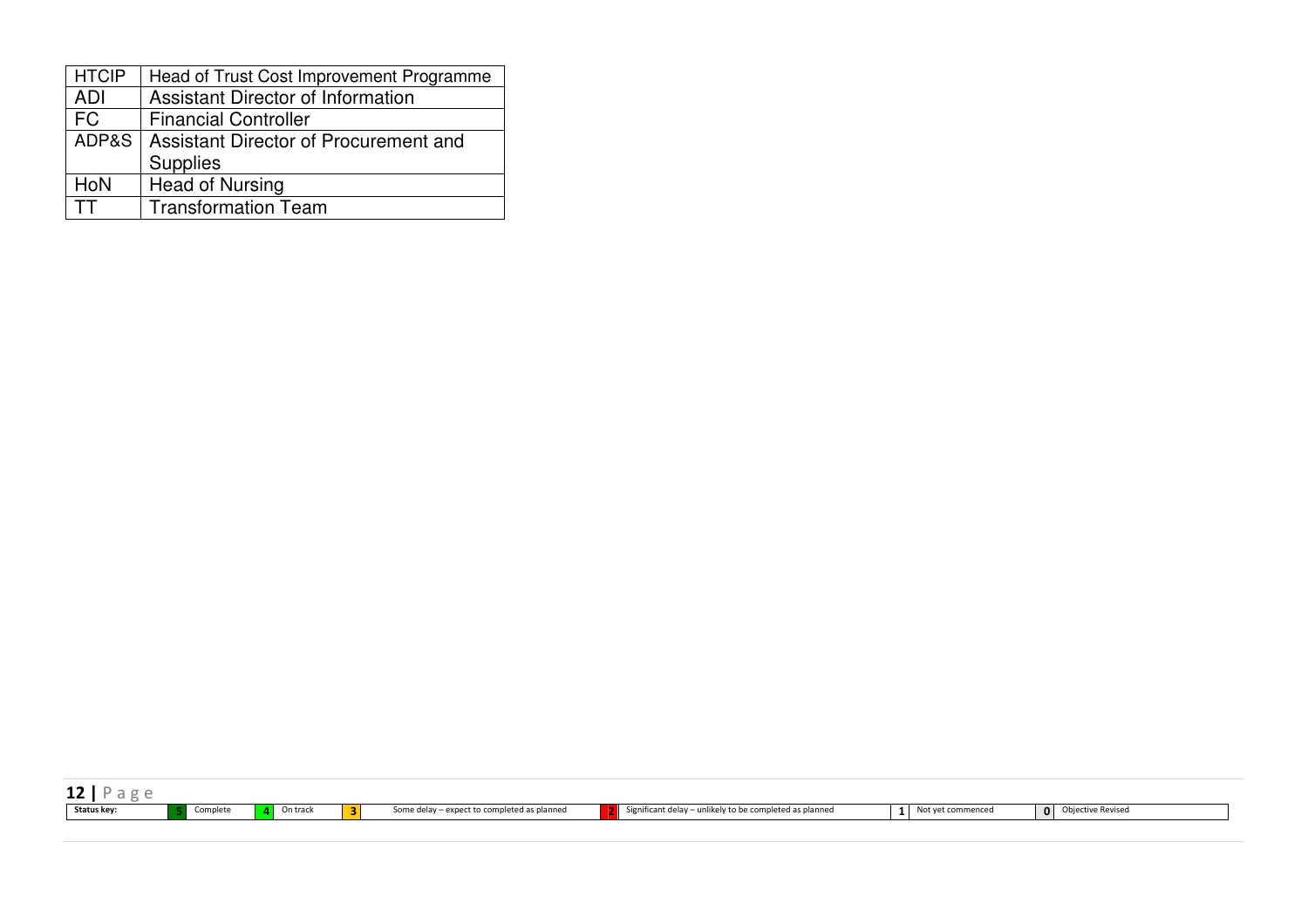#### **UHL BOARD ASSURANCE FRAMEWORK SUMMARY REPORT – PERIOD ENDING MAY 2013**

| <b>Risk</b><br><b>No</b> | <b>Risk Title</b>                                                                     | Current<br><b>Risk</b><br><b>Score</b><br>(May 13) | <b>Previous</b><br><b>Risk</b><br><b>Score</b><br>(Apr 13) | <b>Target Risk</b><br><b>Score and</b><br><b>Final Action</b><br>Date | <b>Risk Owner</b> | Comment                                                                                               |
|--------------------------|---------------------------------------------------------------------------------------|----------------------------------------------------|------------------------------------------------------------|-----------------------------------------------------------------------|-------------------|-------------------------------------------------------------------------------------------------------|
| $\overline{\mathbf{1}}$  | Failure to achieve<br>financial sustainability                                        | $\overline{25}$                                    | 25                                                         | $12 -$ Jun 13                                                         | <b>DFBS</b>       |                                                                                                       |
| $\overline{2}$           | Failure to transform the<br>emergency care<br>system                                  | $\overline{25}$                                    | $\overline{25}$                                            | $12 -$ review<br>Sep 13                                               | COO               |                                                                                                       |
| $\overline{\mathbf{3}}$  | Inability to recruit,<br>retain, develop and<br>motivate staff                        | 16                                                 | 16                                                         | $12 - Dec 13$                                                         | <b>DHR</b>        |                                                                                                       |
| $\overline{4}$           | Ineffective<br>organisational<br>transformation                                       | $\overline{12}$                                    | 16                                                         | $\overline{12}$                                                       | CEO               |                                                                                                       |
| $\overline{5}$           | Ineffective strategic<br>planning and response<br>to external influences              | $\overline{16}$                                    | n/a                                                        | $12 -$ Jul 13                                                         | CEO               | New risk                                                                                              |
| $\overline{6}$           | Failure to achieve FT<br>status                                                       | 16                                                 | 16                                                         | $12 - Oct$<br>2013                                                    | CEO               |                                                                                                       |
| $\overline{\mathbf{7}}$  | Failure to maintain<br>productive and<br>effective relationships                      | $\overline{15}$                                    | $\overline{15}$                                            | $10 -$ Sep 13                                                         | <b>DCER</b>       |                                                                                                       |
| 8                        | Failure to achieve and<br>sustain quality<br>standards                                | 16                                                 | n/a                                                        | $12 -$ Sep 13                                                         | CN/MD             | New risk (amalgamating<br>'patient experience/<br>satisfaction' and<br>'reducing avoidable<br>harms') |
| $\overline{9}$           | Failure to achieve and<br>maintain high<br>standards of<br>operational<br>performance | $\overline{12}$                                    | n/a                                                        | $12 -$ Jul 13                                                         | COO               | New risk (replaces<br>failure to achieve and<br>sustain operational<br>targets')                      |
| 10                       | Inadequate<br>reconfiguration of<br>buildings and services                            | $\overline{12}$                                    | $\overline{12}$                                            | $9 -$ Apr 13                                                          | <b>DFBS</b>       |                                                                                                       |
| $\overline{11}$          | Loss of business<br>continuity                                                        | $\overline{9}$                                     | $\overline{9}$                                             | $6 - Aug 14$                                                          | COO               |                                                                                                       |
| $\overline{12}$          | Failure to exploit the<br>potential of IM&T                                           | $\overline{9}$                                     | n/a                                                        | $6 -$ Sep 13                                                          | <b>DFBS</b>       | New risk                                                                                              |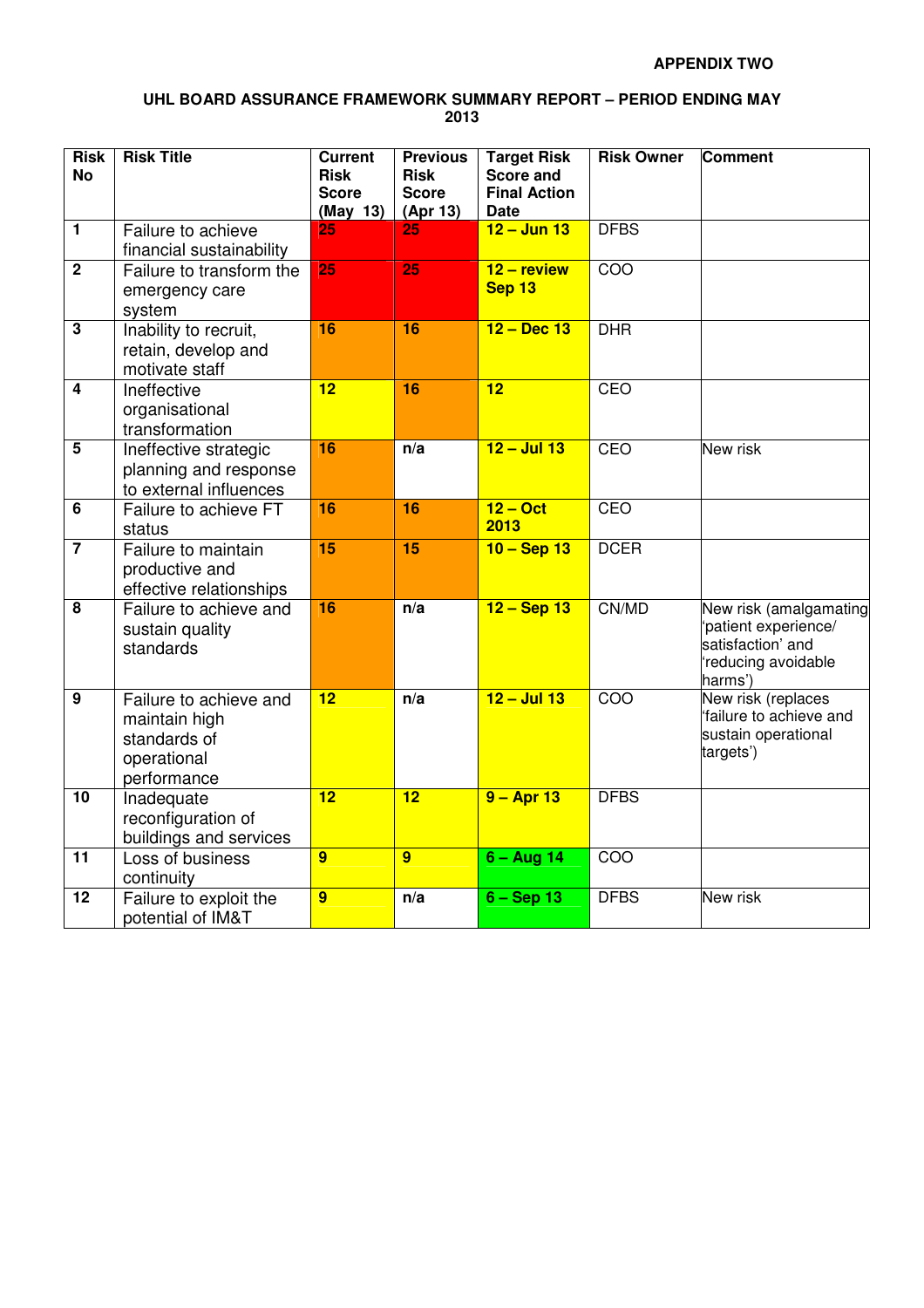#### **AREAS OF SCRUTINY FOR THE UHL BOARD ASSURANCE FRAMEWORK (BAF)**

- **1)** Are the Trust's strategic objectives S.M.A.R.T? i.e. are they :-
	- **S**pecific
	- **M**easurable
	- **A**chievable
	- **R**ealistic
	- **T**imescaled
- **2)** Have the main risks to the achievement of the objectives been adequately identified?
- **3)** Have the risk owners (i.e. Executive Team) been actively involved in populating the BAF?
- **4)** Are there any omissions or inaccuracies in the list of key controls?
- **5)** Have all relevant data sources been used to demonstrate assurance on controls and positive assurances?
- **6)** Is the BAF dynamic? Is there evidence of regular updates to the content?
- **7)** Has the correct 'action owner' been identified?
- **8)** Are the assigned risk scores realistic?
- **9)** Are the timescales for implementation of further actions to control risks realistic?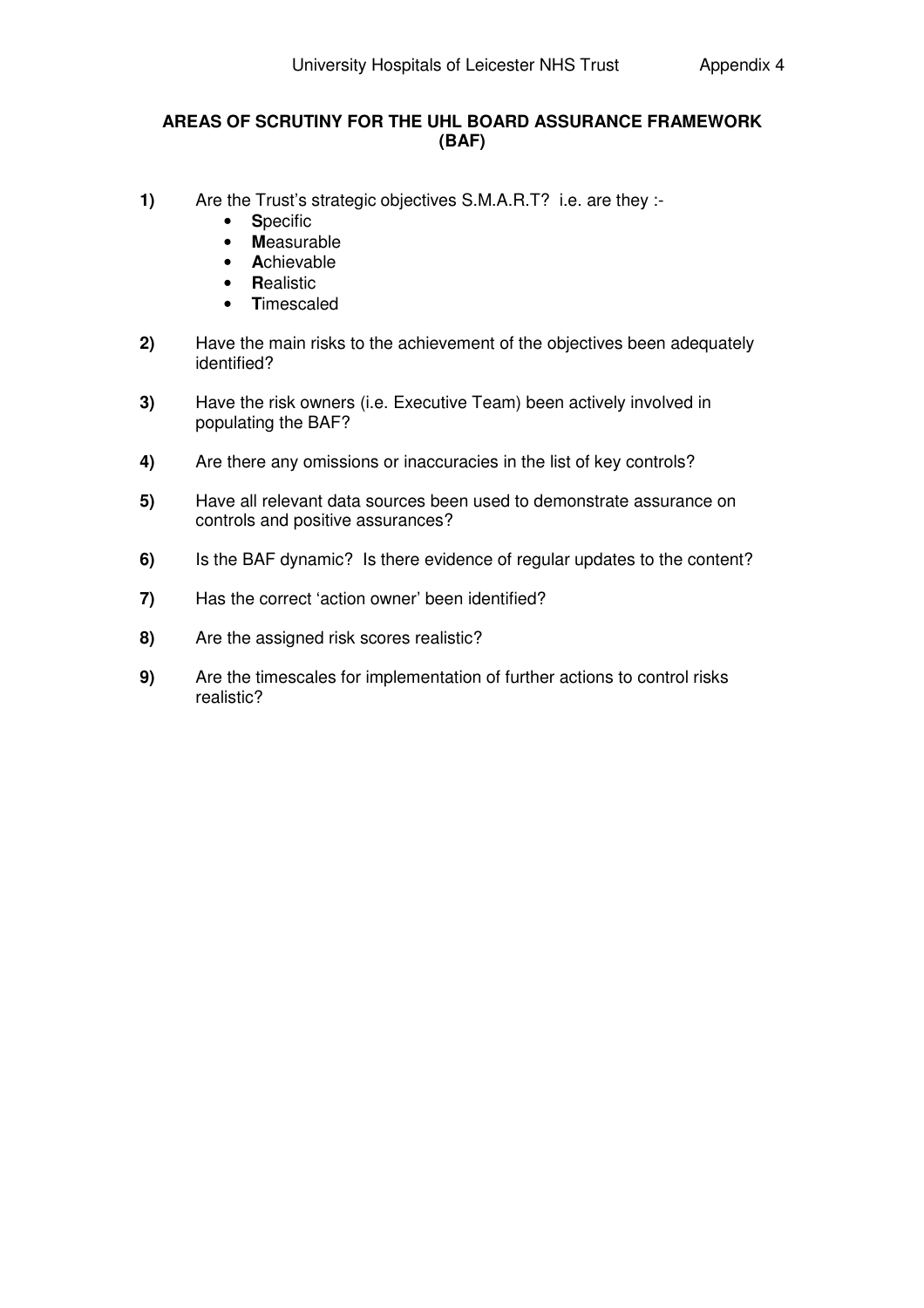# **UNIVERSITY HOSPITALS OF LEICESTER NHS TRUST**

# **RISKS SCORING 15 OR ABOVE FOR THE PERIOD ENDING 31 MAY 2013**

# **REPORT PRODUCED BY: UHL RISK AND ASSURANCE MANAGER**

#### **Key**

| <b>Red</b> | Extreme risk (risk score 25)                            |
|------------|---------------------------------------------------------|
| Orange     | High risk (risk score 15 - 20)                          |
| Yellow     | Moderate risk (risk score 8 - 12)                       |
| Green      | Low risk (risk score below 8)                           |
| A          | Risk score increased from initial risk score            |
| v          | Risk score decreased from initial risk score            |
| *          | New risk since previous reporting period                |
| ⇔          | No Change in risk score since previous reporting period |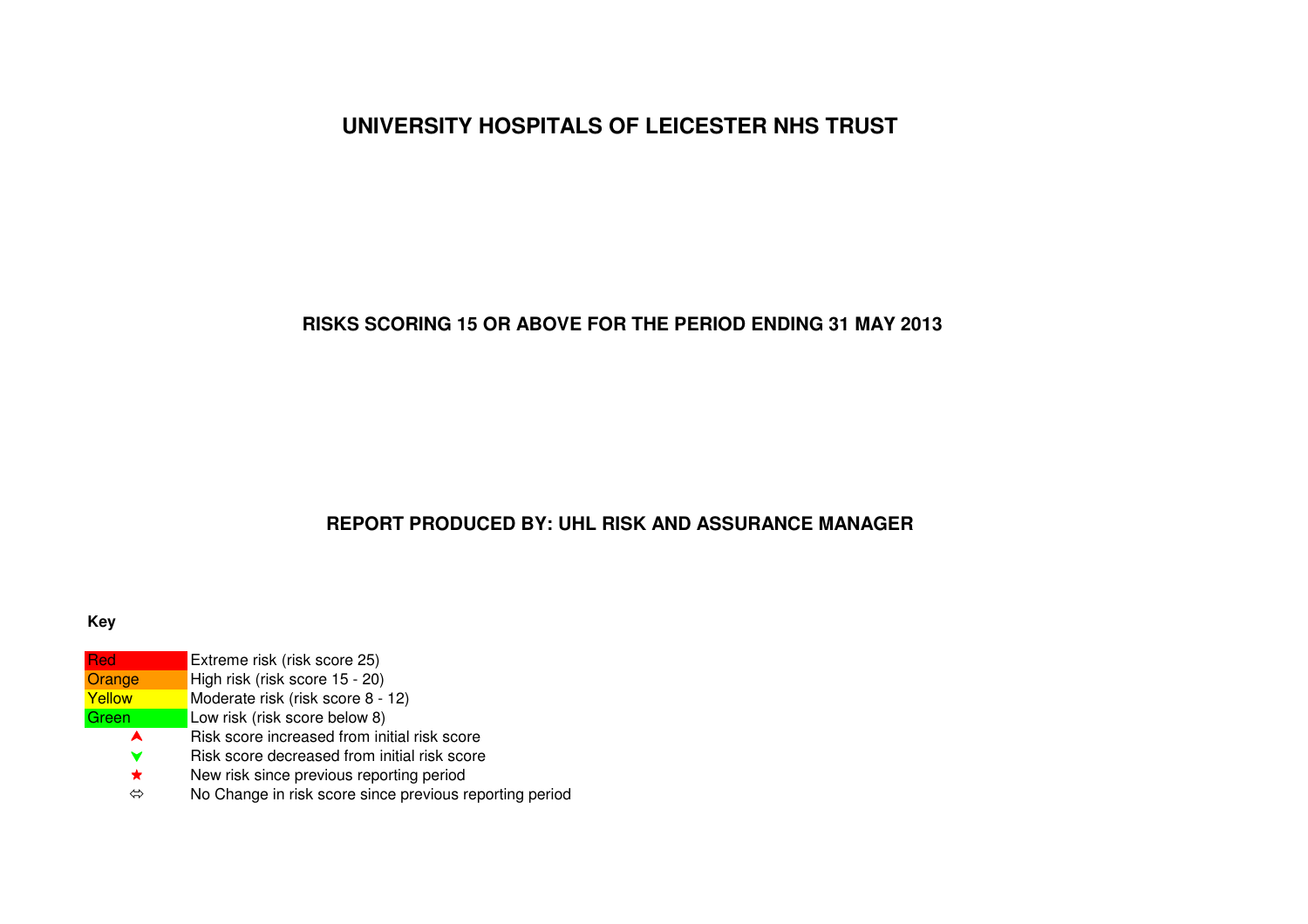| <u>Directorate</u><br>Division | <b>Risk Title</b>                       | <b>Description of Risk</b>                                                                                                                                                                                                                                                                                                                                                                                                                                                                                                                                                                                                                                                                                                                                                                                                                                                                                                                                                                                                                                                                                                                                                                                                                                                                                                                                                                                                                                                                                                                                                                                                                                                                                                                                                                                                                                                                                                                                                                                                                                                                                                                                                                                                                                                                                                                                                                                                                                                                     | <b>Controls in place</b>                                                                                                                                                                                                                                                                                                                                                                                                                                                           |   | <b>Action summary</b>                                                                                                                                                                                                                                                                                                                                                                                                                                                                                                                  |  |
|--------------------------------|-----------------------------------------|------------------------------------------------------------------------------------------------------------------------------------------------------------------------------------------------------------------------------------------------------------------------------------------------------------------------------------------------------------------------------------------------------------------------------------------------------------------------------------------------------------------------------------------------------------------------------------------------------------------------------------------------------------------------------------------------------------------------------------------------------------------------------------------------------------------------------------------------------------------------------------------------------------------------------------------------------------------------------------------------------------------------------------------------------------------------------------------------------------------------------------------------------------------------------------------------------------------------------------------------------------------------------------------------------------------------------------------------------------------------------------------------------------------------------------------------------------------------------------------------------------------------------------------------------------------------------------------------------------------------------------------------------------------------------------------------------------------------------------------------------------------------------------------------------------------------------------------------------------------------------------------------------------------------------------------------------------------------------------------------------------------------------------------------------------------------------------------------------------------------------------------------------------------------------------------------------------------------------------------------------------------------------------------------------------------------------------------------------------------------------------------------------------------------------------------------------------------------------------------------|------------------------------------------------------------------------------------------------------------------------------------------------------------------------------------------------------------------------------------------------------------------------------------------------------------------------------------------------------------------------------------------------------------------------------------------------------------------------------------|---|----------------------------------------------------------------------------------------------------------------------------------------------------------------------------------------------------------------------------------------------------------------------------------------------------------------------------------------------------------------------------------------------------------------------------------------------------------------------------------------------------------------------------------------|--|
| Acute                          | 미 Overcrowding in<br>D<br>mergency Care | Fire: Inability to evacuate safely; Burns / Respiratory harm; Damage to<br>Property; Loss of life, contact injuries, crushing and panic injuries.<br>Patients in close proximity on trolleys: Cross infection//contamination<br>staff/patients/visitors; Loss of patient privacy and dignity; Loss of<br>confidentiality of medical information; Poor patient and family experience;<br>Inability/Difficulty accessing patients for medical examination/Emergency<br>Situations; Medical and nursing staff adopting unnatural postures to carry out<br>patient examination treatment and care; Increased manual handling of<br>patients and movement of trolleys; Increased risk of needle-stick incidents;<br>Increased risk of damage to equipment<br>Staff shortages: Inability to provide patient care; Increased patient waiting<br>times. Delayed diagnosis; Lack of specialty input to patient care.<br>Increased waiting times/Delayed treatment: Assault/Abuse/Complaints<br>needing to be handled; Loss of confidence/alarm and distress; Breach of 4<br>hour target.<br>Inability to admit emergency ambulance arrivals into majors: Failure to<br>provide timely treatment; Delay in EMAS Trust ability to attend 999 calls;<br>Excess Staff pressure and demand: Staff illness; Increased risk of error;<br>Increased risk of medication errors; Increased risk of poor comms.<br>Ongoing care taking second place to delivering immediate care: Repeat<br>engagement with patient, deterioration signs missed; ncreased risk of PUs.<br>Unplanned, repeated patient movement in order to create space: Trips/<br>falls injuries; Cross contamination; Patients going missing; Patients self<br>discharge.<br>Performing patient diagnosis and treatment in open areas: Loss of privacy,<br>dignity and confidentiality; Risk of medical error; Embarrassment and<br>distress to other patients & visitors.<br>Insufficient Medical devices and Equipment: Delay/ failure in diagnosis and<br>treatment; Medication errors; reduced time for patient care;<br>Poor patient experience.<br>Insufficient bay availability in Resus: Resus patient in majors bay with risk<br>of unnoticed deterioration and lower nurse:patient ratio; loss of Privacy/Dignity<br>high risk of Serious Untoward Incidents; High acuity patients being cared for<br>with inappropriate facilities and resources<br>High lengths of stay: Breach of infection control policies; Increased risk of pre | Close adherence to UHL Escalation policies<br>Regular risk stratification of patient dependency $\frac{1}{6}$<br>level and infection risk to maximise use of all<br>possible floor space<br>Adherence to ED internal Minimal Professional<br>Standards when possible, and alerting senior<br>staff when these are breached<br>New expanded Majors Assessment Bay area<br>(March 2013)<br>Restructuring of acute flow processes by Right<br>Place, Right Time consultancy firm 2013 | 回 | $\frac{1}{\sqrt{\frac{PR}{C}}}\times$<br>Notify Executive Team and non-executive<br>directors of direct risks of overcrowding -<br>31/5/2013<br>Multidisciplinary working party within ED to<br>create action cards for green, amber and<br>red states of overcrowding - 31/5/2013<br>Request dedicated cleaning staff 24/7 to<br>mitigate infection control risks - 31/5/2013<br>Request that UHL escalation policies<br>include decanting of ED patients as soon<br>as agreed thresholds of over-crowding are<br>reached - 31/5/2013 |  |